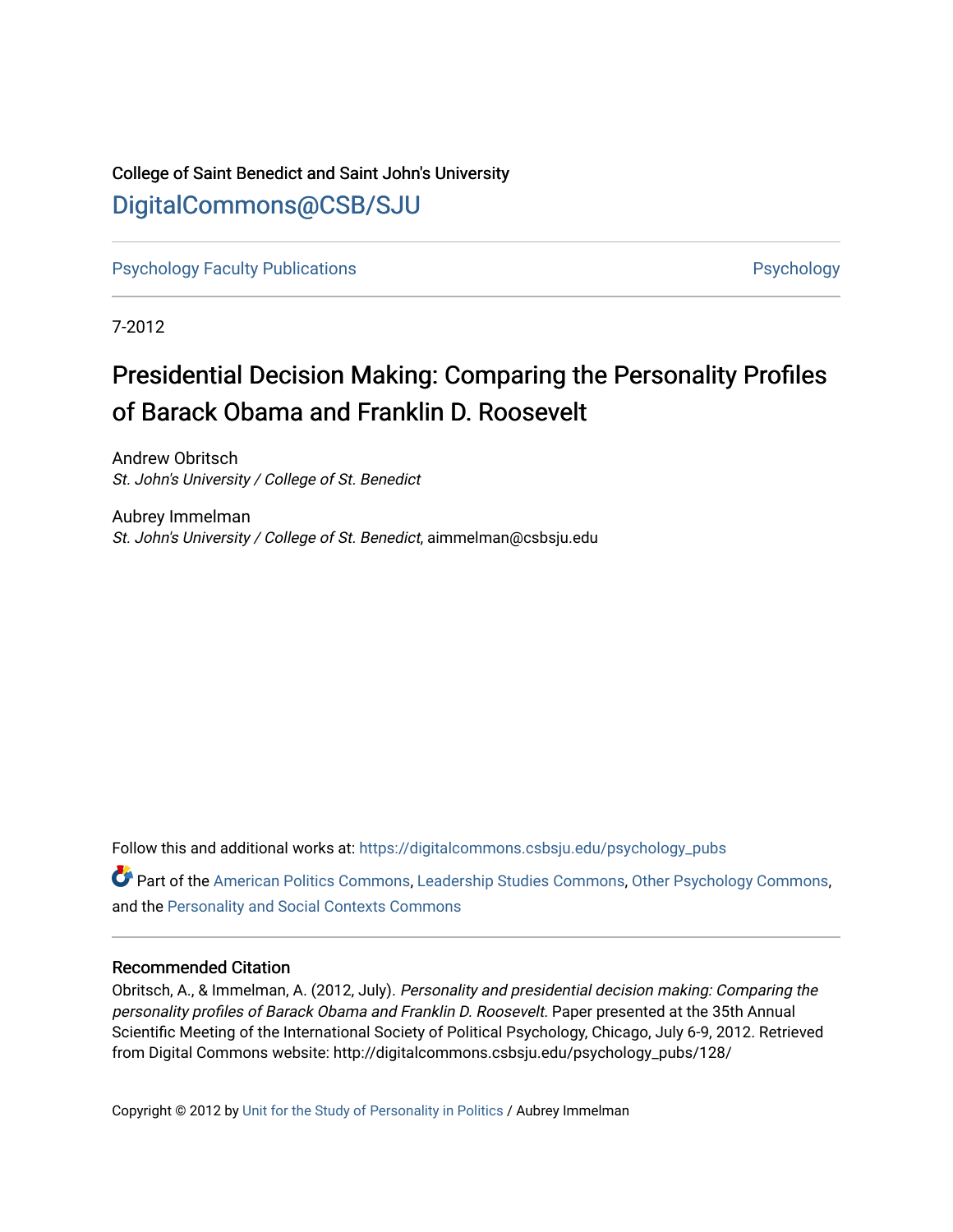## **PERSONALITY AND PRESIDENTIAL DECISION MAKING**

#### **COMPARING THE PERSONALITY PROFILES**

#### **OF BARACK OBAMA AND FRANKLIN D. ROOSEVELT**

Andrew Obritsch Clinical Psychology M.A. Program Eastern Illinois University

and

Aubrey Immelman Department of Psychology Saint John's University

Paper presented at the 35<sup>th</sup> Annual Scientific Meeting of the International Society of Political Psychology Chicago, Illinois July 6–9, 2012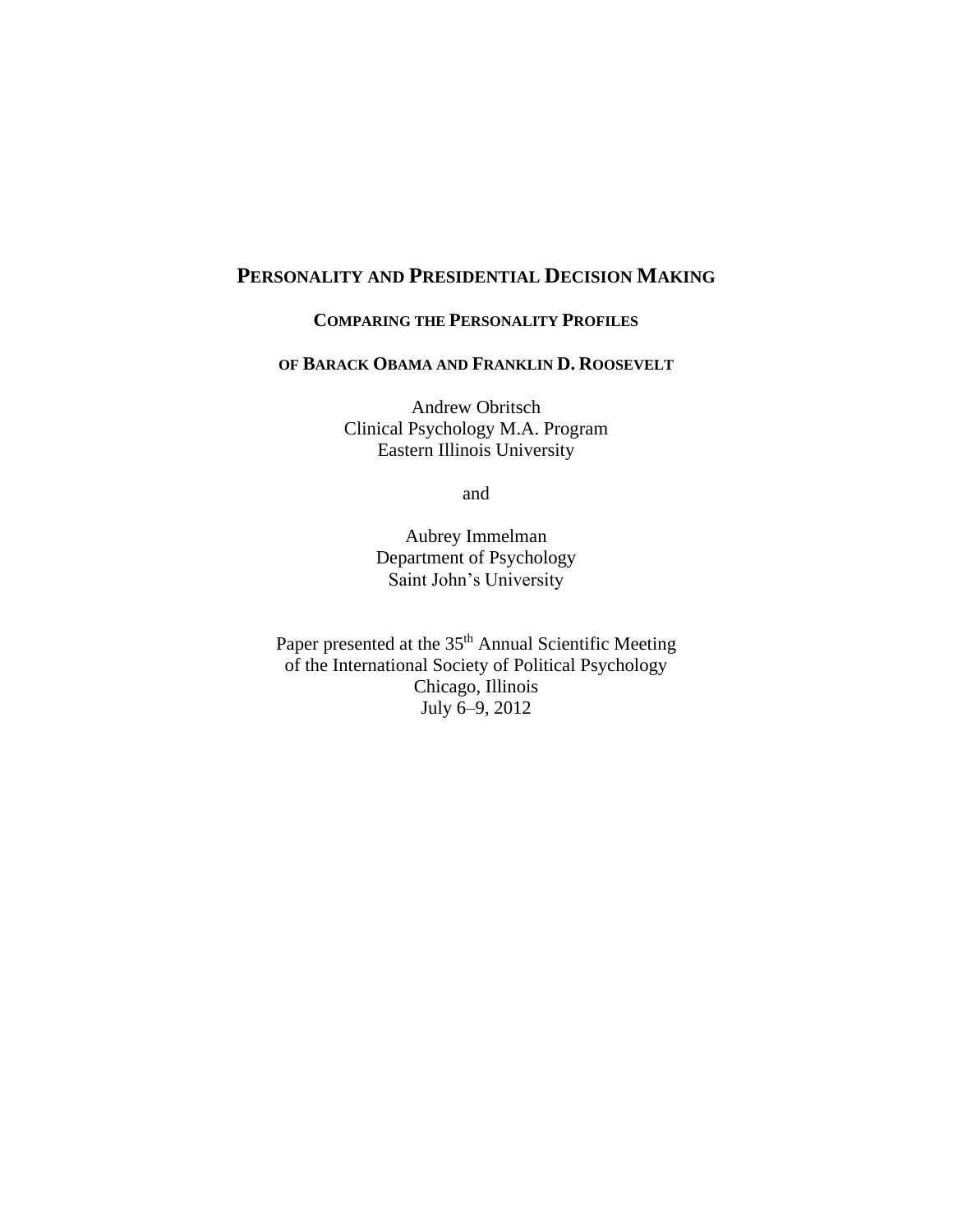## **Abstract**

## **Personality and Presidential Decision Making: Comparing the Personality Profiles of Barack Obama and Franklin D. Roosevelt**

This paper presents the results of indirect assessments of the personalities of U.S. presidents Franklin D. Roosevelt and Barack H. Obama, from the conceptual perspective of personologist Theodore Millon. Information concerning Roosevelt and Obama was collected from biographical sources and published reports and synthesized into personality profiles using the second edition of the Millon Inventory of Diagnostic Criteria (MIDC), which yields 34 normal and maladaptive personality classifications congruent with Axis II of *DSM-IV*.

The personality profiles yielded by the MIDC were analyzed on the basis of interpretive guidelines provided in the MIDC manual. Roosevelt's primary personality pattern was found to be Dominant/controlling, with secondary features of the Ambitious/self-serving and Conscientious/dutiful patterns. Obama's primary personality pattern was found to be Ambitious/selfserving, with secondary features of the Conscientious/respectful and Retiring/reserved patterns.

Roosevelt's and Obama's personalities are compared and contrasted and the influence of their personality patterns on presidential decision making discussed in the context of parallel political and economic challenges faced by these two presidents.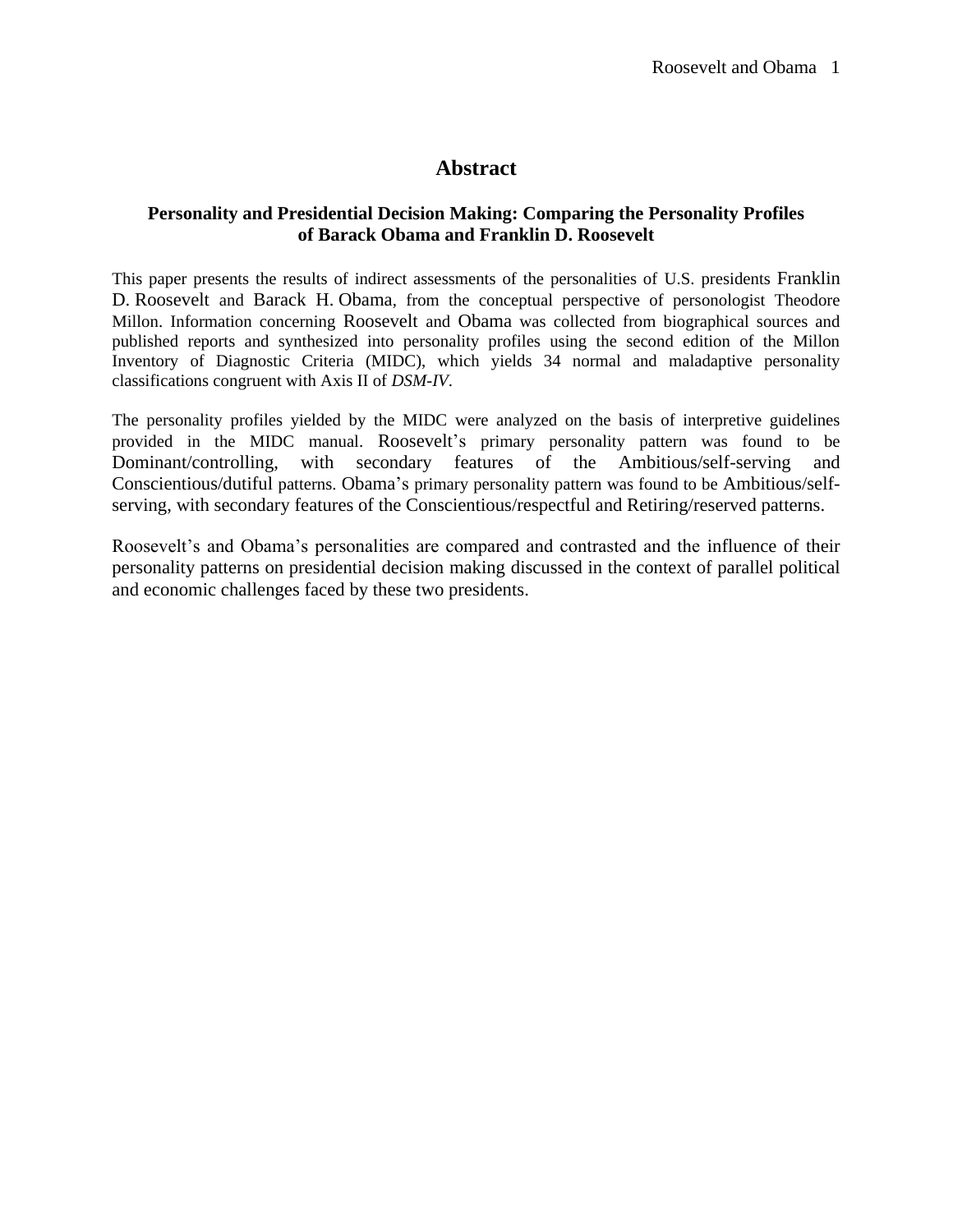## **Introduction**

Franklin D. Roosevelt and Barack Obama are arguably two of the most charismatic and popular Democratic candidates elected to the office of President of the United States in a century. Although more than 70 years separates their inaugurations, both historical and personality parallels can be drawn between Roosevelt and Obama.

The first of the two historical parallels between Roosevelt and Obama deals with the severe economic hardship that plagued the United States just prior to and during the presidency of both men. In 1933 the United States was in the midst of the Great Depression, the worst economic depression in our nation's history. At the time of Roosevelt's election, the unemployment rate in the United States was 33 percent and manufacturing was roughly 40 percent of what it had been in the mid-1920s (Greenberg, 2010, p. 85). To fast forward 75 years, the economic collapse that occurred in 2008–2009 was by all accounts the worst since the Great Depression (Greenberg, 2010, p. 85). Between November 2008 and April 2009 approximately 645,000 Americans lost their jobs each month. One in three of the 10 percent of unemployed Americans had been without a job for more than 27 weeks, a record for the post-World War II United States (Greenberg, 2010, p. 86).

The second historical parallel between the presidencies of Roosevelt and Obama is the similar political climate in which each was elected. In both 1932 and 2008, the United States signaled political change, electing two Democrats (Roosevelt and Obama) to succeed two unpopular Republicans (Herbert Hoover and George W. Bush). In comparing Herbert Hoover and George W. Bush, noted U.S. historian Douglas Brinkley wrote in the fall of 2006 that Bush "has joined Hoover as a case study on how not to be president" (Leuchtenburg, 2008). William E. Leuchtenburg, the author of *Franklin D. Roosevelt and the New Deal* (1963) had the following to say about the similarities between Hoover and Bush:

Indeed, Hoover does resemble Bush in a number of regrettable ways. He was stubborn and often myopic. He rejected counsel that did not accord with his misconceptions, and he deceived himself that conditions were far better than they were. He agreed to a massive federal program only after a long period of resistance, and he appointed men to administer it who had small sympathy for government intrusion into the private sector. He favored aid to financial institutions, but not to the victims of hard times. He was nonplused about how to stanch the hemorrhaging when the financial illness became an epidemic. Furthermore, he failed to inspirit the nation. (Leuchtenburg, 2008)

The American people communicated that they desired a change in leadership in both 1932 and 2008. The present study analyzes and compares the personalities of the two presidents Americans voted into office in these two landmark elections — Franklin D. Roosevelt and Barack Obama.

One issue that arose in the study was how to approach the disparity between Roosevelt and Obama in time served as president. Because Roosevelt was elected to an unprecedented four terms and Obama at the time of the study was just halfway through his first term, we decided to analyze and compare Roosevelt and Obama only up until the time each was elected president.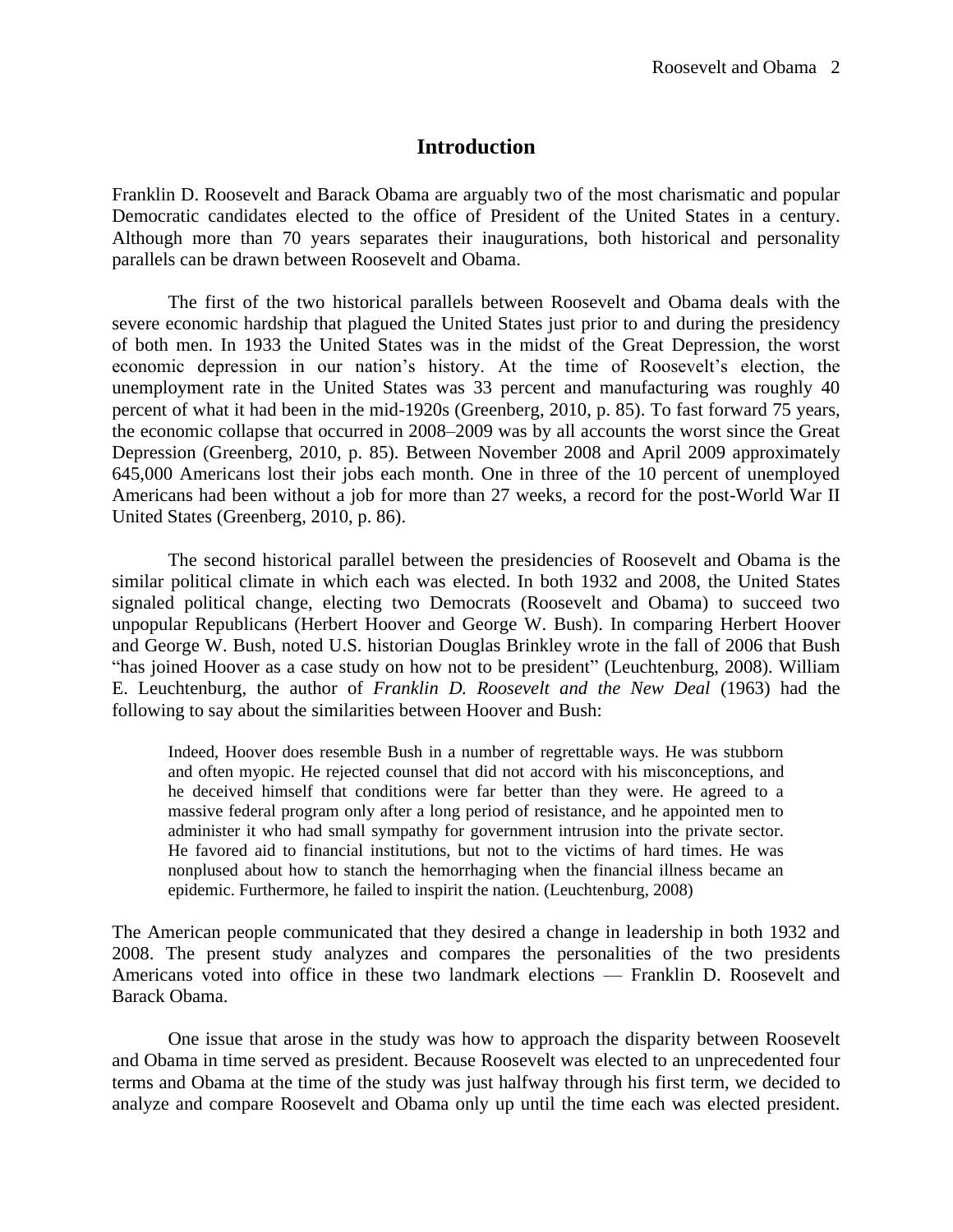However, when gathering data for the personality profiles of each president, data from the entire adult life of both presidents were used.

The study was conducted using Theodore Millon's model of personality (1969, 1986a, 1986b, 1990, 1991, 1994, 1996, 2003; Millon & Davis, 2000; Millon & Everly, 1985) as adapted (Immelman, 1993, 1998, 2002, 2003) as the tool for the assessment of personality in politics.

Following Immelman, the terms *personality* and *politics* are used in accordance with Fred Greenstein's (1992) definition. Politics, by this definition, "refers to the politics most often studied by political scientists — that of civil government and of the extra-governmental processes that more or less directly impinge upon government, such as political parties" and campaigns. Personality, as narrowly construed in political psychology, "excludes political attitudes and opinions … and applies only to nonpolitical personal differences" (p. 107).

Immelman (2002, 2003, 2005), following Millon defines personality as

a complex pattern of deeply embedded psychological characteristics that are largely nonconscious and not easily altered, expressing themselves automatically in almost every facet of functioning. Intrinsic and pervasive, these traits emerge from a complicated matrix of biological dispositions and experiential learnings, and ultimately comprise the individual's distinctive pattern of perceiving, feeling, thinking, coping, and behaving. (Millon, 1996, p. 4)

As noted by Immelman, Greenstein (1992) makes an important point about the importance of studying personality in government and politics: "Political institutions and processes operate through human agency. It would be remarkable if they were *not* influenced by the properties that distinguish one individual from another" (p. 124).

This perspective provides the context for the current paper, which presents an analysis of the personalities of Franklin D. Roosevelt and Barack Obama and examines the political implications of their respective personality profiles — especially the question of how prominent traits in their profiles influenced their decision making.

The methodology employed in the study involves the construction of theoretically grounded personality profiles derived from empirical analysis of biographical source materials (see Immelman, 2003, 2004, 2005).

Immelman (2003, 2005) provides a comprehensive review of Millon's personological model, which encompasses eight attribute domains: expressive behavior, interpersonal conduct, cognitive style, mood/temperament, self-image, regulatory mechanisms, object representations, and morphologic organization (see Table 1).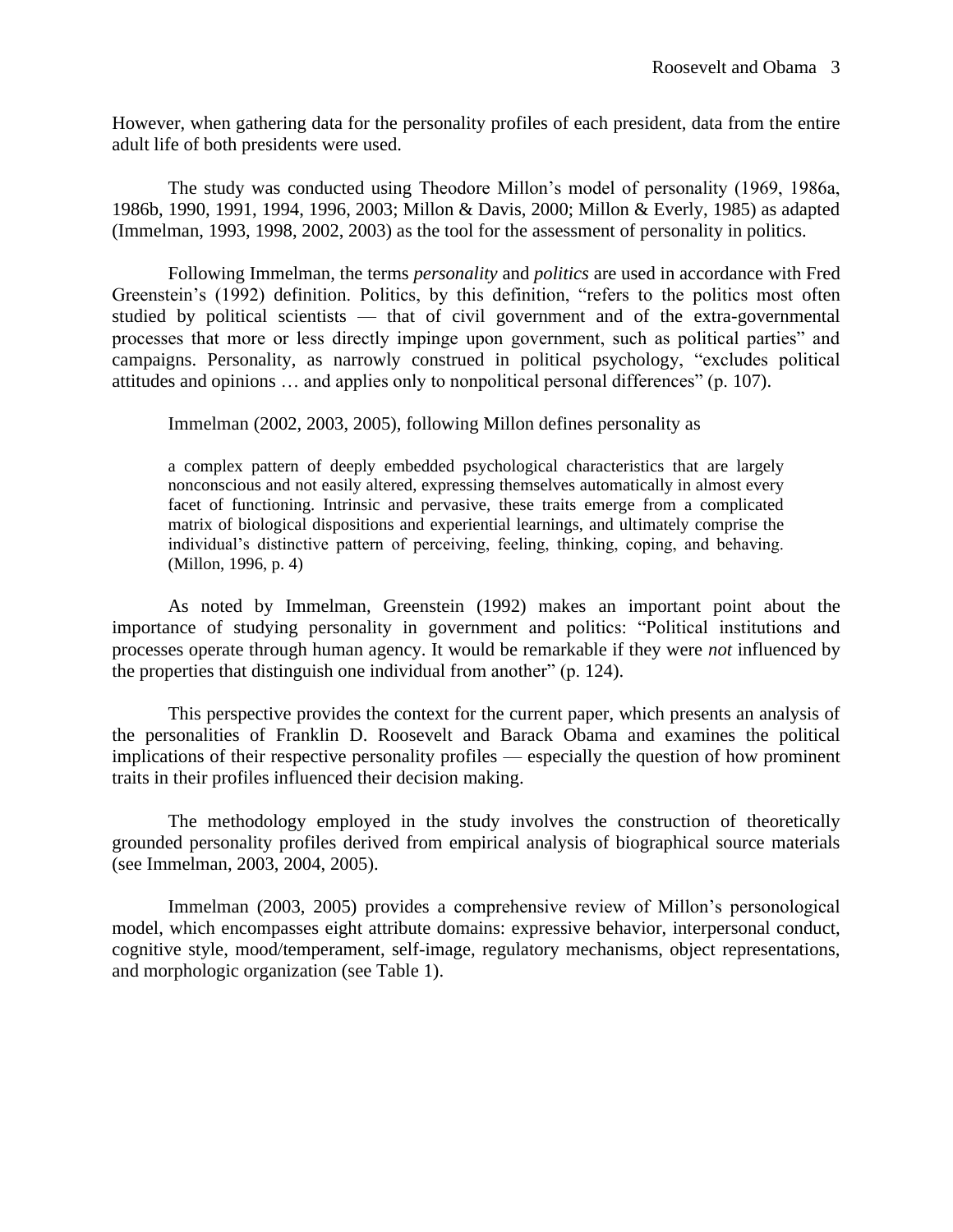| Attribute                | Description                                                                                                                                                                                                                                                                                                                                                                            |  |  |  |
|--------------------------|----------------------------------------------------------------------------------------------------------------------------------------------------------------------------------------------------------------------------------------------------------------------------------------------------------------------------------------------------------------------------------------|--|--|--|
| Expressive behavior      | The individual's characteristic behavior; how the individual typically<br>appears to others; what the individual knowingly or unknowingly reveals<br>about him- or herself; what the individual wishes others to think or to<br>know about him or her.                                                                                                                                 |  |  |  |
| Interpersonal conduct    | How the individual typically interacts with others; the attitudes that<br>underlie, prompt, and give shape to these actions; the methods by which<br>the individual engages others to meet his or her needs; how the<br>individual copes with social tensions and conflicts.                                                                                                           |  |  |  |
| Cognitive style          | How the individual focuses and allocates attention, encodes and<br>processes information, organizes thoughts, makes attributions,<br>and<br>communicates reactions and ideas to others.                                                                                                                                                                                                |  |  |  |
| Mood/temperament         | How the individual typically displays emotion; the predominant<br>character of an individual's affect and the intensity and frequency with<br>which he or she expresses it.                                                                                                                                                                                                            |  |  |  |
| Self-image               | The individual's perception of self-as-object or the manner in which the<br>individual overtly describes him- or herself.                                                                                                                                                                                                                                                              |  |  |  |
| Regulatory mechanisms    | The individual's characteristic mechanisms of self-protection, need<br>gratification, and conflict resolution.                                                                                                                                                                                                                                                                         |  |  |  |
| Object representations   | The inner imprint left by the individual's significant early experiences<br>with others; the structural residue of significant past experiences,<br>composed of memories, attitudes, and affects that underlie the<br>individual's perceptions of and reactions to ongoing events and serve as<br>a substrate of dispositions for perceiving and reacting to life's ongoing<br>events. |  |  |  |
| Morphologic organization | The overall architecture that serves as a framework for the individual's<br>psychic interior; the structural strength, interior congruity, and functional<br>efficacy of the personality system (i.e., ego strength).                                                                                                                                                                  |  |  |  |

**Table 1** *Millon's Eight Attribute Domains*

*Note:* From Disorders of Personality: DSM–IV and Beyond (pp. 141–146) by T. Millon, 1996, New York: Wiley; Toward a New Personology: An Evolutionary Model (chapter 5) by T. Millon, 1990, New York: Wiley; and Personality and Its Disorders: A Biosocial Learning Approach (p. 32) by T. Millon and G. S. Everly, Jr., 1985, New York: Wiley. Copyright © 1996, © 1990, © 1985 by John Wiley & Sons, Inc. Adapted by permission of John Wiley & Sons, Inc. and Theodore Millon.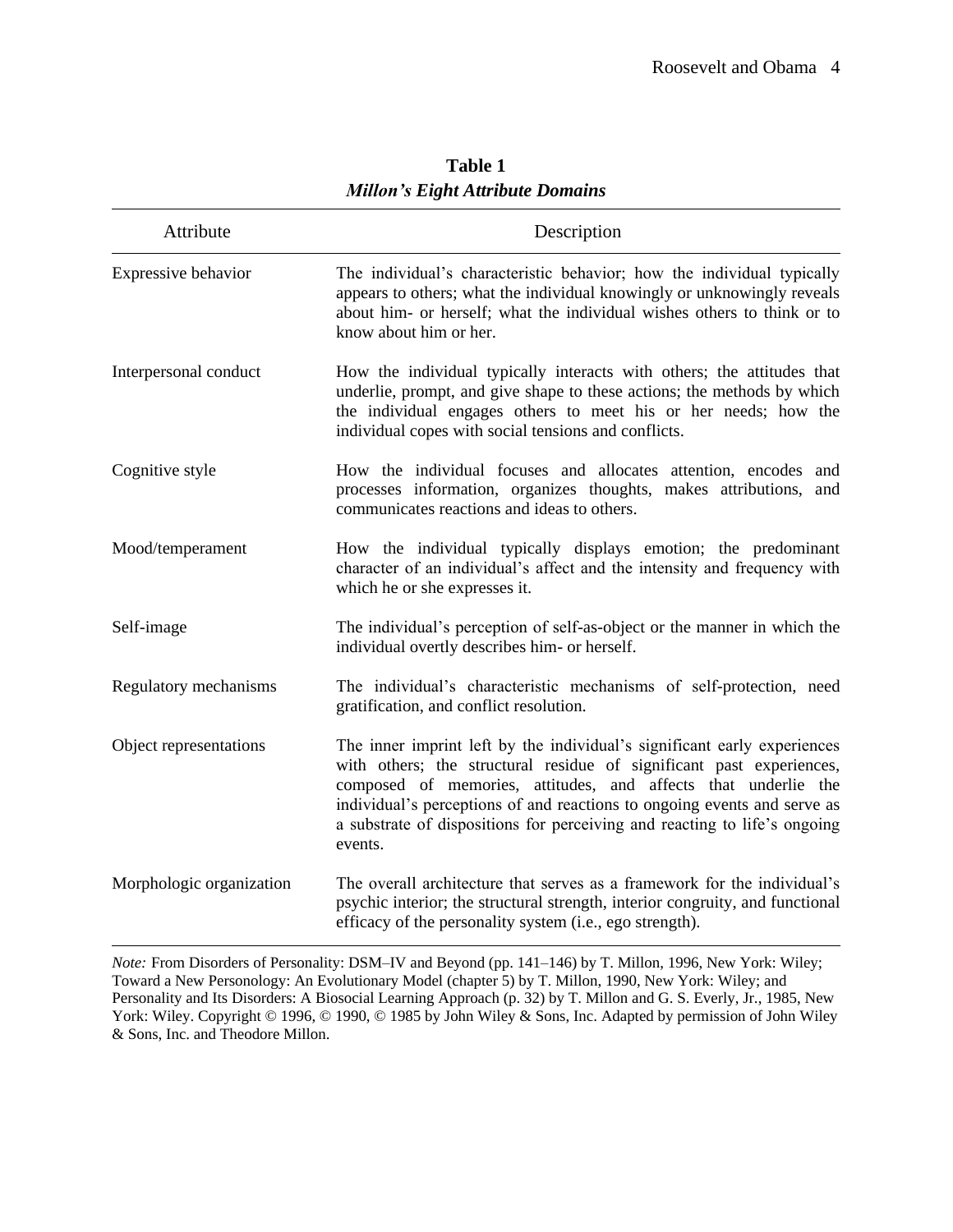## **Historical Setting: Franklin D. Roosevelt**

**Early life**. Franklin Delano Roosevelt (FDR) was born on January 30, 1882 to Sara (Delano) and James Roosevelt in Hyde Park, NY. Franklin was an only child born into a wealthy family, and as a result he lived a very secure and protected life. Growing up, Franklin liked to ride horses, shoot, play polo and lawn tennis, and collect stamps. (Smith, 2007, p. 24).

FDR attended traditional school intermittently until age 14 when he was enrolled at Groton, a prestigious and exclusive Episcopal boarding school in Massachusetts. Tuition at Groton was \$500 a year, which at that time was about twice the income of the average American family (Smith, 2007, p. 26). Being raised in the Episcopal faith was something that had a profound impact on Roosevelt throughout his life. Smith (2007) writes that "religious faith provided one of the sources of FDR's unflagging optimism" (p. 24). Roosevelt would need to rely heavily on this optimism through the tribulations he would later lead Americans through as their president.

FDR enrolled at Harvard in the fall of 1900 and favored courses in economics, government, and history. During his second year, Roosevelt was elected to the editorial board of *The Harvard Crimson*, the school newspaper. At the end of his third year, he was elected the newspaper's editor-in-chief. Roosevelt earned his degree at the end of his third year — due to classes from Groton counting toward his degree — but stayed an extra year to fulfill his duties as editor. One biographer wrote of FDR's time at Harvard saying, "At Groton, Roosevelt learned to get along with his contemporaries; at Harvard he learned to lead them" (Smith, 2007, p. 33).

After his graduation, FDR enrolled in Columbia Law School in September 1904. He did not take his studies at Columbia seriously, due in part his active social life and his marriage to his fifth cousin, Eleanor Roosevelt, on St. Patrick's Day 1905. The combination of these factors led to 73 absences in FDR's first year at Columbia (Smith, 2007, p. 51). One Columbia professor said that FDR had little aptitude for law and "made no effort to overcome that handicap by hard work" (Smith, 2007, p. 51).

About halfway through his third year at Columbia Law School, Roosevelt took the New York bar examination and passed. Upon passing the examination, he was permitted to practice law and dropped out of Columbia. In September 1907, Roosevelt was hired at the reputable Wall Street law office of Carter, Ledyard and Milburn as an apprentice. Smith (2007) writes that "FDR had little passion for the law, but he was a fast learner blessed with an avuncular, ingratiating personality" (p. 58). Grenville Clark, a Harvard classmate of Roosevelt's who was a fellow clerk at the law firm later recalled FDR telling him about his future plans:

We were a small group and in our leisure hours sometimes fell into discussions of our hopes and ambitions. I remember him saying with engaging frankness that he wasn't going to practice law forever, that he intended to run for office at the first opportunity, and that he wanted to be and thought he had a real chance to be President. I remember that he described very accurately the steps which he thought could lead to this goal. They were: first, a seat in the State Assembly, then an appointment as Assistant Secretary of the Navy … and finally the governorship of New York. "Anyone who is governor of New York has a good chance to be president," he [FDR] said. I do not recall that even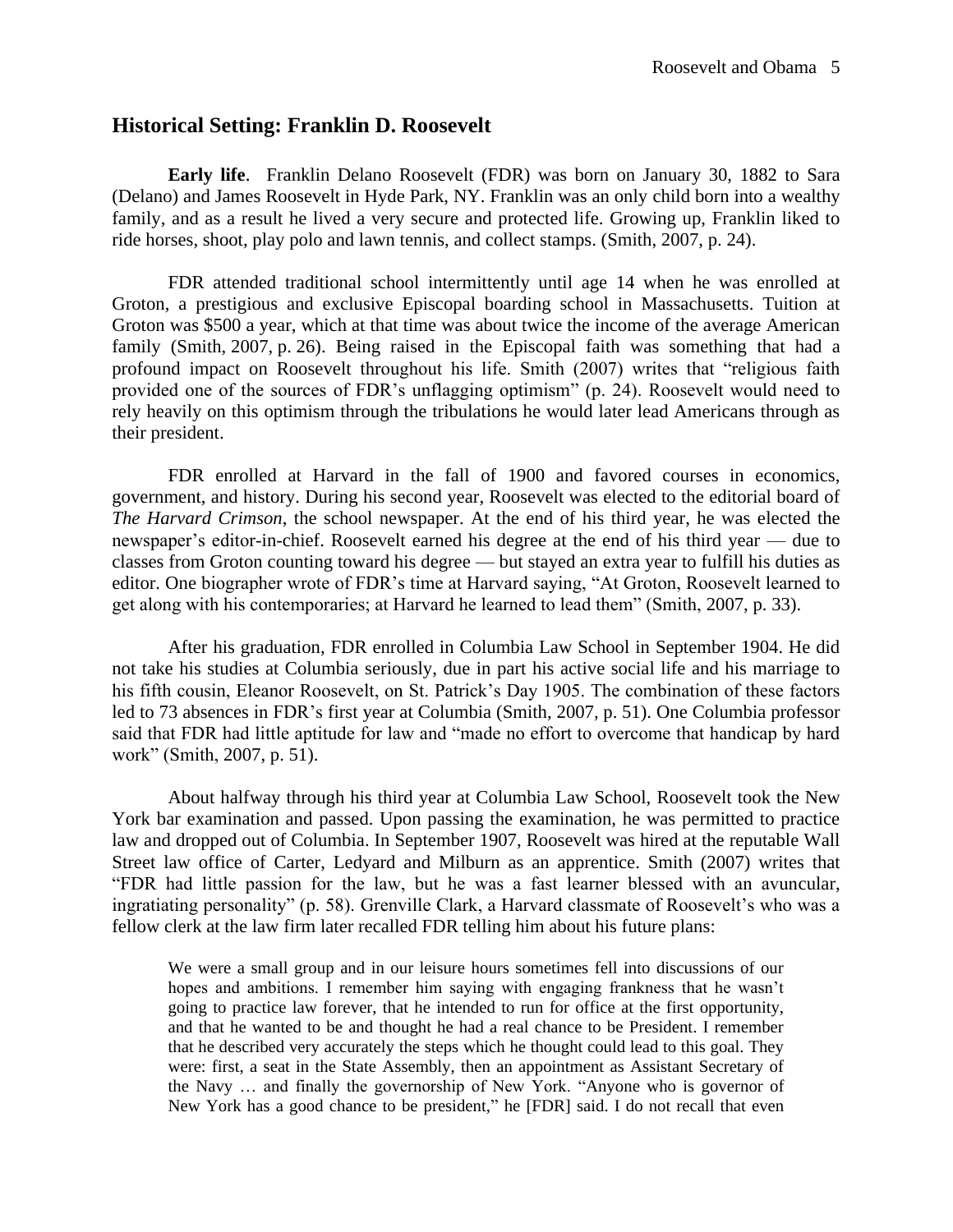then, in 1907, any of us deprecated his ambition or even smiled at it as we might have done. It seemed proper and sincere and moreover, as he put it, entirely reasonable. (Smith, 2007, p. 59)

After working for Carter, Ledyard and Milburn for a few years, Roosevelt would get a chance to put his plan to become president into action.

**Political career**. Roosevelt's first political campaign came in 1910, when he received the Democratic nomination for the New York State Senate. The Twenty-Sixth Senatorial District seat for which he was running was comprised of three counties in upstate New York and with one exception had not been won by a Democrat since 1856 (Smith, 2007, p. 64). Roosevelt was not deterred, campaigning very hard for the seat, even renting the only local automobile and touring the district. His dedicated effort paid off, and he won the election on November 8, 1910 by carrying more than two thirds of the precincts (Smith, 2007, p. 68).

After three years serving in the state senate, Roosevelt was appointed to be Assistant Secretary of the Navy in 1913. The move to Washington, D.C. was a big adjustment for Roosevelt, and one that he readily welcomed. During his time working for the Navy, Roosevelt played a small but important role in the rearmament and management of the U.S. Navy during the First World War.

Roosevelt resigned his post as Assistant Secretary of the Navy in 1920, having accepted an invitation to be presidential candidate James Cox's vice-presidential running mate. On Election Day, things did not go as planned for the Democrats and Cox and Roosevelt lost to Warren G. Harding and Calvin Coolidge.

After suffering defeat in the 1920 presidential election, Roosevelt took a break from politics and worked on Wall Street as vice president for the Fidelity & Deposit Company. He laid plans with his political advisor Louis Howe for a return to New York state politics in 1922. However, his plans — and life for that matter — would change in the summer of 1921 when he contracted polio while vacationing at his summer home in Campobello, New Brunswick, Canada.

Initially, Roosevelt was paralyzed from the chest down. After repeated blunders on the part of his doctors, Roosevelt was finally correctly diagnosed two weeks after symptoms initially appeared. In mid-September 1921, Roosevelt was moved back to New York, where he was treated by Dr. George Draper. Draper, a Harvard classmate of Roosevelt's, had the following to say about his patient:

He has such courage, such ambition, and yet at the same time such an extraordinarily sensitive emotional mechanism, that it will take all the skill we can muster to lead him successfully to a recognition of what he really faces without utterly crushing him. (Smith, 2007, p. 193)

FDR slowly improved, thanks in part to his courage and ambition, attributes that would later be two of his greatest assets as president.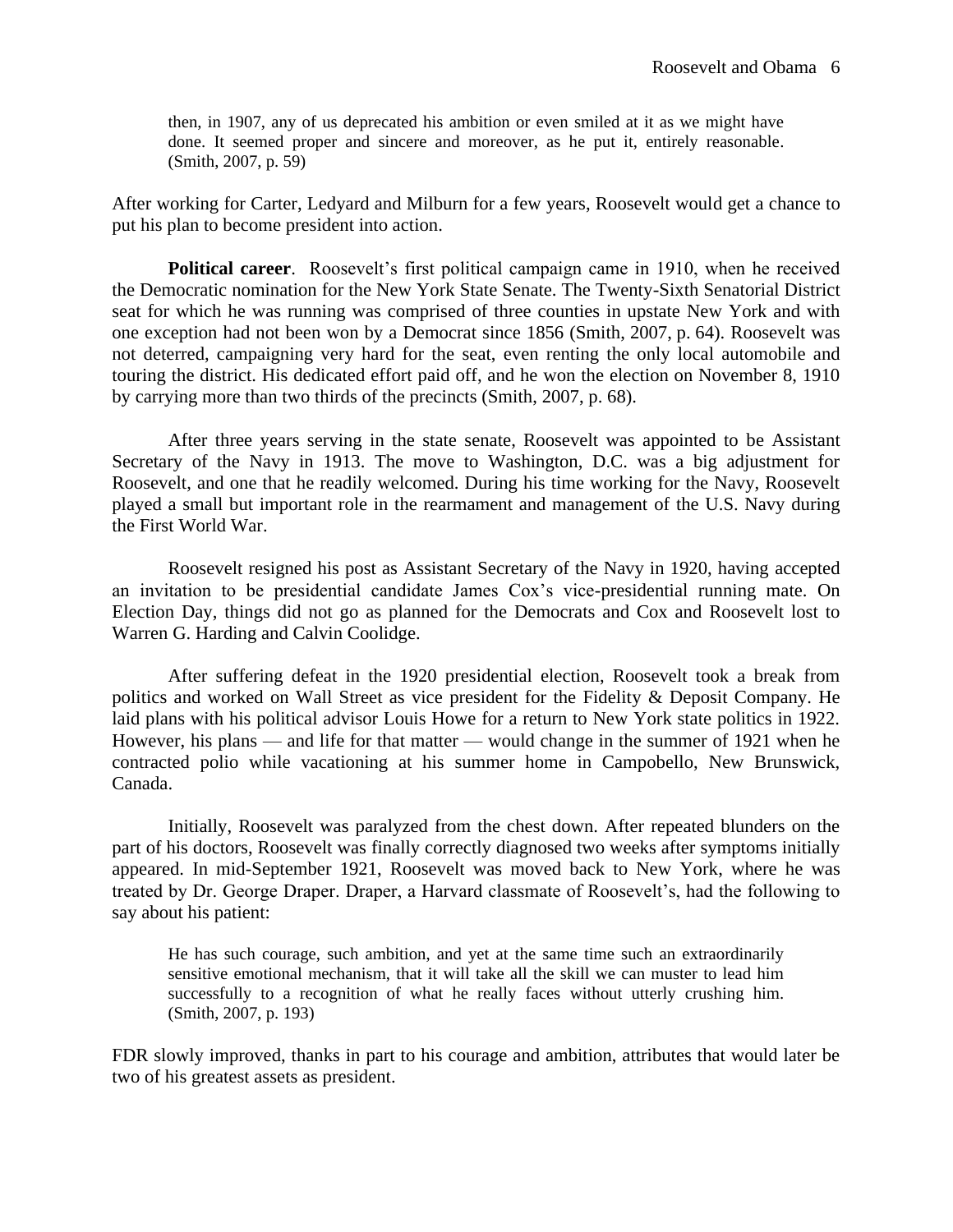As courageous and ambitious as Roosevelt was, he never regained the full use of his legs, moving with the help of braces, crutches, or a wheelchair for the rest of his life. He spent the better part of the next two years recovering from his bout with polio, returning to work in October 1923. The next four and a half years were relatively quiet for Roosevelt, as he chose to focus primarily on business ventures.

Though he initially refused, Roosevelt accepted the Democratic Party nomination for the governorship of New York in 1928. He won the election over Republican Albert Ottinger by a count of 2,130,238 to 2,104,630, a margin of just 25,608 votes (Smith, 2007, p. 228). Soon after he took the oath of office on January 1, 1929, Roosevelt was hailed the next leader of the Democratic Party, as Barack Obama would also be 75 years later at the 2004 Democratic National Convention. The *New York Times* declared,

It is too early to select the new leader of the Democratic Party or to predict nominations for a date so remote as 1932. Yet by a most extraordinary combination of qualities, political fortunes and diversified associations, Governor-elect Roosevelt is within reach of the elements of party leadership. (Smith, 2007, p. 229)

Even though he was being proclaimed the next leader of the Democratic Party, Roosevelt did not want to announce his candidacy too early. When asked about his intentions to run for president in 1932, Roosevelt replied, "I want to step on any talk of that kind with both feet" (Smith, 2007, p. 230). Regardless of whether or not Roosevelt ran for president in 1932, the putative presidential frontrunner would have been incumbent Herbert Hoover. However, the catastrophic economic meltdown augured in by Black Tuesday turned the electoral tide of America.

Roosevelt easily won gubernatorial reelection in 1930, defeating his Republican opponent Charles H. Tuttle by 725,000 votes — the largest margin of any gubernatorial victory in state history (Smith, 2007, p. 245). Smith (2007) writes of Roosevelt's landslide victory, saying "times were hard, and voters wanted a change" (Smith, 2007, p. 245). This theme of change would carry over into the 1932 presidential election, where Republicans would suffer a crushing defeat, with Franklin D. Roosevelt being elected President of the United States.

**Presidential campaign and election**. Roosevelt officially announced his candidacy for president on January 23, 1932, with state primaries beginning the next month. A number of states that held early primaries, such as New Hampshire, Minnesota, and Georgia voted pro-Roosevelt and he carried that momentum through to the Democratic National Convention of 1932. After Roosevelt won the Democratic nomination, he broke with a longstanding tradition and traveled to Chicago to deliver an acceptance speech in front of the convention. Not only did Roosevelt break with tradition and deliver an acceptance speech, he did so in dramatic fashion by flying to Chicago, a mode of travel statistically relatively risky in 1932 (Smith, 2007, p. 275).

Roosevelt carried the overwhelming support of Democrats through Election Day. In addition, frustrated Americans sought change and economic reform. The Great Depression was gathering steam, and by the time Roosevelt took the oath of office the unemployment rate in the United States was 33 percent (Greenberg, 2010, p. 85). On Election Day, Americans communicated a clear desire for change, giving Roosevelt a resounding victory over incumbent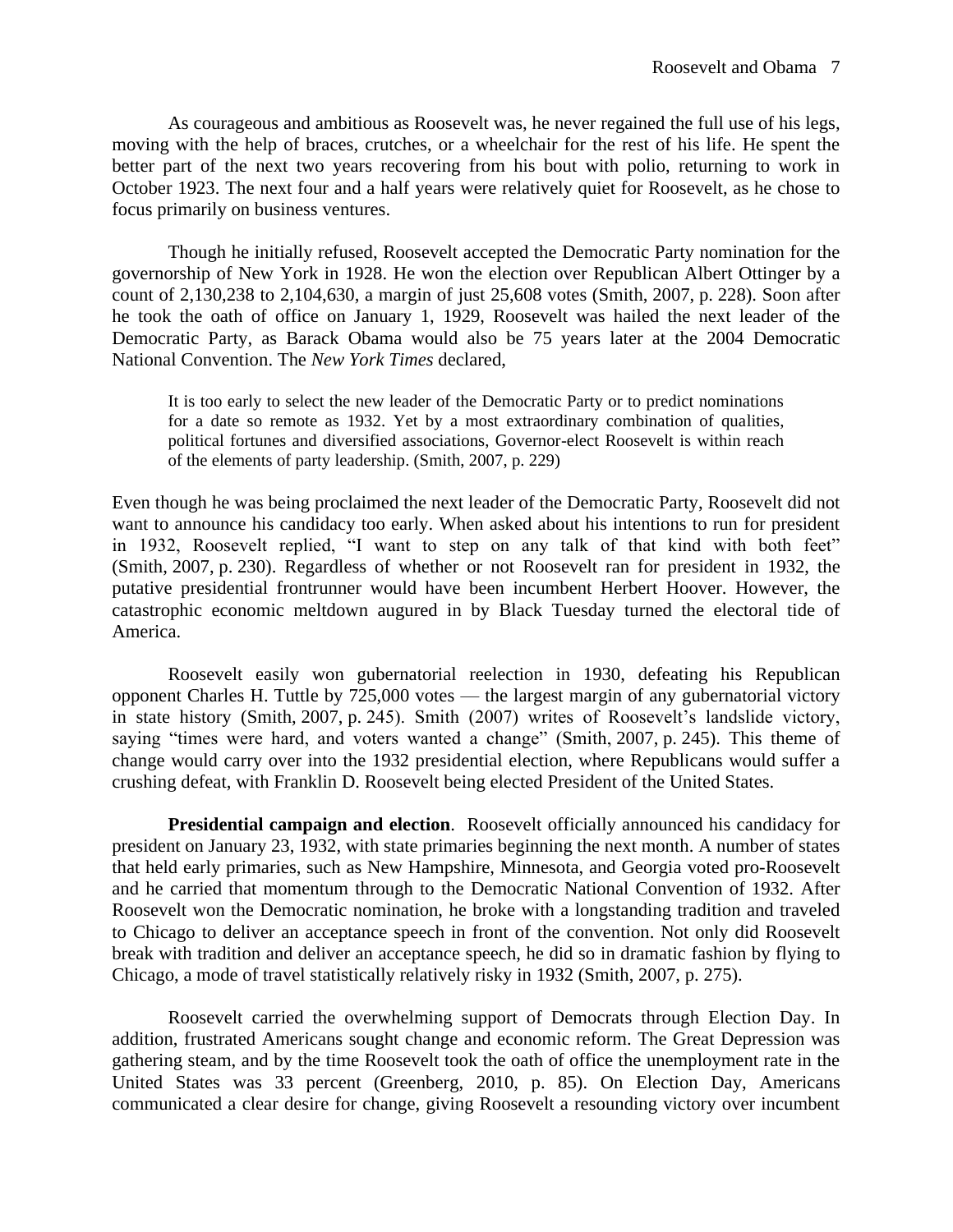Herbert Hoover. Roosevelt won 42 states and received 22,825,016 votes to Hoover's 15,758,397 (Smith, 2007, p. 287). With his victory, Franklin D. Roosevelt became the  $32<sup>nd</sup>$  president of the United States, a presidency that would prove to be historic in numerous ways.

## **Historical Setting: Barack Obama**

**Early life**. Barack Hussein Obama was born on August 4, 1961 to Ann (Dunham) and Barack Obama Sr. in Honolulu, Hawaii. Obama's family background differs from that of Roosevelt's in that Obama was born into a family of average means and eight half-siblings. In contrast, FDR was an only child born into a wealthy family from the northeastern elite. Growing up, his nickname was "Barry," while his middle name pays homage to his paternal grandfather, Hussein. Two years after he was born, Barack Jr.'s parents divorced and four years later his mother married Lolo Soetoro, who moved the family to Indonesia, Soetoro's native country. In 1971, at the age of 10, Ann sent Barack to live with his grandparents in Hawaii with the goal of a better education for her son. His grandparents enrolled 10-year-old Barack at the prestigious Punahou Academy — a college preparatory school — in 1971, where he remained until his high school graduation in 1979 (Price, 2008, pp. 17–23).

After graduating from high school, Obama enrolled at Occidental College in Los Angeles. In 1981, as a 20-year-old college junior, he decided to take advantage of a transfer program between Occidental College and Columbia University in New York City. While at Columbia, he studied political science and international relations, adopting a rigorous study schedule. Obama later reminisced about his college years, describing them as "an intense period of study," recalling, "I spent a lot of time in the library. I didn't socialize that much. I was like a monk" (Price, 2008, p. 33).

Upon graduating from Columbia University in 1983, Obama decided to become a community activist. Even though he had recently graduated from college, he already had a vision about changing the mood of the country. He thought this sort of change would be best undertaken at the grassroots level. These early ideas and visions proved later to become central themes in his successful campaign to become the first African-American president in the history of the United States (Price, 2008, p. 33).

Obama's first job as a community organizer came at the age of 24. He worked as an assistant to Marty Kaufman, who was attempting to organize urban blacks and suburban whites to save Chicago-area manufacturing jobs. After a slow and tumultuous start, Obama's career as a community organizer took off and he soon became a respected figure in the Chicago community. According to Price (2008), Michael Evans of the Developing Communities Project remembers Obama saying,

You can only go so far in organizing. You help people get some solutions, but it's never as big as wiping away problems.' It wasn't an end-all. He wanted to be part of the endall, to get things done. (p. 39)

To become part of the end-all, Obama decided to apply to law school. He was accepted to Harvard Law School, where he arrived in the fall of 1988 at the age of 27. During his second year, Obama was elected president of the *Harvard Law Review* — the first African-American to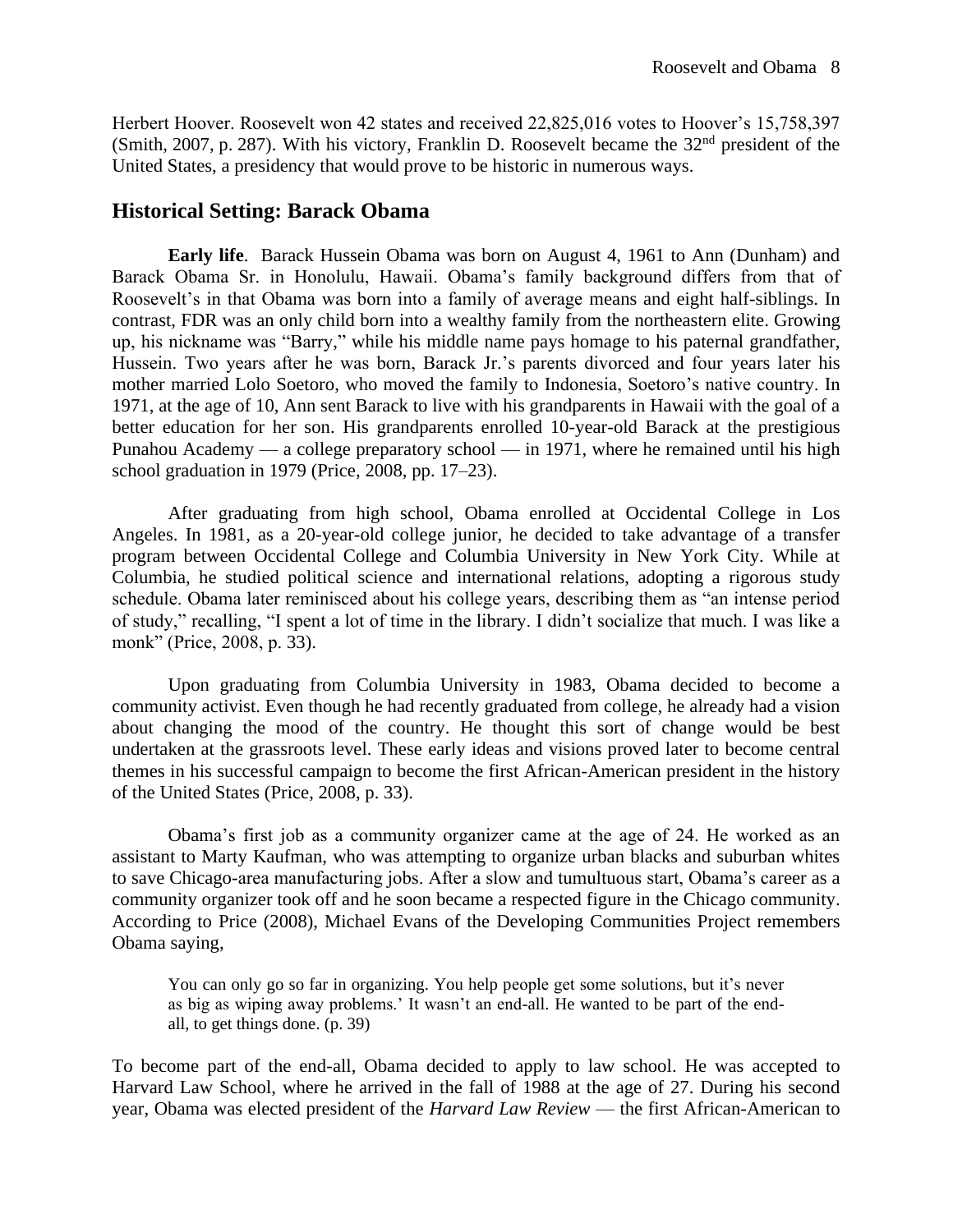hold that title in its 104-year existence. Soon after his election to that prestigious position, he was contacted by publishers and agreed to write his first book, *Dreams from My Father* (Price, 2008, pp. 47–48).

In 1991, at the age of 29, Barack Obama graduated from Harvard Law School magna cum laude. After graduating, he returned to Chicago as an associate at a law firm that melded well with his goal of community work. He later became an adjunct faculty member at the University of Chicago Law School, where he taught constitutional law (Price, 2008, pp. 51–52).

**Political career**. Obama's first political office was in the Illinois State Senate, a position to which he was elected in 1996. While a state senator, he served on the public health and welfare committee as well as the judiciary and local government committees. While a state senator, Obama was extremely active in the legislative process. According to Price (2008), he introduced or was chief cosponsor of 116 bills, 25 of which became law, over his first three years as an Illinois State Senator (p. 55).

In 1999, Obama made the decision to challenge four-term incumbent Bobby Rush for his seat in the U.S. House of Representatives. He lost the race by a two-to-one margin and Obama himself described the election results as quite a "spanking" (Price, 2008, p. 57). After suffering defeat, he returned to his post in the Illinois State Senate and his teaching at the University of Chicago.

Barack Obama soon became restless teaching and with his position as a state senator, and in September 2003 he formally entered the U.S. Senate race in the state of Illinois. Even though he was facing an uphill battle against several distinguished politicians with deep pockets, Obama was not deterred. By the second quarter of the campaign season, Obama was only \$69,000 behind frontrunner Daniel Hynes in campaign funds (Price, 2008, p. 58).

Perhaps the most important factor in propelling Barack Obama into the national Democratic Party spotlight came when he was asked by John Kerry to give the keynote address at the 2004 Democratic National Convention in Boston. The state senator from Illinois in the midst of a campaign for U.S. Senate did not disappoint his audience. *Newsweek* columnist Anna Quindlen, in an August 9, 2004 article titled "A Leap into the Possible," described her perception of Obama's speech:

As much of the country knows by now, the Senate candidate from Illinois is a born orator, passionate yet reasonable in a venue that seems to bring out the inner screamer in even the most seasoned politician. He galvanized a gathering long on orchestration and short on surprise. And one more thing: he revived the power and the glory of American liberalism just by showing up. (Price, 2008, p. 61)

Not only did this speech propel him into the national spotlight of the Democratic Party, but it undoubtedly helped him triumph in the primary election from a field of seven candidates and also contributed to his victory in the general election by a margin of 70 percent to 27 percent. With his U.S. Senate victory, Barack Obama at age 42 became the only African-American senator at that time and only the fifth in senate history (Price, 2008, pp. 60–62).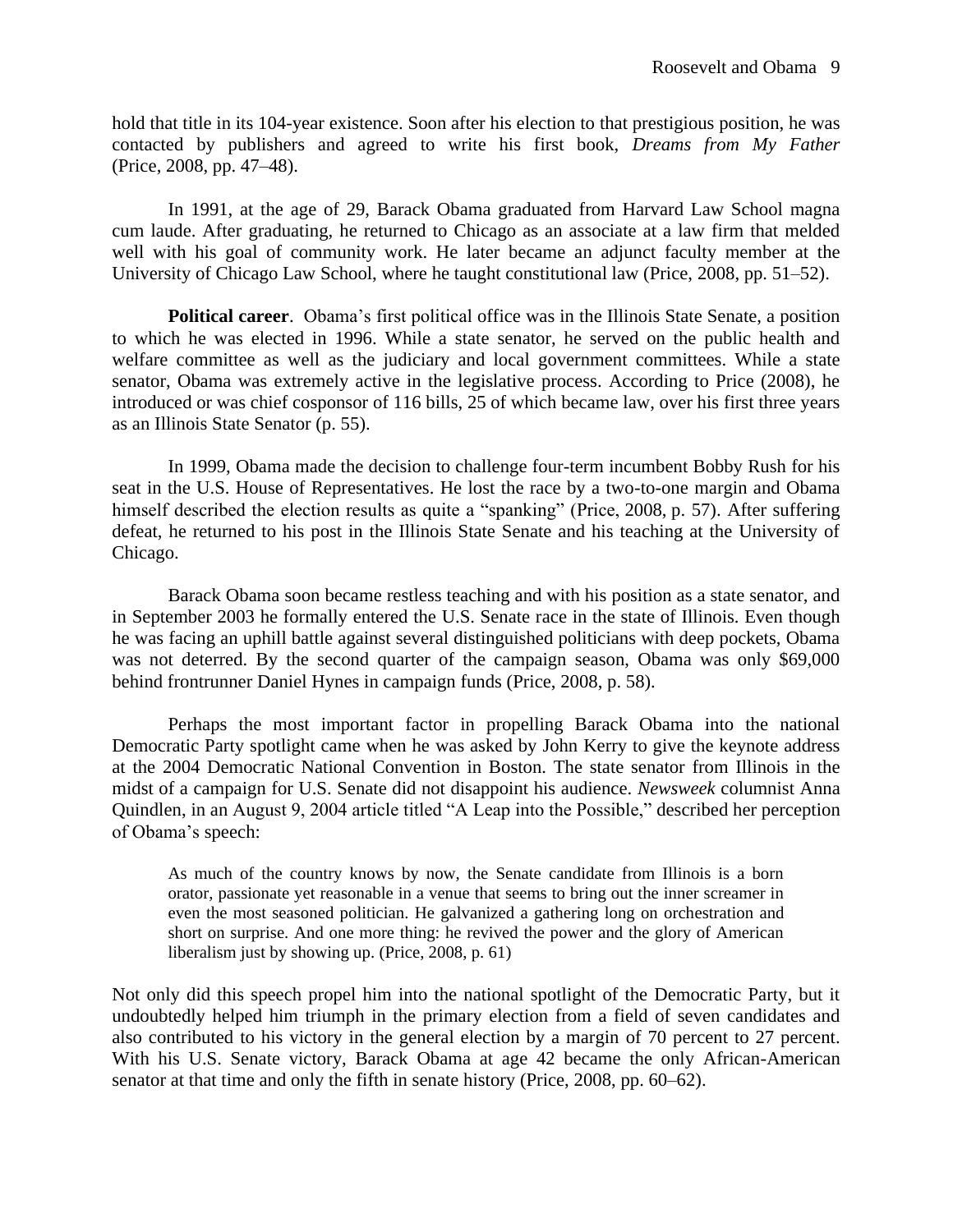**Presidential campaign and election**. Seemingly overnight, Barack Obama became a rising star in the Democratic Party. The day after his election he received calls from high-profile Democrats such as Senator John Kerry, Democratic national chairman Terry McAuliffe, and Senator Tom Daschle. Obama suddenly found himself "being compared to Abraham Lincoln, Martin Luther King Jr., and Bill Clinton, and many Democrats were already wondering if he should run for president in 2012 or 2016" (Price, 2008, p. 67). In the closing months of 2006, *Time* magazine published a cover article entitled "Why Barack Obama Could Be the Next President" (Price, 2008, p. 86).

Nonetheless, Obama was by no means a lock for the Democratic Party nomination in 2008 or 2012. Party strategists were quick to point out that he was a freshman senator with little experience in national politics. One strategist said, "If he had gone from state senator to governor, and he had served one term as governor and was running for president, it would have been a much more compelling case [for running in 2008] (Price, 2008, p. 87). This more traditional path to the White House is one that, among others, FDR followed, as noted earlier.

On February 10, 2007, Barack Obama announced his candidacy for the office of President of the United States in front of a crowd of 10,000 people in Springfield, IL. While Obama was indeed a "celebrity-like" candidate, he faced formidable opponents such as Hillary Clinton, John Edwards, and Joe Biden, among others.

The race for Democratic Party nomination proved to be a grudge match between Obama and Hillary Clinton. Price (2008) notes,

While Senator Clinton was clearly the front-runner in all the polls, Barack had the ability, judgment, and impressive wherewithal to put together policy statements on a wide range of topics, and he had the intelligence not to trip over details that would cause embarrassment. (pp. 103–104)

In spite of the strong start that the Obama campaign achieved with a victory in the caucus of the battleground state Iowa, the Democratic Party nomination race was far from over. In the second primary, New Hampshire, Clinton bested Obama 39 percent to 36 percent. This close race foreshadowed a knockdown, drag-out fight for the party nomination.

When Clinton finally conceded and endorsed Obama on June 7, 2008, the hotly contested primary was groundbreaking in numerous ways. Heilemann and Halperin (2010) call the race "historic across every dimension, from the amount of money spent and the number of voters who had participated to its sheer closeness." Of the 36 million votes cast in the 2008 Democratic Party primary, only 150,000 separated the two candidates (Heilemann & Halperin, 2010, p. 262). Perhaps the intangible that pushed Obama over the edge to receive the nomination is best summarized by Republican pollster Frank Luntz. In January 2007, Luntz said of Obama,

Everyone can see themselves in Obama. He is the definition of the American dream, the definition of the American promise. … Conservatives see him as clean-cut and businesslike, while moderates see him as a problem solver. Liberals see him as a man from a multicultural background who breaks down racial and other barriers. (Price, 2008, p. 91)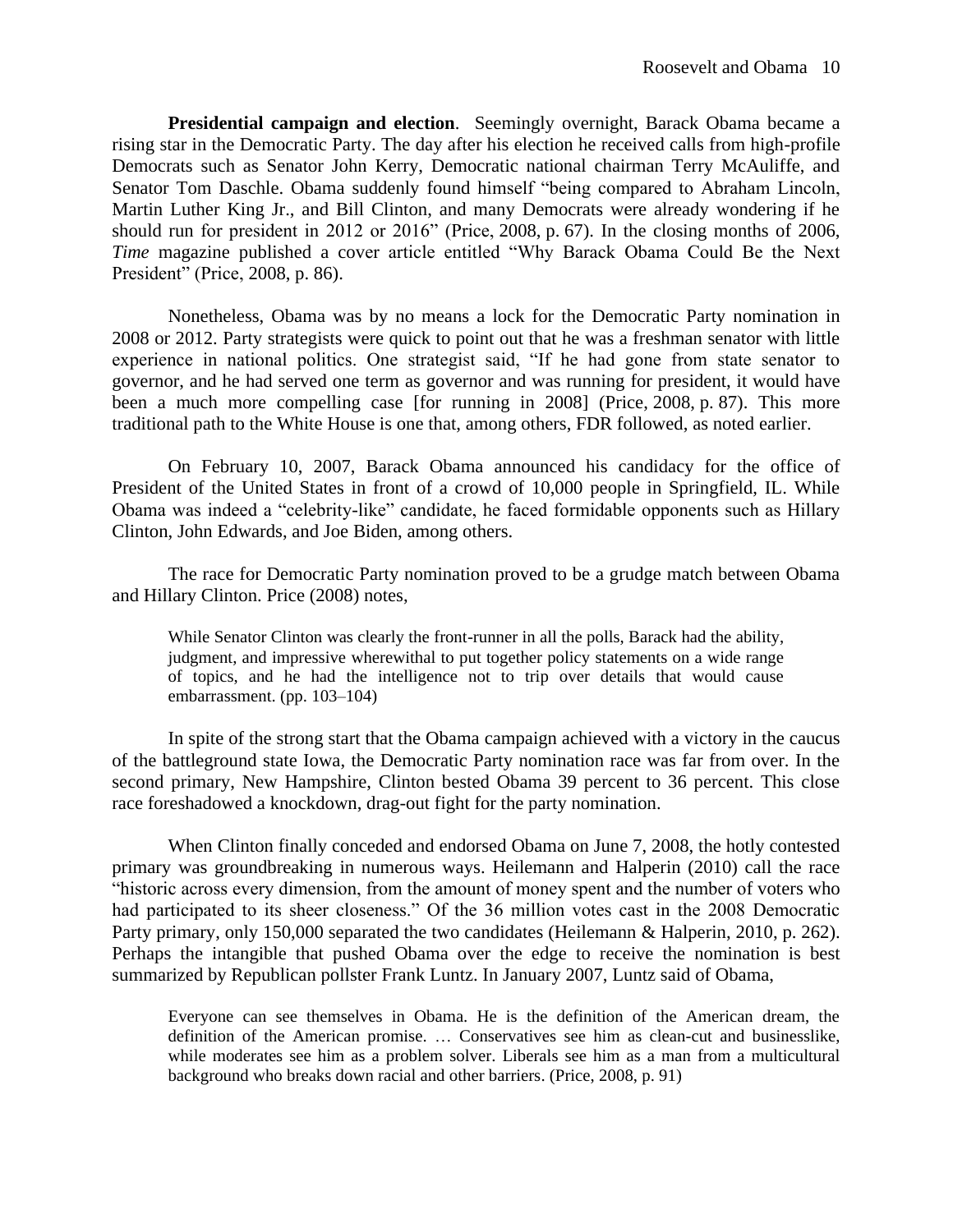The fact that so many Americans saw hope and change in Obama in 2008 is similar to the fervor America experienced when FDR was elected in 1932.

### **Method**

#### **Materials**

The materials consisted of biographical sources and the personality inventory employed to gather diagnostically relevant information collected from the literature on Franklin D. Roosevelt and Barack Obama.

**Sources of data**. Diagnostic information pertaining to Franklin D. Roosevelt was collected from Robert E. Sherwood's *Roosevelt and Hopkins: An Intimate History* (1948); James MacGregor Burns's *Roosevelt: The Lion and the Fox* (1956); William E. Leuchtenburg's *Franklin D. Roosevelt and the New Deal, 1932–1940* (1963), supplemented by Leuchtenburg, 2008; and Jean Edward Smith's biography, *FDR* (2007).

Diagnostic information pertaining to Barack Obama was collected from Joann F. Price's *Barack Obama: A Biography* (2008); Evan Thomas's *"A Long Time Coming": The Inspiring, Combative 2008 Campaign and the Historic Election of Barack Obama* (2009); and Richard Wolffe's *Renegade: The Making of a President* (2009). Other sources consulted include Greenberg (2010), Heilemann and Halperin (2010), Kristof (2007), Rich (2006, 2007a, 2007b), Scott (2007), Thomas (2009), Wilson (2008), and Zeleny & Gordon (2007).

**Personality inventory**. The assessment instrument, the second edition of the Millon Inventory of Diagnostic Criteria (MIDC; Immelman & Steinberg, 1999), was compiled and adapted from Millon's (1969, 1986b; 1990, 1996; Millon & Everly, 1985) prototypal features and diagnostic criteria for normal personality styles and their pathological variants. Information concerning the construction, administration, scoring, and interpretation of the MIDC is provided in the Millon Inventory of Diagnostic Criteria manual (Immelman, 2004). The 12-scale (see Table 2) instrument taps the first five "noninferential" (Millon, 1990, p. 157) attribute domains previously listed in Table 1.

The 12 MIDC scales correspond to major personality patterns posited by Millon (1994, 1996), which are consistent with the syndromes described on Axis II of the fourth edition of the *Diagnostic and Statistical Manual of Mental Disorders* (*DSM–IV*) of the American Psychiatric Association (APA; 1994) and coordinated with the normal personality styles in which these disorders are rooted, as described by Millon and Everly (1985), Millon (1994), Oldham and Morris (1995), and Strack (1997). Scales 1 through 8 (comprising 10 scales and subscales) have three gradations (a, b, c) yielding 30 personality variants, whereas Scales 9 and 0 have two gradations (d, e) yielding four variants, for a total of 34 personality designations, or types. Table 2 displays the full taxonomy.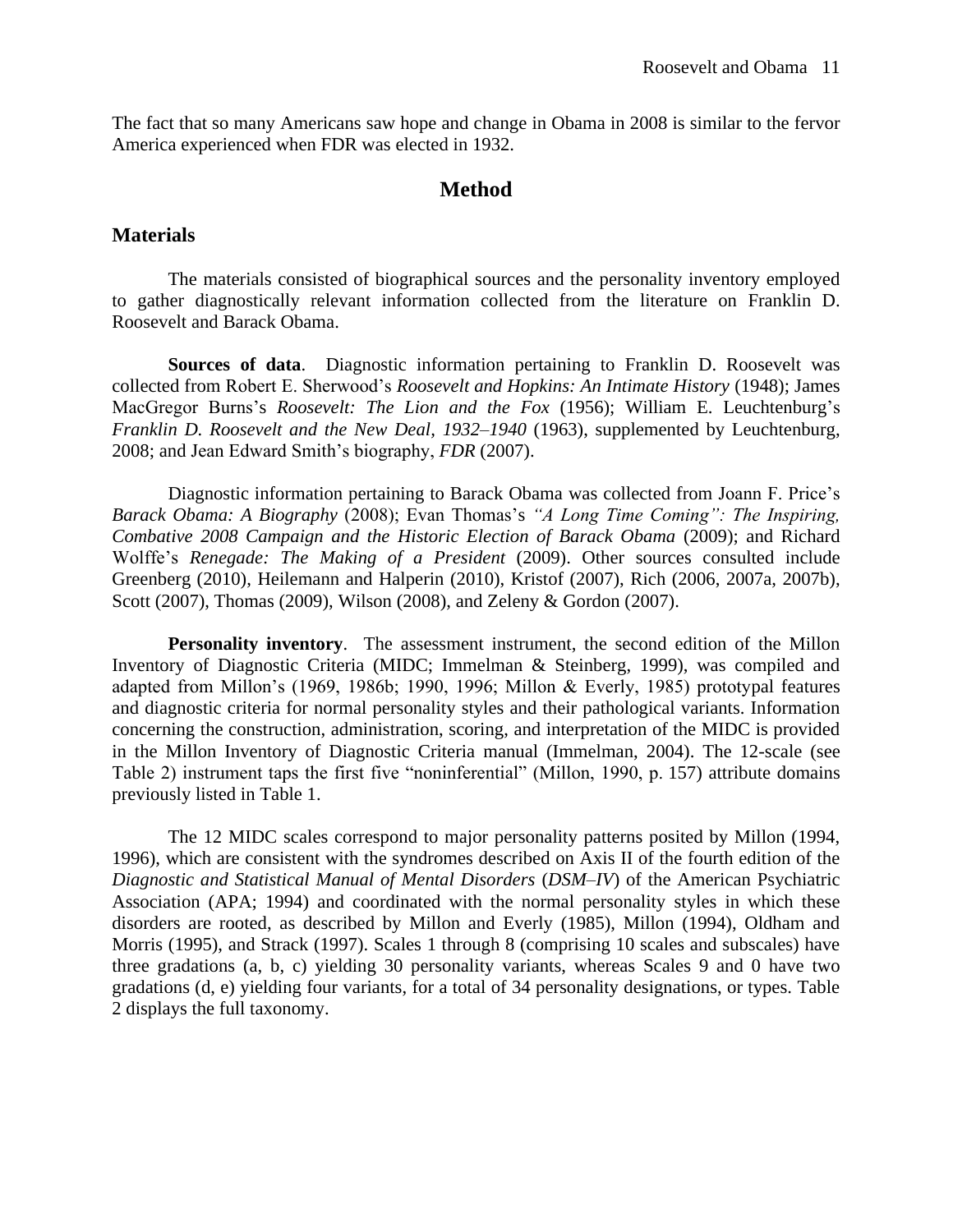## **Diagnostic Procedure**

The diagnostic procedure, termed *psychodiagnostic meta-analysis*, can be conceptualized as a three-part process: first, an *analysis* phase (data collection) during which source materials are reviewed and analyzed to extract and code diagnostically relevant content; second, a *synthesis* phase (scoring and interpretation) during which the unifying framework provided by the MIDC prototypal features, keyed for attribute domain and personality pattern, is employed to classify the diagnostically relevant information extracted in phase 1; and finally, an *evaluation* phase (inference) during which theoretically grounded descriptions, explanations, inferences, and predictions are extrapolated from Millon's theory of personality based on the personality profile constructed in phase 2 (see Immelman, 2003, 2004, 2005, for a more extensive account of the procedure).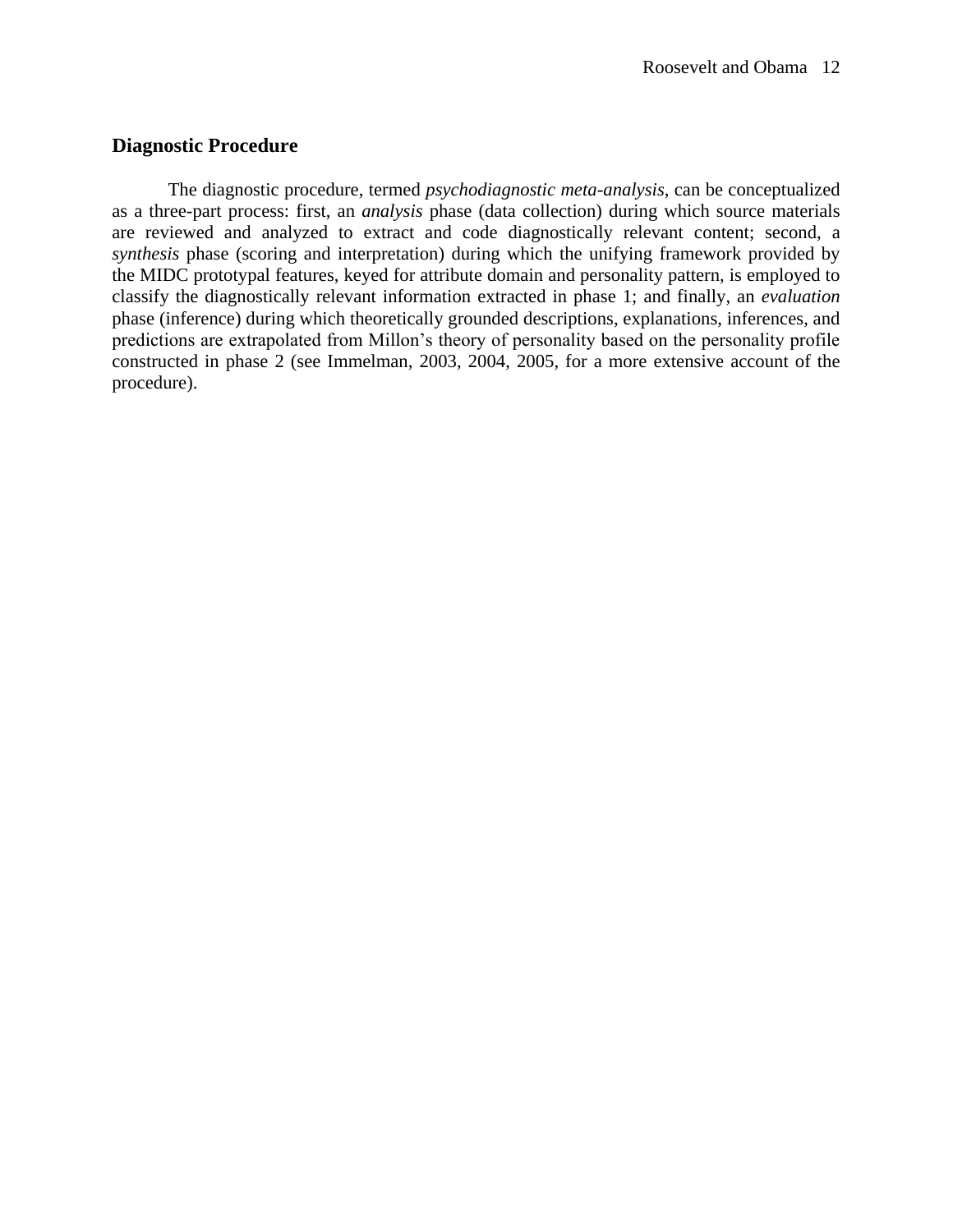| Scale 1A:      | Dominant pattern                                         |  |
|----------------|----------------------------------------------------------|--|
| a.             | Asserting                                                |  |
| b.             | Controlling                                              |  |
| $\mathbf{c}$ . | Aggressive (Sadistic; <i>DSM-III-R</i> , Appendix A)     |  |
| Scale 1B:      | Dauntless pattern                                        |  |
| a.             | Adventurous                                              |  |
| b.             | Dissenting                                               |  |
| c.             | Aggrandizing (Antisocial; DSM-IV, 301.7)                 |  |
| Scale 2:       | Ambitious pattern                                        |  |
| a.             | Confident                                                |  |
| b.             | Self-serving                                             |  |
| c.             | Exploitative (Narcissistic; DSM-IV, 301.81)              |  |
| Scale 3:       | Outgoing pattern                                         |  |
| a.             | Congenial                                                |  |
| b.             | Gregarious                                               |  |
| c.             | Impulsive (Histrionic; DSM-IV, 301.50)                   |  |
| Scale 4:       | Accommodating pattern                                    |  |
| a.             | Cooperative                                              |  |
| b.             | Agreeable                                                |  |
| c.             | Submissive (Dependent; DSM-IV, 301.6)                    |  |
| Scale 5A:      | Aggrieved pattern                                        |  |
| a.             | Unpresuming                                              |  |
| b.             | Self-denying                                             |  |
| c.             | Self-defeating (DSM-III-R, Appendix A)                   |  |
| Scale 5B:      | Contentious pattern                                      |  |
| a.             | Resolute                                                 |  |
| b.             | Oppositional                                             |  |
| c.             | Negativistic (Passive-aggressive; DSM-III-R, 301.84)     |  |
| Scale 6:       | Conscientious pattern                                    |  |
| a.             | Respectful                                               |  |
| b.             | Dutiful                                                  |  |
| c.             | Compulsive (Obsessive-compulsive; <i>DSM-IV</i> , 301.4) |  |
| Scale 7:       | Reticent pattern                                         |  |
| a.             | Circumspect                                              |  |
| b.             | Inhibited                                                |  |
| c.             | Withdrawn (Avoidant; DSM-IV, 301.82)                     |  |
| Scale 8:       | Retiring pattern                                         |  |
| a.             | Reserved                                                 |  |
| b.             | Aloof                                                    |  |
| c.             | Solitary (Schizoid; DSM-IV, 301.20)                      |  |
| Scale 9:       | Distrusting pattern                                      |  |
| d.             | Suspicious                                               |  |
| e.             | Paranoid (DSM-IV, 301.0)                                 |  |
| Scale 0:       | Erratic pattern                                          |  |
| d.             | Unstable                                                 |  |
| e.             | Borderline (DSM-IV, 301.83)                              |  |
|                |                                                          |  |

**Table 2** *Millon Inventory of Diagnostic Criteria: Scales and Gradations*

*Note*. Equivalent *DSM* terminology and codes are specified in parentheses.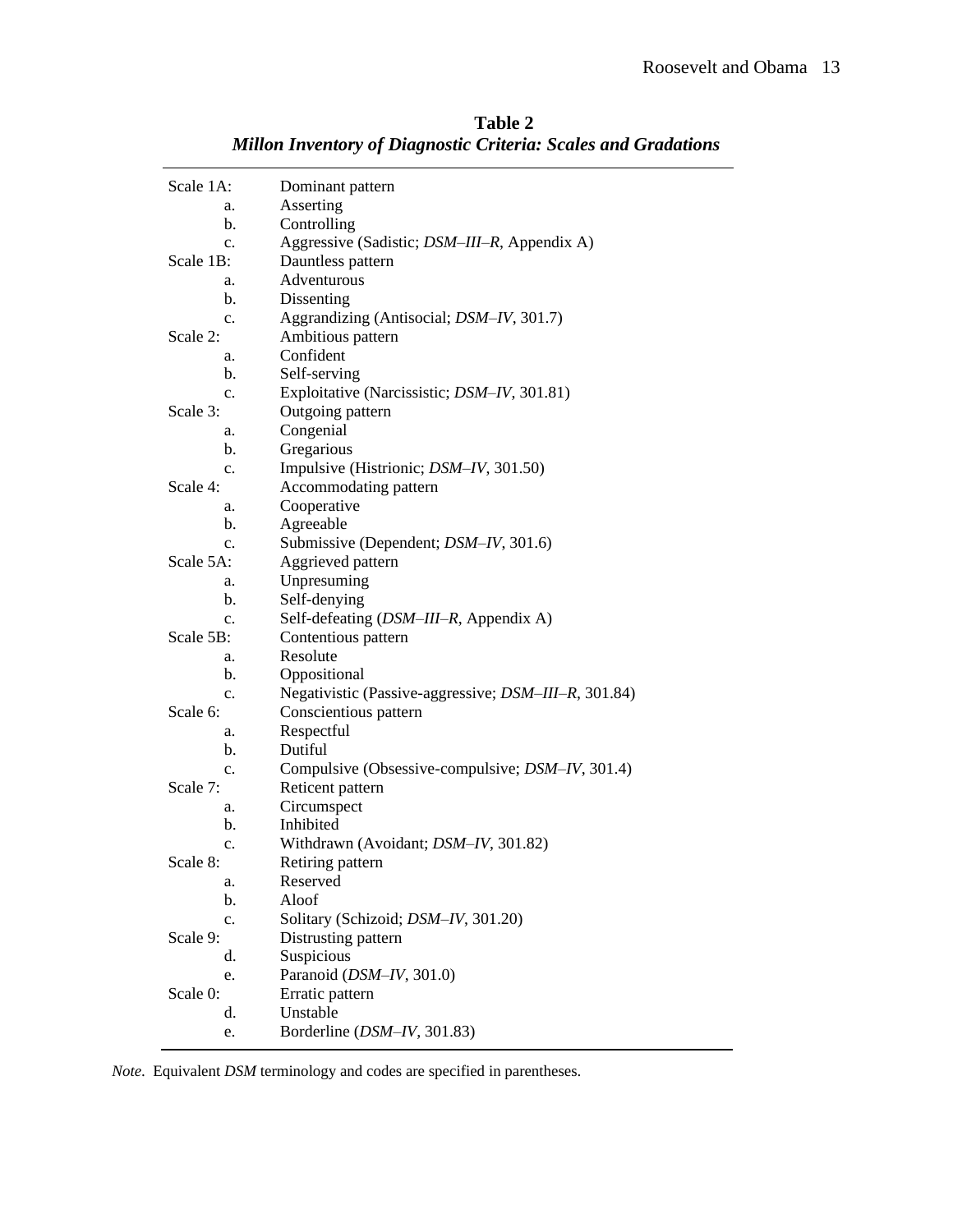## **Results: Personality Profiles**

The analysis of the data includes a summary of descriptive statistics yielded by the MIDC scoring procedure, the MIDC profiles for Franklin D. Roosevelt and Barack Obama, diagnostic classification of the subjects, and the clinical interpretation of significant MIDC scale elevations derived from the diagnostic procedure.

Roosevelt received 30 endorsements on the 170-item MIDC. Judging from endorsement rates below the mean, the domain of cognitive style was the most difficult to gauge. The assessment of cognitive style in particular relies substantially on inference, a difficult task when appraising a subject at a distance.

Obama received 26 endorsements on the 170-item MIDC. As was the case for Roosevelt, the domain of cognitive style was the most difficult to judge, as was self-image. Not surprisingly, the more directly observable domain of expressive behavior yielded an endorsement frequency well above the mean.

Descriptive statistics for Roosevelt's and Obama's MIDC ratings are presented in Table 3.

| Attribute domain      | Roosevelt | <b>Ohama</b> |  |
|-----------------------|-----------|--------------|--|
| Expressive behavior   |           |              |  |
| Interpersonal conduct | 6         |              |  |
| Cognitive style       |           |              |  |
| Mood/temperament      |           |              |  |
| Self-image            |           |              |  |
| Sum                   | 30        | 26           |  |
| Mean                  | 6.0       | 5.2          |  |
| Standard deviation    | 1.5       | 3.2          |  |

**Table 3** *MIDC Item Endorsement Rate by Attribute Domain*

Roosevelt's and Obama's MIDC scale scores are reported in Table 4. The same data are presented graphically in the profiles depicted in Figures 1 and 2.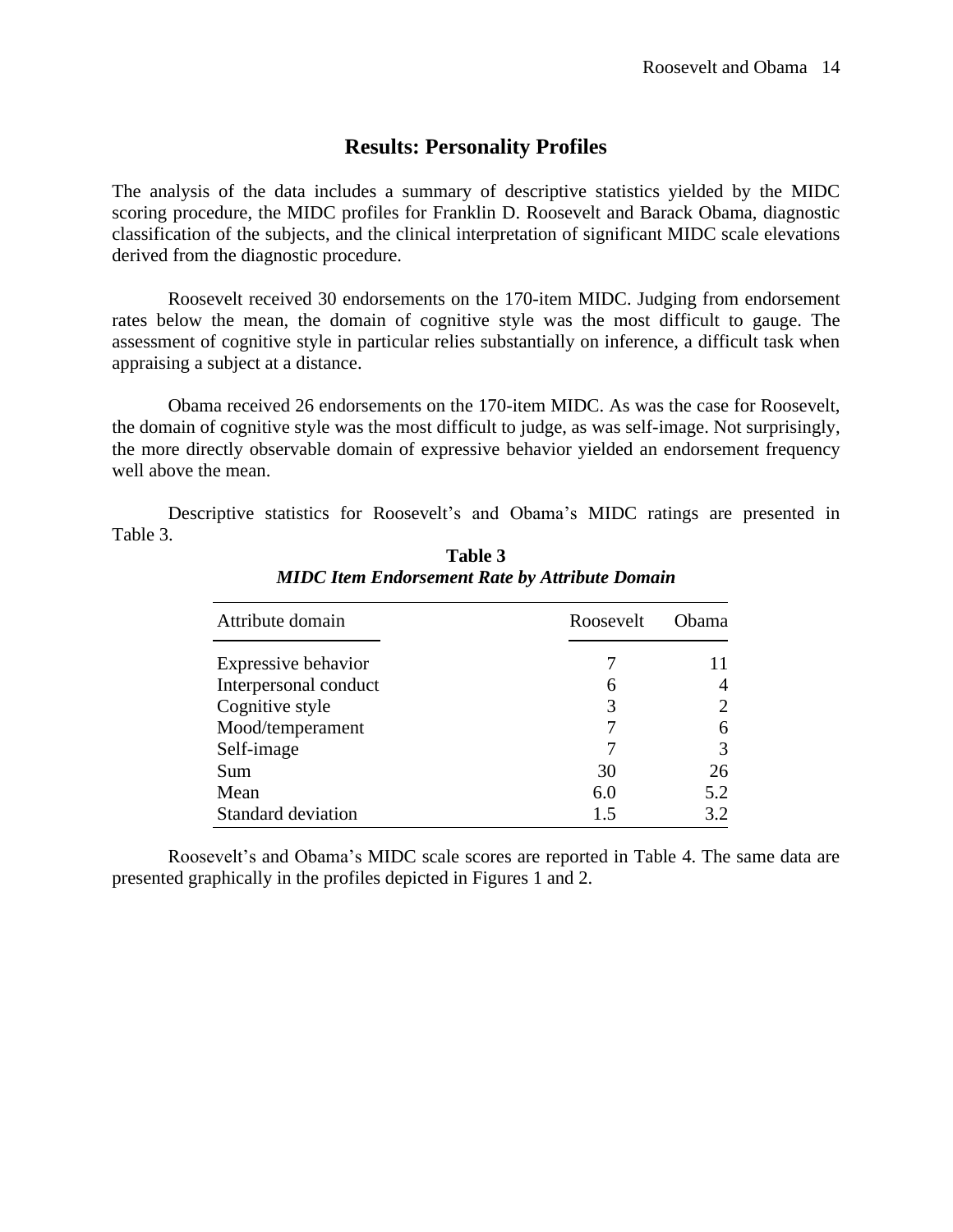| MIDC Scale Scores |                                                    |                |           |                |              |  |  |  |
|-------------------|----------------------------------------------------|----------------|-----------|----------------|--------------|--|--|--|
|                   |                                                    |                | Roosevelt |                | <b>Obama</b> |  |  |  |
|                   | Scale Personality pattern                          | Raw            | $RT\%$    |                | Raw RT%      |  |  |  |
| 1A                | Dominant: Asserting-Controlling-Aggressive         | 19             | 39.6      | 1              | 2.9          |  |  |  |
| 1B                | Dauntless: Adventurous–Dissenting–Aggrandizing     | $\overline{2}$ | 4.2       | 3              | 8.6          |  |  |  |
| 2                 | Ambitious: Confident–Self-serving–Exploitative     | 12             | 25.0      | 10             | 28.6         |  |  |  |
| 3                 | Outgoing: Congenial–Gregarious–Impulsive           | $\overline{2}$ | 4.2       | 1              | 2.9          |  |  |  |
| $\overline{4}$    | Accommodating: Cooperative–Agreeable–Submissive    |                | 2.1       | 3              | 8.6          |  |  |  |
| 5A                | Aggrieved: Unpresuming-Self-denying-Self-defeating | $\Omega$       | 0.0       | $\overline{0}$ | 0.0          |  |  |  |
| 5B                | Contentious: Resolute–Oppositional–Negativistic    |                | 2.1       | $\theta$       | 0.0          |  |  |  |
| 6                 | Conscientious: Respectful–Dutiful–Compulsive       | 11             | 22.9      | 9              | 25.7         |  |  |  |
| 7                 | Reticent: Circumspect-Inhibited-Withdrawn          | $\Omega$       | 0.0       | 1              | 2.9          |  |  |  |
| 8                 | Retiring: Reserved-Aloof-Solitary                  | $\theta$       | 0.0       | 7              | 20.0         |  |  |  |
|                   | Subtotal for basic personality scales              | 48             | 100       | 35             | 100.0        |  |  |  |
| 9                 | Distrusting: Suspicious-Paranoid                   | 8              | 14.3      | $\overline{0}$ | 0.0          |  |  |  |
| $\theta$          | Erratic: Unstable-Borderline                       | $\overline{0}$ | 0.0       | $\theta$       | 0.0          |  |  |  |
|                   | Full-scale total                                   | 56             | 114.3     | 35             | 100.0        |  |  |  |

**Table 4** *MIDC Scale Scores*

*Note*. For Scales 1–8, ratio-transformed (RT%) scores are the scores for each scale expressed as a percentage of the sum of raw scores for the ten basic scales only. For Scales 9 and 0, ratio-transformed scores are scores expressed as a percentage of the sum of raw scores for all twelve MIDC scales (therefore, full-scale RT% totals can exceed 100). Personality patterns are enumerated with scale gradations.

## **Roosevelt's Profile**

The MIDC profile yielded by Roosevelt's raw scores is displayed in Figure 1. Roosevelt's most elevated scale, with a score of 19, is Scale 1A (Dominant), followed by Scale 2 (Ambitious), with a score of 12, and Scale 6 (Conscientious), with a score of 11. The primary Scale 1A elevation is well within the *prominent* (10–23) range and the two secondary elevations (Scales 2 and 6) are just within that range. No other scale elevations are psychodiagnostically significant.

Based on the cut-off score guidelines provided in the MIDC manual, all of Roosevelt's scale elevations (see Figure 1) are within normal limits, though Scale 1A (Dominant), Scale 2 (Ambitious), and Scale 6 (Conscientious) were moderately elevated, in the *prominent* range.

In terms of MIDC scale gradation (see Table 2 and Figure 1) criteria, Roosevelt was classified as a Dominant/controlling (Scale 1A) personality, with secondary features of the Ambitious/self-serving (Scale 2) and Conscientious/dutiful (Scale 6) patterns.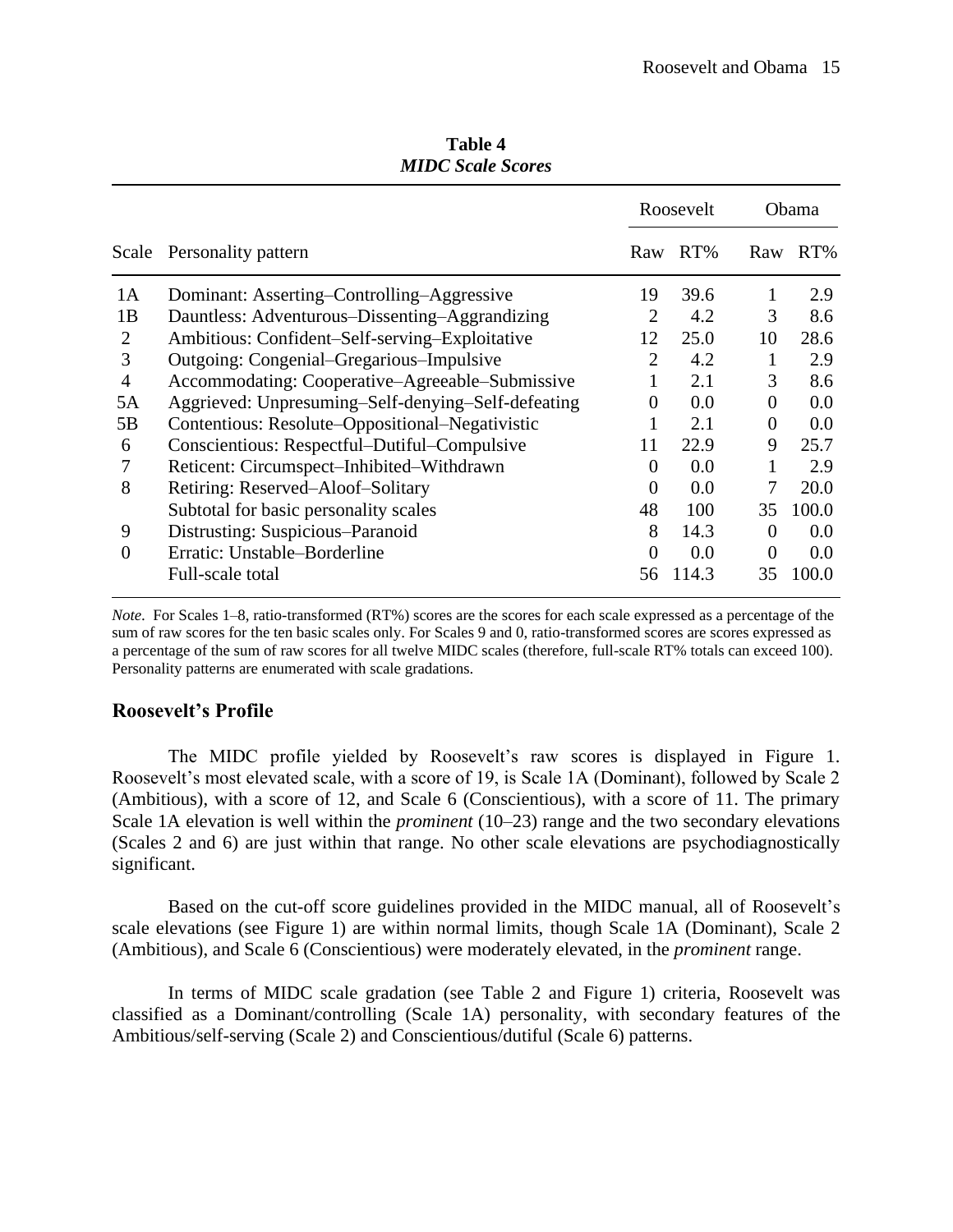

**Figure 1**. *Millon Inventory of Diagnostic Criteria: Profile for Franklin D. Roosevelt*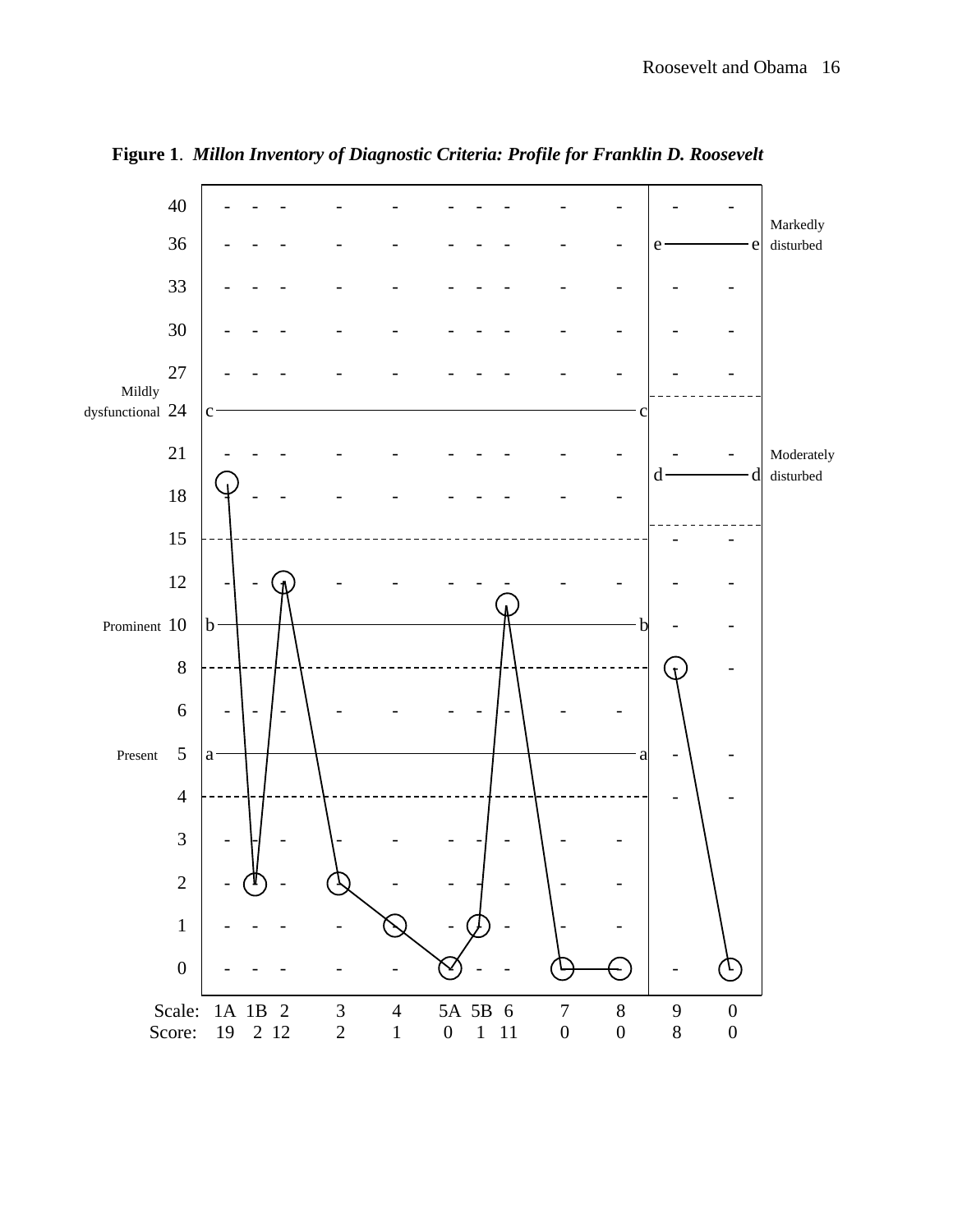## **Obama's Profile**

The MIDC profile yielded by Obama's raw scores is displayed in Figure 2. Obama's most elevated scale, with a score of 10, is Scale 2 (Ambitious), followed by Scale 6 (Conscientious) with a score of 9, and Scale 8 (Retiring) with a score of 7. His score on Scale 2 is at the lower end of the *prominent* (10–23) range. Obama's score on Scale 6 (Conscientious) and Scale 8 (Retiring) are at the upper limit of the *present* (5–9) range. No other scale elevation is psychodiagnostically significant.

Based on the cut-off score guidelines provided in the MIDC manual, all of Obama's scale elevations (see Figure 2) are within normal limits, though Scale 2 (Ambitious) was moderately elevated, in the *prominent* range.

In terms of MIDC scale gradation (see Table 2 and Figure 2) criteria, Obama was classified as Ambitious/self-serving (Scale 2), with secondary features of the Conscientious/respectful (Scale 6) and Retiring/reserved (Scale 8) patterns.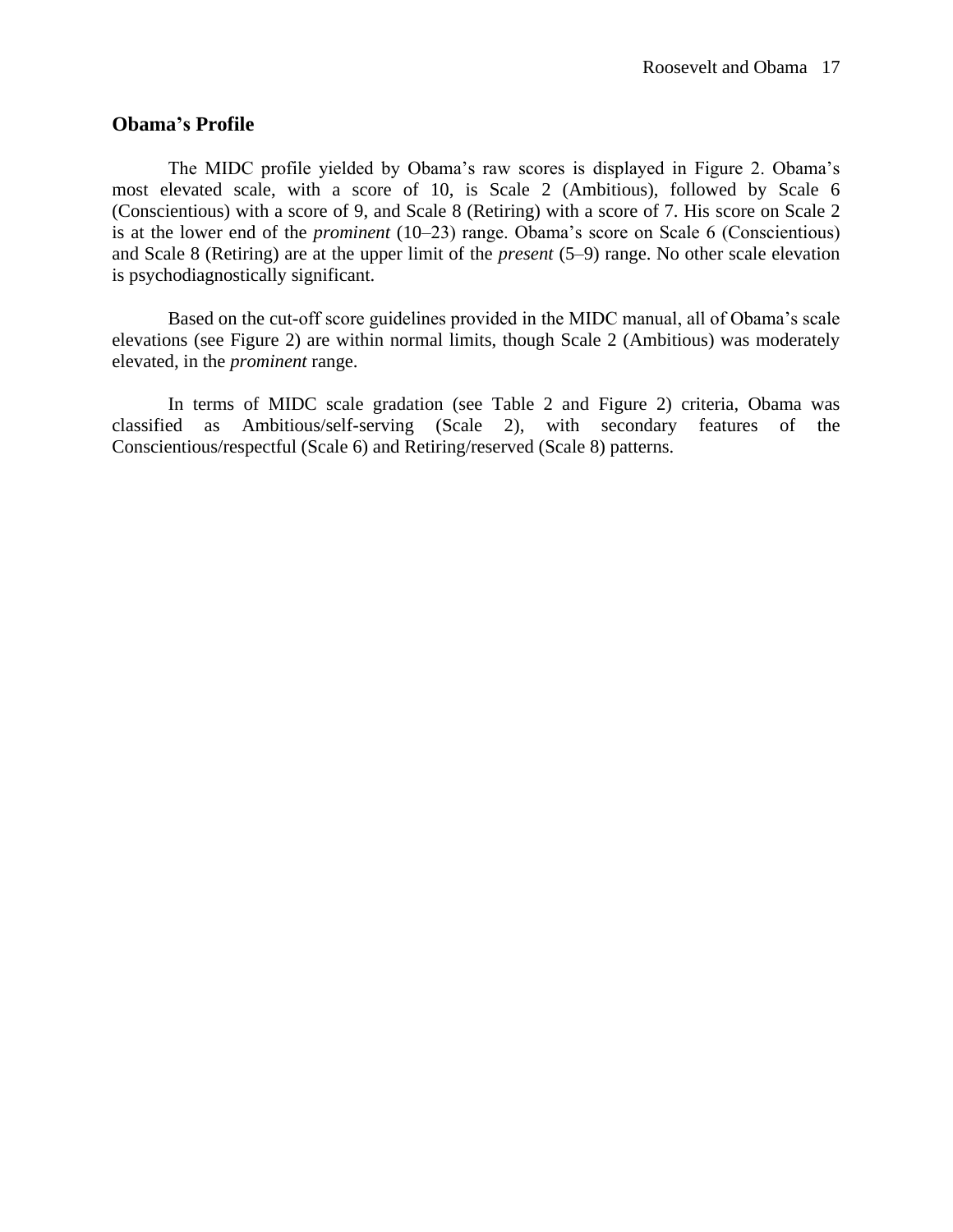

**Figure 2**. *Millon Inventory of Diagnostic Criteria: Profile for Barack Obama*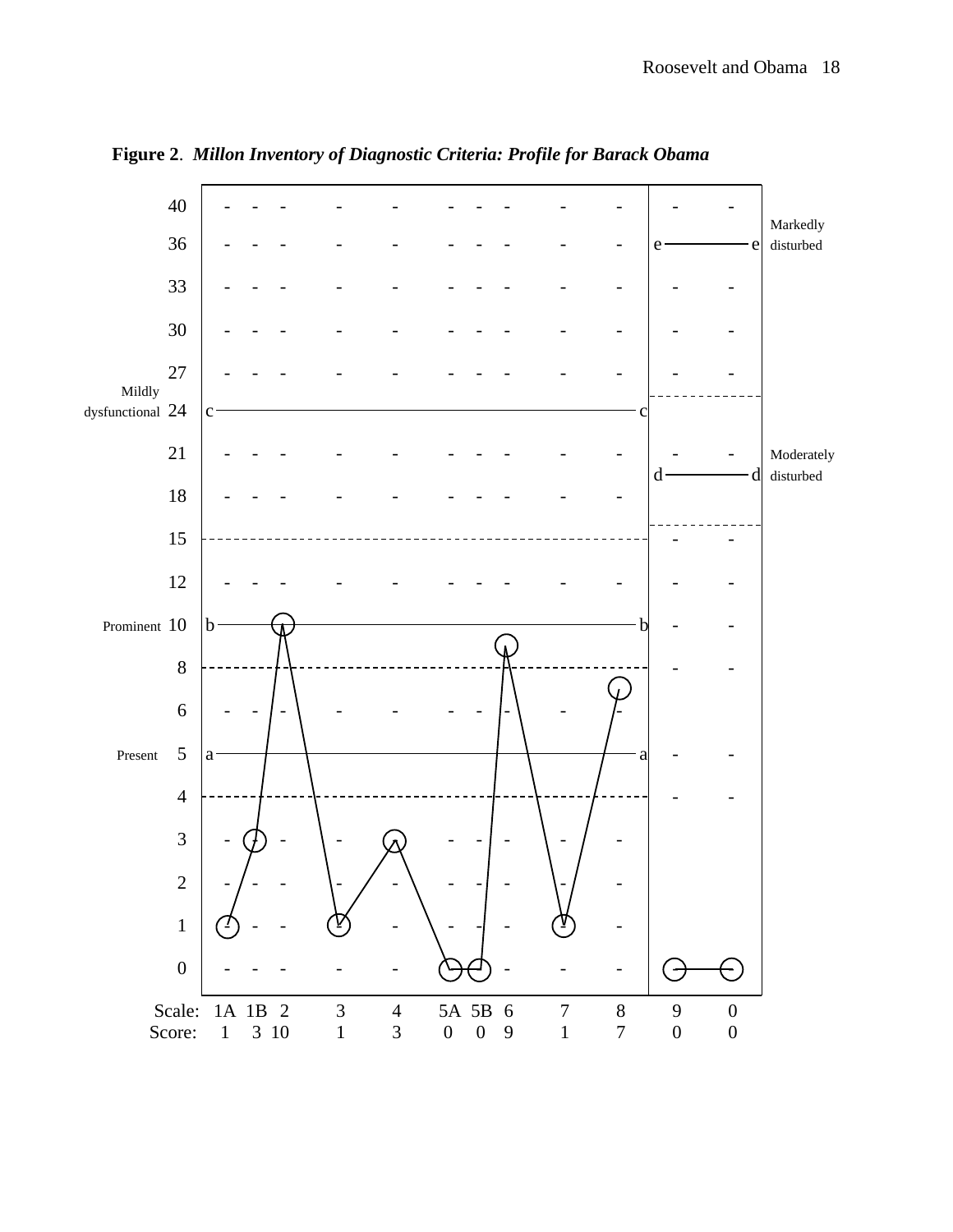#### **Discussion**

The following section, much of which is reproduced or adapted from the MIDC manual (Immelman, 2004), examines Franklin D. Roosevelt's and Barack Obama's MIDC scale elevations from the perspective of Millon's (1994, 1996; Millon & Davis, 2000) model of personality, supplemented by the theoretically congruent portraits of Oldham and Morris (1995) and Strack (1997). The discussion concludes with a comparison of Roosevelt's and Obama's most prominent personality traits, supplemented by information from their adult lives prior to attaining the Office of President of the United States.

#### **Roosevelt's Dominant Pattern**

Roosevelt's highest scale elevation was on Scale 1A, which measures an individual's dominance. Roosevelt's score of 19 places him in the *controlling* range of the Dominant pattern.

The Dominant pattern, as do all personality patterns, occurs on a continuum ranging from normal to maladaptive. At the well-adjusted pole are strong-willed, commanding, assertive personalities. Slightly exaggerated Dominant features (as in the case of Roosevelt) occur in forceful, intimidating, controlling personalities. In its most deeply ingrained, inflexible form (not relevant to Roosevelt), the Dominant pattern displays itself in domineering, belligerent, aggressive behavior patterns that may be consistent with a clinical diagnosis of sadistic personality disorder.

Normal, adaptive variants of the Dominant pattern (i.e., asserting and controlling types) correspond to Oldham and Morris's (1995) *Aggressive* style, Strack's (1997) *forceful* style, Millon's (1994) *Controlling* pattern, and the *managerial* segment of Leary's (1957) managerial– autocratic continuum. Millon's Controlling pattern is positively correlated with the five-factor model's *Conscientiousness* factor, has a more modest positive correlation with its *Extraversion* factor, is negatively correlated with its *Agreeableness* and *Neuroticism* factors, and is uncorrelated with its *Openness to Experience* factor (see Millon, 1994, p. 82). Thus, these individuals — though controlling and somewhat disagreeable — tend to be emotionally stable and conscientious. In combination with the Conscientious (Scale 6) and Contentious (Scale 5B) patterns, an elevated Dominant pattern points to Simonton's (1988) *deliberative* presidential style, which appears to be the case for Roosevelt, given his Scale 6 elevation. According to Millon (1994), Controlling (i.e., Dominant) individuals

enjoy the power to direct and intimidate others, and to evoke obedience and respect from them. They tend to be tough and unsentimental, as well as gain satisfaction in actions that dictate and manipulate the lives of others. Although many sublimate their power-oriented tendencies in publicly approved roles and vocations, these inclinations become evident in occasional intransigence, stubbornness, and coercive behaviors. Despite these periodic negative expressions, controlling [Dominant] types typically make effective leaders, being talented in supervising and persuading others to work for the achievement of common goals. (p. 34)

Oldham and Morris (1995) supplement Millon's description with the following portrait of the normal (*Aggressive*) prototype of the Dominant pattern: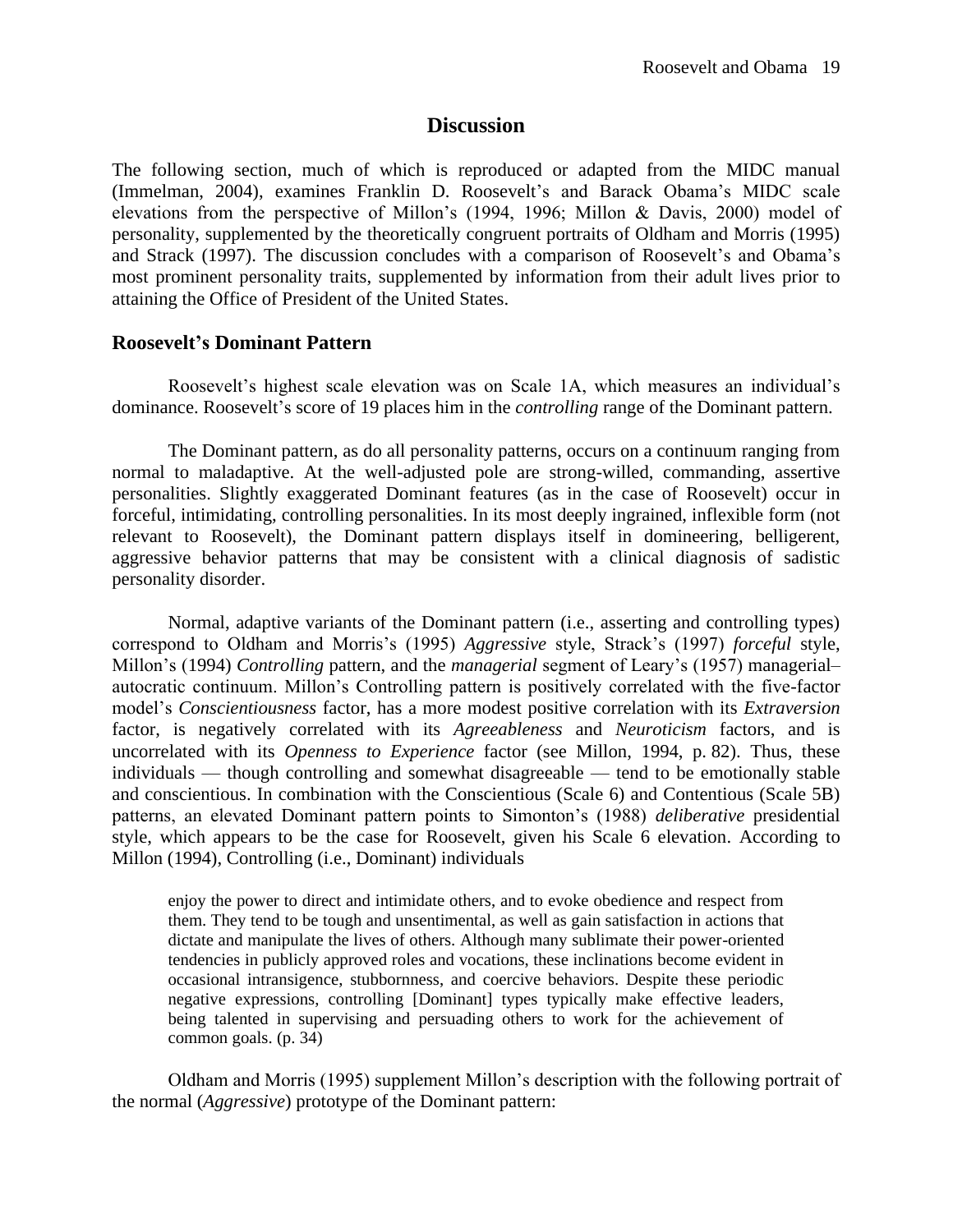While others may aspire to leadership, Aggressive [Dominant] men and women move instinctively to the helm. They are born to assume command as surely as is the top dog in the pack. Theirs is a strong, forceful personality style, more inherently powerful than any of the others. They can undertake huge responsibilities without fear of failure. They wield power with ease. They never back away from a fight. They compete with the supreme confidence of champions. … When put to the service of the greater good, the Aggressive [Dominant] personality style can inspire a man or woman to great leadership, especially in times of crisis. (p. 345)

Finally, Strack (1997) offers the following description of the normal (*forceful*) prototype of the Dominant pattern, based on Millon's theory, empirical findings from studies correlating his Personality Adjective Check List (PACL; 1991) scales with other measures, and clinical experience with the instrument:

Like confident [Ambitious] persons, forceful [Dominant] individuals can be identified by an inclination to turn toward the self as the primary source of gratification. However, instead of the confident [Ambitious] personality's internalized sense of self-importance, forceful [Dominant] people seem driven to prove their worthiness. They are characterized by an assertive, dominant, and tough-minded personal style. They tend to be strongwilled, ambitious, competitive, and self-determined. Feeling that the world is a harsh place where exploitiveness is needed to assure success, forceful [Dominant] individuals are frequently gruff and insensitive in dealing with others. In contrast to their preferred, outwardly powerful appearance, these individuals may feel inwardly insecure and be afraid of letting down their guard. In work settings, these personalities are often driven to excel. They work hard to achieve their goals, are competitive, and do well where they can take control or work independently. In supervisory or leadership positions, these persons usually take charge and see to it that a job gets done. (From Strack, 1997, p. 490, with minor modifications)

Millon's personality patterns have predictable, reliable, observable psychological indicators (expressive behavior, interpersonal conduct, cognitive style, mood/temperament, selfimage, regulatory mechanisms, object representations, and morphologic organization). Millon's (1996) attribute domains accentuate the maladaptive range of the personality patterns in his taxonomy — in the case of the Dominant pattern, the aggressive pole of the asserting– controlling–aggressive continuum. The diagnostic features of the Dominant pattern with respect to each of Millon's eight attribute domains are summarized below, along with "normalized" (i.e., de-pathologized; cf. Millon & Davis, 2000, pp. 514–515) descriptions of the more adaptive variants of this pattern. In all domains, the most extreme variant of the Dominant pattern is *not* relevant with respect to Roosevelt and is omitted from consideration in the following paragraphs.

**Expressive behavior**. The core diagnostic feature of the expressive acts of Dominant individuals is *assertiveness*; they are tough, strong-willed, outspoken, competitive, and unsentimental. More exaggerated variants of the Dominant pattern are characteristically *forceful*; they are controlling, contentious, and at times overbearing, their power-oriented tendencies being evident in occasional intransigence, stubbornness, and coercive behaviors. When they feel strongly about something, these individuals can be quite blunt, brusque, and impatient, with sudden, abrupt outbursts of an unwarranted or precipitous nature. All variants of this pattern tend to view tender emotions as a sign of weakness, avoid expressions of warmth and intimacy, and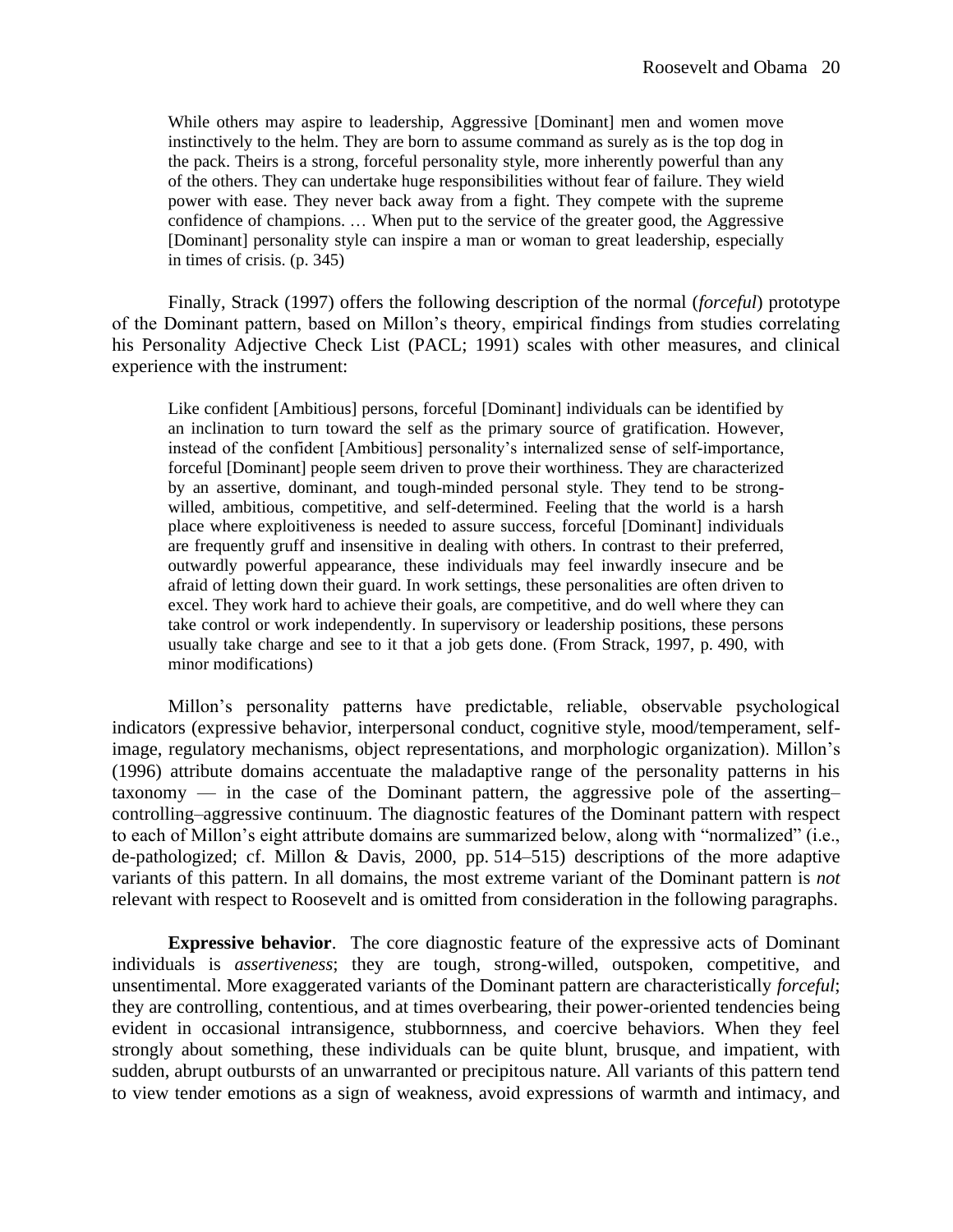are suspicious of gentility, compassion, and kindness. Many insist on being seen as faultless; however, they invariably are inflexible and dogmatic, rarely concede on any issue, even in the face of evidence negating the validity of their position. They have a low frustration threshold and are especially sensitive to reproach or deprecation. When pushed on personal matters, they can become furious and are likely to respond reflexively and often vindictively, especially when feeling humiliated or belittled. Thus, they are easily provoked to attack, their first inclination being to dominate and demean their adversaries. (Millon, 1996, pp. 483, 487)

**Interpersonal conduct**. The core diagnostic feature of the interpersonal conduct of Dominant individuals is their *commanding* presence; they are powerful, authoritative, directive, and persuasive. More exaggerated variants of the Dominant pattern are characteristically *intimidating*; they tend to be abrasive, contentious, coercive, and combative, often dictate to others, and are willing and able to humiliate others to evoke compliance. Their strategy of assertion and dominance has an important instrumental purpose in interpersonal relations, as most people are intimidated by hostility, sarcasm, criticism, and threats. Thus, these personalities are adept at having their way by browbeating others into respect and submission. (Millon, 1996, p. 484; Millon & Everly, 1985, p. 32)

**Cognitive style**. The core diagnostic feature of the cognitive style of Dominant individuals is its *opinionated* nature; they are outspoken, emphatic, and adamant, holding strong beliefs that they vigorously defend. More exaggerated variants of the Dominant pattern tend to be *dogmatic*; they are inflexible and closed-minded, lacking objectivity and clinging obstinately to preconceived ideas, beliefs, and values. All variants of this pattern are finely attuned to the subtle elements of human interaction, keenly aware of the moods and feelings of others, and skilled at using others' foibles and sensitivities to manipulate them for their own purposes — for example, turning others' perceived weaknesses to their own advantage by upsetting the other's equilibrium in their quest to dominate and control. (Millon, 1996, pp. 484–485)

**Mood/temperament**. The core diagnostic feature of the characteristic mood and temperament of Dominant individuals is *irritability*; they have an excitable temper that they may at times find difficult to control. More exaggerated variants of the Dominant pattern tend to be *cold* and unfriendly; they are disinclined to experience and express tender feelings, and have a volatile temper that flares readily into contentious argument and physical belligerence. All variants of this pattern are prone to anger and to a greater or lesser extent deficient in the capacity to share warm or tender feelings, to experience genuine affection and love for another, or to empathize with the needs of others. (Millon, 1996, p. 486; Millon & Everly, 1985, p. 32)

**Self-image**. The core diagnostic feature of the self-image of Dominant individuals is that they view themselves as *assertive*; they perceive themselves as forthright, unsentimental, and bold. More exaggerated variants of the Dominant pattern recognize their fundamentally *competitive* nature; they are strong-willed, energetic, and commanding, and may take pride in describing themselves as tough and realistically hardheaded. (Millon, 1996, p. 485; Millon & Everly, 1985, p. 32)

**Regulatory mechanisms**. The core diagnostic feature of the regulatory (i.e., egodefense) mechanisms of highly Dominant individuals is *isolation*; they are able to detach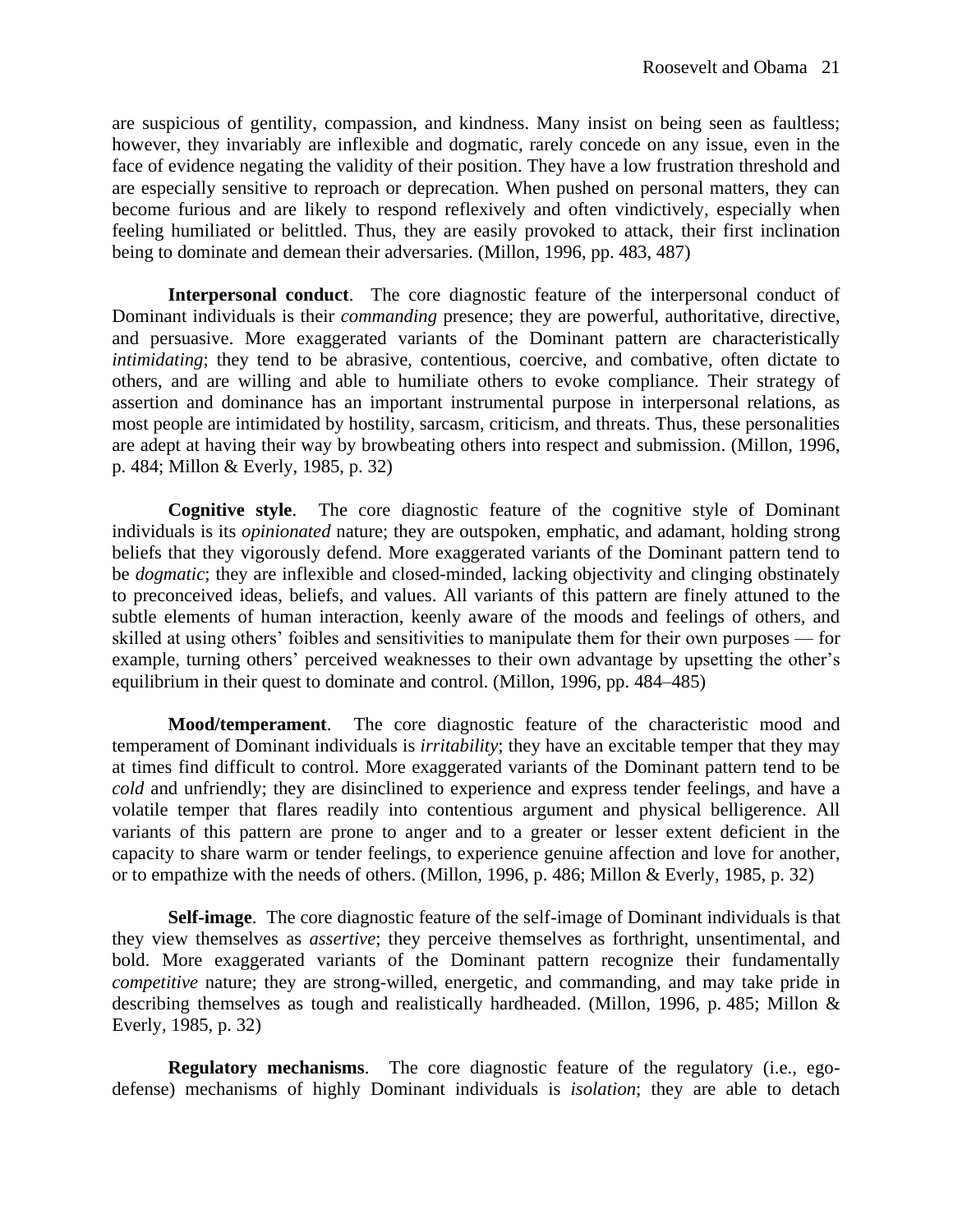themselves emotionally from the impact of their controlling acts upon others. In some situations — politics being a case in point — these personalities may have learned that there are times when it is best to restrain and transmute their more aggressive thoughts and feelings. Thus, they may soften and redirect their hostility, typically by employing the mechanisms of *rationalization*, *sublimation*, and *projection*, all of which lend themselves in some fashion to finding plausible and socially acceptable excuses for less than admirable impulses and actions. Thus, blunt directness may be rationalized as signifying frankness and honesty, a lack of hypocrisy, and a willingness to face issues head on. On the longer term, socially sanctioned resolution (i.e., sublimation) of hostile urges is seen in the competitive occupations to which these aggressive personalities gravitate. Finally, these personalities may preempt the disapproval they anticipate from others by projecting their hostility onto them, thereby justifying their aggressive actions as mere counteraction to unjust persecution. (Millon, 1996, pp. 485–486)

**Object representations**. The core diagnostic feature of the internalized object representations of highly Dominant individuals is their *pernicious* nature. Characteristically, there is a marked paucity of tender and sentimental objects, and an underdevelopment of images that activate feelings of shame or guilt. (Millon, 1996, p. 485)

**Morphologic organization**. The core diagnostic feature of the morphologic organization of highly Dominant individuals is its *eruptiveness*; powerful energies are so forceful that they periodically overwhelm these personalities' otherwise adequate modulating controls, defense operations, and expressive channels, resulting in the sometimes harsh behavior seen in these personalities. These personalities dread the thought of being vulnerable, of being deceived, and of being humiliated. Viewing people as basically ruthless, these personalities are driven to gain power over others, to dominate them and outmaneuver or outfox them at their own game. Personal feelings are regarded as a sign of weakness and dismissed as mere maudlin sentimentality. (Millon, 1996, p. 486)

#### **Roosevelt's Ambitious Pattern**

Roosevelt's profile showed a secondary elevation on Scale 2 (Ambitious). His score of 12 places him in the intermediate *self-serving* range of the Ambitious pattern.

The Ambitious pattern, as do all personality patterns, occurs on a continuum ranging from normal to maladaptive. At the well-adjusted pole are confident, socially poised, assertive personalities. Slightly exaggerated Ambitious features (as in the case of Roosevelt) occur in personalities that are sometimes perceived as self-promoting, overconfident, or arrogant. In its most deeply ingrained, inflexible form, the Ambitious pattern manifests itself in extreme selfabsorption or exploitative behavior patterns that may be consistent with a clinical diagnosis of narcissistic personality disorder. In all domains, the most extreme variant of the Ambitious pattern is *not* relevant with respect to Roosevelt.

Normal, adaptive variants of the Ambitious pattern (i.e., confident and self-serving types) correspond to Oldham and Morris's (1995) *Self-Confident* style, Strack's (1997) *confident* style, and Millon's (1994) *Asserting* pattern. Millon's Asserting pattern is positively correlated with the five-factor model's *Extraversion* and *Conscientiousness* factors and negatively correlated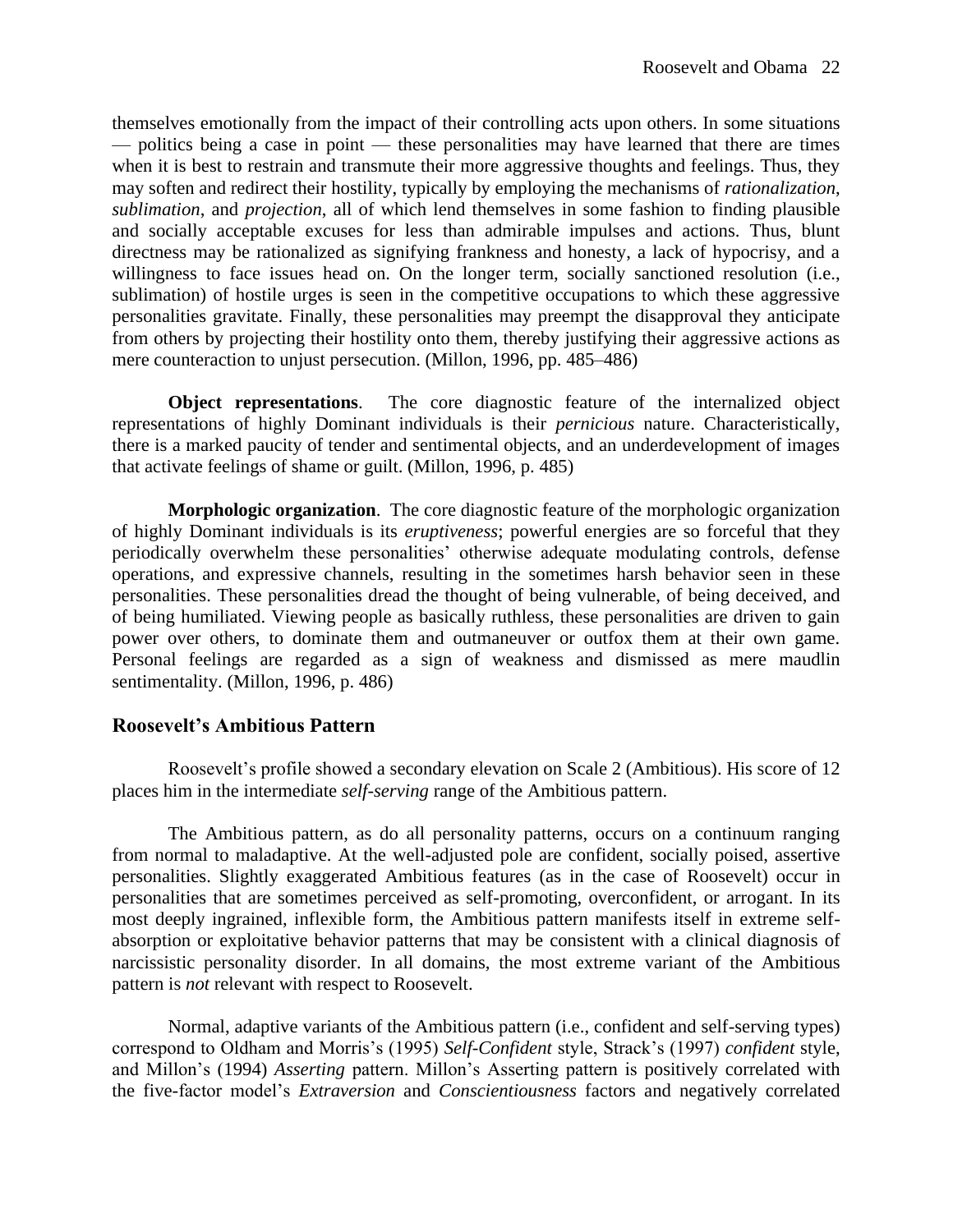with its *Neuroticism* factor (Millon, 1994, p. 82). It is associated with "social composure, or poise, self-possession, equanimity, and stability" — a constellation of adaptive traits that in stronger doses shades into its dysfunctional variant, the narcissistic personality (Millon, 1994, p. 32). In combination with an elevated Outgoing pattern (Scale 3), it bears some resemblance to Simonton's (1988) *charismatic* executive leadership style; however, Obama's elevation on Scale 3 is relatively attenuated.

Millon (1994) summarizes the Asserting (i.e., Ambitious) pattern as follows:

An interpersonal boldness, stemming from a belief in themselves and their talents, characterize[s] those high on the … Asserting [Ambitious] scale. Competitive, ambitious, and self-assured, they naturally assume positions of leadership, act in a decisive and unwavering manner, and expect others to recognize their special qualities and cater to them. Beyond being self-confident, those with an Asserting [Ambitious] profile often are audacious, clever, and persuasive, having sufficient charm to win others over to their own causes and purposes. Problematic in this regard may be their lack of social reciprocity and their sense of entitlement — their assumption that what they wish for is their due. On the other hand, their ambitions often succeed, and they typically prove to be effective leaders. (p. 32)

Oldham and Morris (1995) offer the following portrait of the normal (*Self-Confident*) prototype of the Ambitious pattern:

Self-Confident [Ambitious] individuals stand out. They're the leaders, the shining lights, the attention-getters in their public or private spheres. Theirs is a star quality born of selfregard, self-respect, self-certainty — all those *self*-words that denote a faith in oneself and a commitment to one's self-styled purpose. Combined with the ambition that marks this style, that … self-regard can transform idle dreams into real accomplishment. … Self-Confident [Ambitious] men and women know what they want, and they get it. Many of them have the charisma to attract plenty of others to their goals. They are extroverted and intensely political. They know how to work the crowd, how to motivate it, and how to lead it.  $(p. 85)$ 

Strack (1997) provides the following description of the normal (*confident*) prototype of the Ambitious pattern, based on Millon's theory, empirical findings from studies correlating his Personality Adjective Check List (PACL; 1991) scales with other measures, and clinical experience with the instrument:

Aloof, calm, and confident, these personalities tend to be egocentric and self-reliant. They may have a keen sense of their own importance, uniqueness, or entitlement. Confident [Ambitious] individuals enjoy others' attention and may be quite bold socially, although they are seldom garish. They can be self-centered to a fault and may become so preoccupied with themselves that they lack concern and empathy for others. These persons have a tendency to believe that others share, or should share, their sense of worth. As a result, they may expect others to submit to their wishes and desires, and to cater to them. Ironically, the confident [Ambitious] individual's secure appearance may cover feelings of personal inadequacy and a sensitivity to criticism and rejection. Unfortunately, they usually do not permit others to see their vulnerable side. When feeling exposed or undermined, these individuals are frequently disdainful, obstructive,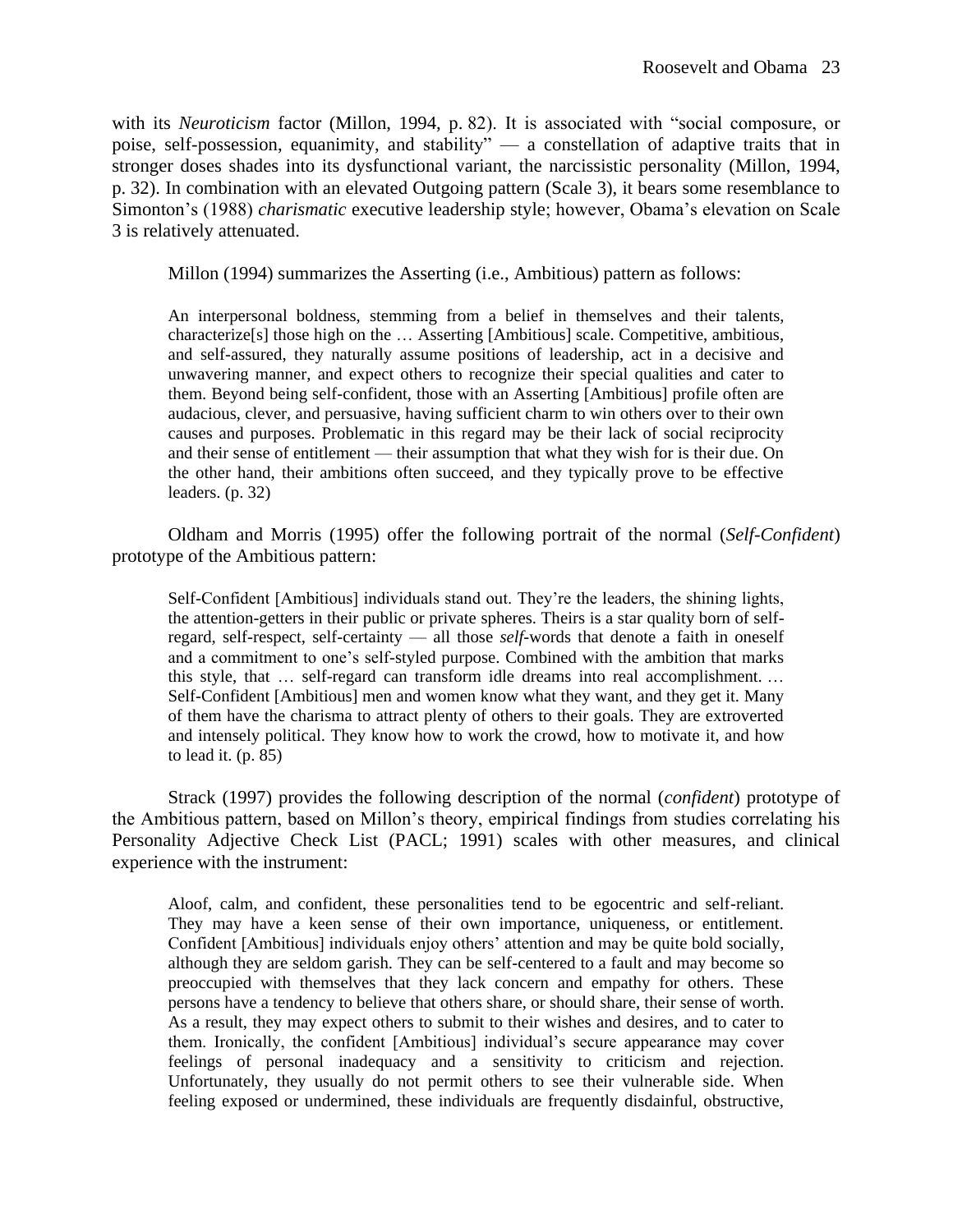or vindictive. In the workplace, confident [Ambitious] persons like to take charge in an emphatic manner, often doing so in a way that instills confidence in others. Their selfassurance, wit, and charm often win them supervisory and leadership positions. (From Strack, 1997, pp. 489–490, with slight modifications)

For more detailed information about this pattern, see the section on "Obama's Ambitious Pattern," below.

#### **Roosevelt's Conscientious Pattern**

Roosevelt's profile also showed a secondary elevation on Scale 6 (Conscientious). His score of 11 places him in the intermediate *dutiful* range of the Conscientious pattern.

The Conscientious pattern, as do all personality patterns, occurs on a continuum ranging from normal to maladaptive. At the well-adjusted pole are earnest, polite, *respectful* personalities. Exaggerated Conscientious features (as in the case of Roosevelt) occur in *dutiful*, dependable, and principled but rigid personalities. In its most deeply ingrained, inflexible form, the Conscientious pattern displays itself in moralistic, self-righteous, uncompromising, cognitively constricted, *compulsive* behavior patterns that may be consistent with a clinical diagnosis of obsessive-compulsive personality disorder. In all domains, the most extreme variant of the Conscientious pattern is *not* relevant with respect to Roosevelt.

Normal, adaptive variants of the Conscientious pattern (i.e., respectful and dutiful types) correspond to Oldham and Morris's (1995) *Conscientious* style, Millon's (1994) *Conforming* pattern, Strack's (1997) *respectful* style, and the *responsible* segment of Leary's (1957) *responsible–hypernormal* interpersonal continuum. Millon's Conforming pattern is correlated with the five-factor model's *Conscientiousness* factor, has a modest positive correlation with its *Extraversion* factor, a modest negative correlation with its *Neuroticism* factor, and is uncorrelated with its *Agreeableness* and *Openness to Experience* factors (see Millon, 1994, p. 82). Adaptive variants of the Conscientious pattern have "a well-disciplined and organized lifestyle that enables individuals to function efficiently and successfully in most of their endeavors," in contrast to "the driven, tense, and rigid adherence to external demands and to a perfectionism that typifies the disordered [compulsive] state." They "demonstrate an unusual degree of integrity, adhering as firmly as they can to society's ethics and morals" (Millon, 1996, pp. 518–519). As stated by Oldham and Morris (1995):

Conscientious-style people … [have] strong moral principle[s] and absolute certainty, and they won't rest until the job is done and done right. They are loyal to their families, their causes, and their superiors. Hard work is a hallmark of this personality style; Conscientious types *achieve*. … The Conscientious personality style flourishes within cultures … in which the work ethic thrives. Conscientious traits … [include] hard work, prudence, [and] conventionality. (p. 62)

Being principled, scrupulous, and meticulous, conscientious individuals "tend to follow standards from which they hesitate to deviate, attempt to act in an objective and rational manner, and decide matters in terms of what they believe is right." They are often religious, and maintaining their integrity "ranks high among their goals" while "voicing moral values gives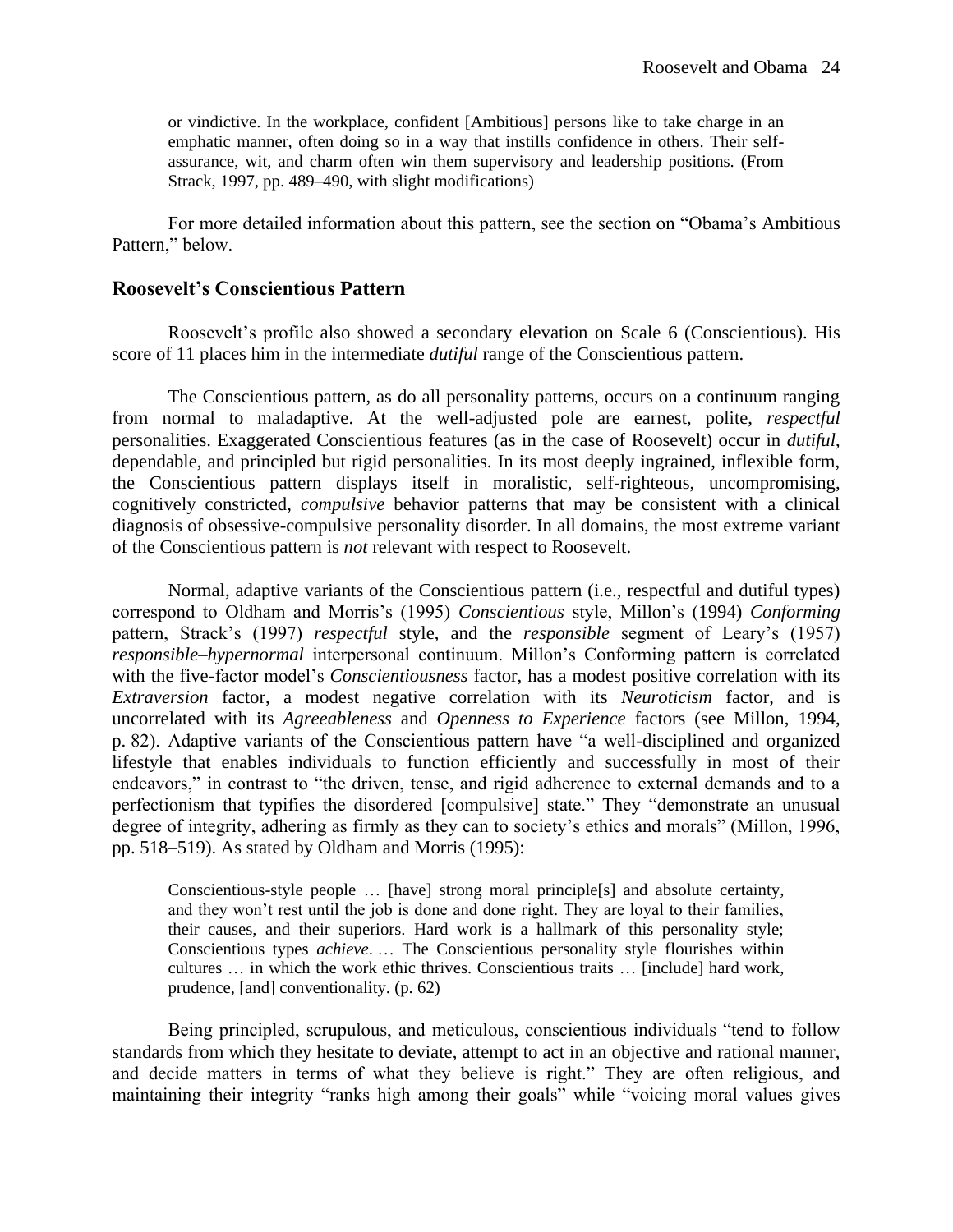them a deep sense of satisfaction." The major limitations of this personality style are (a) its "superrationality," leading to a "devaluation of emotion [which] tends to preclude relativistic judgments and subjective preferences"; and (b) a predilection for "seeing complex matters in black and white, good and bad, or right or wrong terms" (Millon, 1996, p. 519). Millon (1994) summarizes the Conscientious pattern (which he labels *Conforming*) as follows:

[Conscientious individuals possess] traits not unlike Leary's [1957] responsible– hypernormal personality, with its ideal of proper, conventional, orderly, and perfectionistic behavior, as well as bearing a similarity to Factor III of the Big-Five, termed Conscientiousness. Conformers are notably respectful of tradition and authority, and act in a reasonable, proper, and conscientious way. They do their best to uphold conventional rules and standards, following given regulations closely, and tend to be judgmental of those who do not. Well-organized and reliable, prudent and restrained, they may appear to be overly self-controlled, formal and inflexible in their relationships, intolerant of deviance, and unbending in their adherence to social proprieties. Diligent about their responsibilities, they dislike having their work pile up, worry about finishing things, and come across to others as highly dependable and industrious. (p. 33)

Strack (1997) provides the following portrait of the normal (*respectful*) prototype of the Conscientious pattern, based on Millon's theory, empirical findings from studies correlating his Personality Adjective Check List (PACL; 1991) scales with other measures, and clinical experience with the instrument:

Responsible, industrious, and respectful of authority, these individuals tend to be conforming and work hard to uphold rules and regulations. They have a need for order and are typically conventional in their interests. These individuals can be rule abiding to a fault, however, and may be perfectionistic, inflexible, and judgmental. A formal interpersonal style and notable constriction of affect can make some respectful [Conscientious] persons seem cold, aloof, and withholding. Underneath their social propriety there is often a fear of disapproval and rejection, or a sense of guilt over perceived shortcomings. Indecisiveness and an inability to take charge may be evident in some of these persons due to a fear of being wrong. However, among co-workers and friends, respectful [Conscientious] personalities are best known for being well organized, reliable, and diligent. They have a strong sense of duty and loyalty, are cooperative in group efforts, show persistence even in difficult circumstances, and work well under supervision. (From Strack, 1997, p. 490, with minor modifications)

#### **Summary and Formulation: Roosevelt**

As previously stated, Franklin D. Roosevelt exhibits a combination of Dominant (Scale 1A) and Ambitious (Scale 2) tendencies. Because Millon does not provide a description of a personality subtype that pertains to Roosevelt's combination of Dominant (Scale 1A) and Ambitious (Scale 2) tendencies, we compared Roosevelt's Dominant and Ambitious tendencies across the five domains of the MIDC.

**Expressive behavior**. Roosevelt obtained the same score on the expressive behavior (Attribute A) domain on both the Dominant and Ambitious scales, receiving endorsements on all three levels (a, b, c) of the domain. One example of how Roosevelt manifests Scale 1A occurred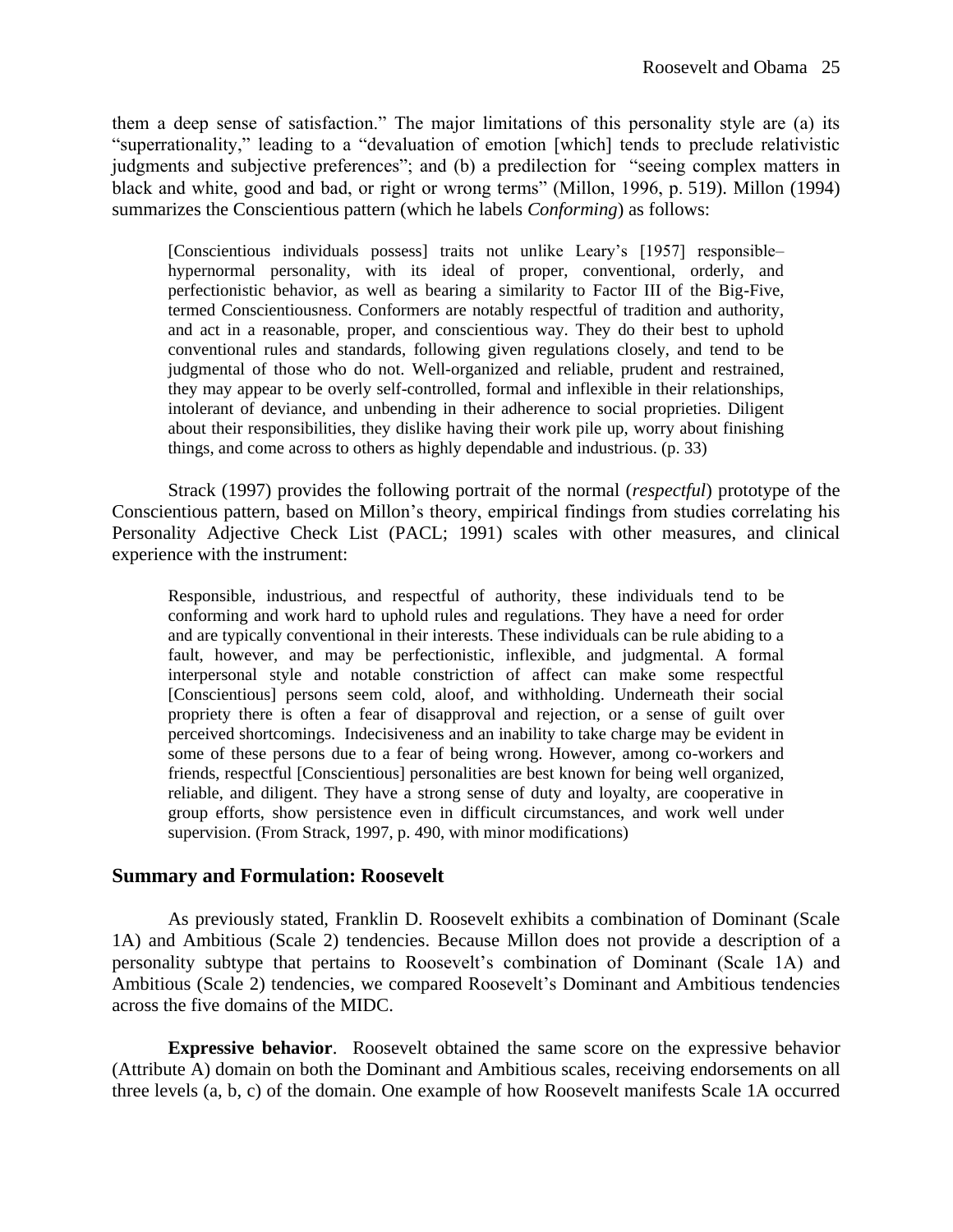on October 21, 1944 when Roosevelt toured New York's four largest boroughs in an open limousine in 40-degree weather and pouring rain to reassure voters that he was in good health (Smith, 2007, p. 626). One way in which Roosevelt exemplified Scale 2 in the domain of expressive behavior comes from Burns's book when he analyzes how Roosevelt being stricken with polio did not affect his personality. Burns writes: "Nor did his illness give him a sudden new confidence in himself. His confidence in his capacity to win battles, political or otherwise — 'cockiness,' his political rivals called it — had steadily expanded as his public activities broadened" (Burns, 1956, p. 89).

**Interpersonal conduct**. Roosevelt obtained the same score on both the Dominant and Ambitious scales of the interpersonal conduct (Attribute B) domain, earning 3 of the possible 6 endorsements in each domain. One example of how Roosevelt manifests the Dominant tendency of viciousness comes from Burns's book when Roosevelt is quoted telling an audience that a political rival "'and his kind' must be destroyed, that the 'beasts of prey have begun to fall'" (Burns, 1956, p. 41). One way in which Roosevelt displays the Ambitious quality of Machiavellianism occurred when Roosevelt spoke to a crowd during his 1936 presidential campaign, saying "There is one issue in this campaign. It is myself, and the people must be either for me or against me. We will win easily, but we are going to make it a crusade" (Smith, 2007, p. 360).

**Cognitive style**. Roosevelt scored higher on the Ambitious scale of this domain (one endorsement) than he did on the Dominant scale (no endorsements). As previously stated, the domain of cognitive style is typically the most difficult of the five domains in which to gather information at a distance. One example that sheds light on Roosevelt's Ambitious cognitive style comes from Sam Rosenman, who at the time was a young member of the New York legislature but would later become an aid of Roosevelt's. Rosenman said he "had never seen anybody who could grasp the facts of a complicated problem as quickly and as thoroughly as Roosevelt" (Smith, 2007, p. 226).

**Mood/temperament**. On the fourth domain of the MIDC, Roosevelt scored higher on the Dominant scale (three endorsements) than he did on the Ambitious scale (one endorsement). One aspect of the Dominant scale is cruelty, and Roosevelt exemplified this:

unvaryingly kind and gracious, yet a thin streak of cruelty ran through some of his behavior. He remained unruffled and at ease under the most intense pressures; yet when pricked in certain ways he struck out at his enemies in sharp, querulous words. (Burns, 1956, p. 472)

**Self-image**. Roosevelt received endorsements at all three levels (a, b, c) of the selfimage domain on the Dominant scale in the domain of the MIDC, compared to just two endorsements (level b) on the Ambitious scale. One of the subscale descriptors of the Dominant scale of this domain is that a person be cited as energetic. Burns writes, "If other leaders bent under the burdens of power, Roosevelt shouldered his with zest and gaiety" (Burns, 1956, p. 264).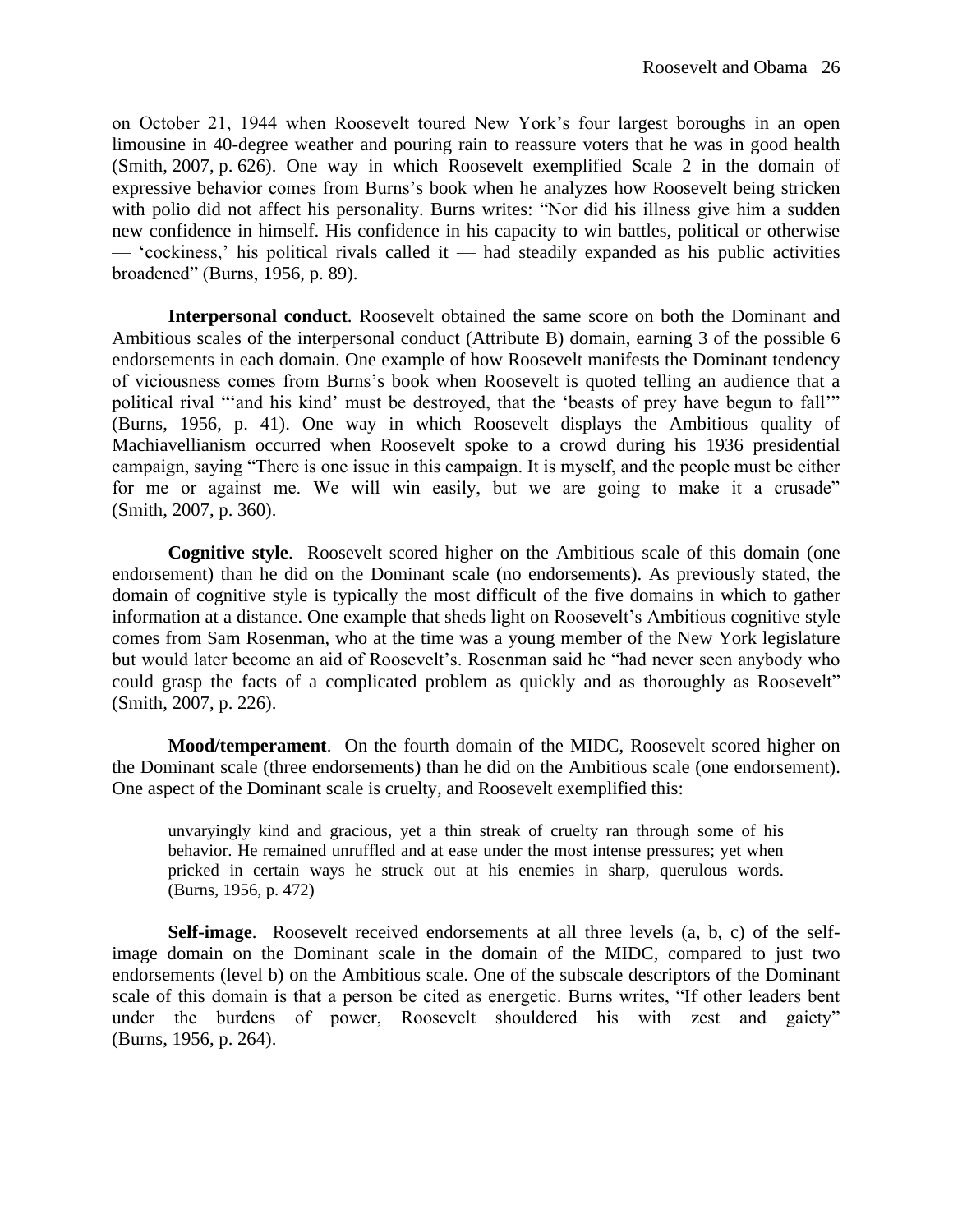#### **Obama's Ambitious Pattern**

Obama's highest scale elevation was on Scale 2, which measures an individual's level of ambitiousness, which can range from normal self-confidence (healthy narcissism) to pathological narcissism. Obama's score of 10 places him in the intermediate *self-serving* range.

A broad overview of the Ambitious pattern and its three gradations has already been provided, in the section dealing with "Roosevelt's Ambitious Pattern," above. Following is a more detailed discussion of the Ambitious pattern, focusing on the typical characteristics associated with each of its attribute domains.

Millon's personality patterns have well-established diagnostic indicators associated with each of the eight attribute domains of expressive behavior, interpersonal conduct, cognitive style, mood/temperament, self-image, regulatory mechanisms, object-representations, and morphologic organization. Millon's (1996) attribute domains accentuate the maladaptive range of the personality patterns in his taxonomy — in the case of the Ambitious pattern, the exploitative pole of the confident–self-serving–exploitative continuum. The major diagnostic features of the prototypal maladaptive variant of the Ambitious pattern are summarized below, along with "normalized" (i.e., de-pathologized; cf. Millon & Davis, 2000, pp. 273–277) descriptions of the more adaptive variants of this pattern. Nonetheless, some of the designated traits may be less pronounced and more adaptive in the case of individuals for whom this pattern is less elevated. In all domains, the most extreme variant of the Ambitious pattern is *not* relevant with respect to Obama and is omitted from consideration in the following paragraphs.

**Expressive behavior**. The core diagnostic feature of the expressive acts of Ambitious individuals is their *confidence*; they are socially poised, self-assured, and self-confident, conveying an air of calm, untroubled self-assurance. More exaggerated variants of the Ambitious pattern tend to act in a c*onceited* manner, their natural self-assurance shading into supreme selfconfidence, hubris, immodesty, or presumptuousness. They are self-promoting and may display an inflated sense of self-importance. They typically have a superior, supercilious, imperious, haughty, disdainful manner. Characteristically, though usually unwittingly, they exploit others, take them for granted, and frequently act as though entitled. All variants of this pattern are to some degree self-centered and lacking in generosity and social reciprocity. (Millon, 1996, p. 405; Millon & Everly, 1985, pp. 32, 39)

**Interpersonal conduct**. The core diagnostic feature of the interpersonal conduct of Ambitious individuals is their *assertiveness*; they stand their ground and are tough, competitive, persuasive, hardnosed, and shrewd. More exaggerated variants of the Ambitious pattern are *entitled*; they lack genuine empathy and expect favors without assuming reciprocal responsibilities. All variants of this pattern are skilled at sizing up those around them and conditioning those so disposed to adulate, glorify, and serve them. (Millon, 1996, pp. 405–406; Millon & Everly, 1985, pp. 32, 39)

**Cognitive style**. The core diagnostic feature of the cognitive style of Ambitious individuals is their *imaginativeness*; they are inventive, innovative, and resourceful, and ardently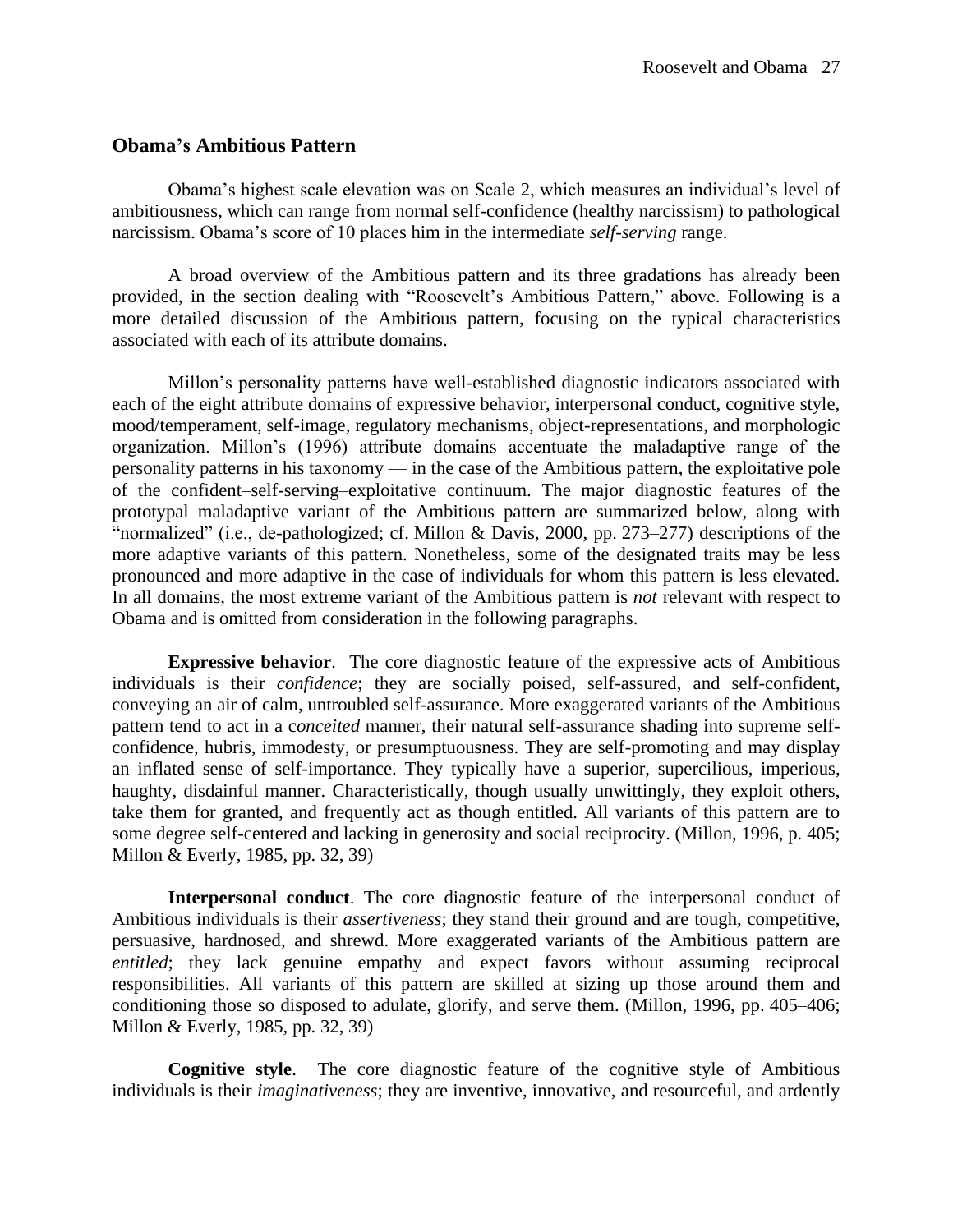believe in their own efficacy. More exaggerated variants of the Ambitious pattern are cognitively *expansive*; they display extraordinary confidence in their own ideas and potential for success and redeem themselves by taking liberty with facts or distorting the truth. All variants of this pattern to some degree harbor fantasies of success or rationalize their failures; thus, they tend to exaggerate their achievements, transform failures into successes, construct lengthy and intricate justifications that inflate their self-worth, and quickly deprecate those who refuse to bend to or enhance their admirable sense of self. (Millon, 1996, p. 406; Millon & Everly, 1985, pp. 32, 39)

**Mood/temperament**. The core diagnostic feature of the characteristic mood and temperament of Ambitious individuals is their social *poise*; they are self-composed, serene, and optimistic, and are typically imperturbable, unruffled, cool, and levelheaded under pressure. More exaggerated variants of the Ambitious pattern are *insouciant*; they manifest a general air of nonchalance, imperturbability, or feigned tranquility. They characteristically appear coolly unimpressionable or buoyantly optimistic, except when their narcissistic confidence is shaken, at which time either rage, shame, or emptiness is briefly displayed. All variants of this pattern to some degree convey a self-satisfied smugness, yet are easily angered when criticized, obstructed, or crossed. (Millon, 1996, p. 408; Millon & Everly, 1985, pp. 32, 39)

**Self-image**. The core diagnostic feature of the self-perception of Ambitious individuals is their *certitude*; they have strong self-efficacy beliefs and considerable courage of conviction. More exaggerated variants of the Ambitious pattern have an *admirable* sense of self; they view themselves as extraordinarily meritorious and esteemed by others, and have a high degree of self-worth, though others may see them as egotistic, inconsiderate, cocksure, and arrogant. (Millon, 1996, p. 406)

**Regulatory mechanisms**. The core diagnostic features of the unconscious regulatory (i.e., ego-defense) mechanisms of Ambitious individuals are *rationalization* and *fantasy*; when their admirable self-image is challenged or their confidence shaken, they maintain equilibrium with facile self-deceptions, devising plausible reasons to justify their self-centered and socially inconsiderate behaviors. They rationalize their difficulties, offering alibis to put themselves in a positive light despite evident shortcomings and failures. When rationalization fails, they turn to fantasy to assuage their feelings of dejection, shame, or emptiness, redeem themselves, and reassert their pride and status. (Millon, 1996, p. 407)

**Object representations**. The core diagnostic feature of the internalized object representations of Ambitious individuals is their *contrived* nature; the inner imprint of significant early experiences that serves as a substrate of dispositions (i.e., templates) for perceiving and reacting to current life events, consists of illusory and changing memories. Consequently, problematic experiences are refashioned to appear consonant with their high sense of self-worth, and unacceptable impulses and deprecatory evaluations are transmuted into more admirable images and percepts. (Millon, 1996, pp. 406–407)

**Morphologic organization**. The core diagnostic feature of the morphological organization of Ambitious individuals is its *spuriousness*; the interior design of the personality system, so to speak, is essentially counterfeit, or bogus. Owing to the misleading nature of their early experiences — characterized by the ease with which good things came to them — these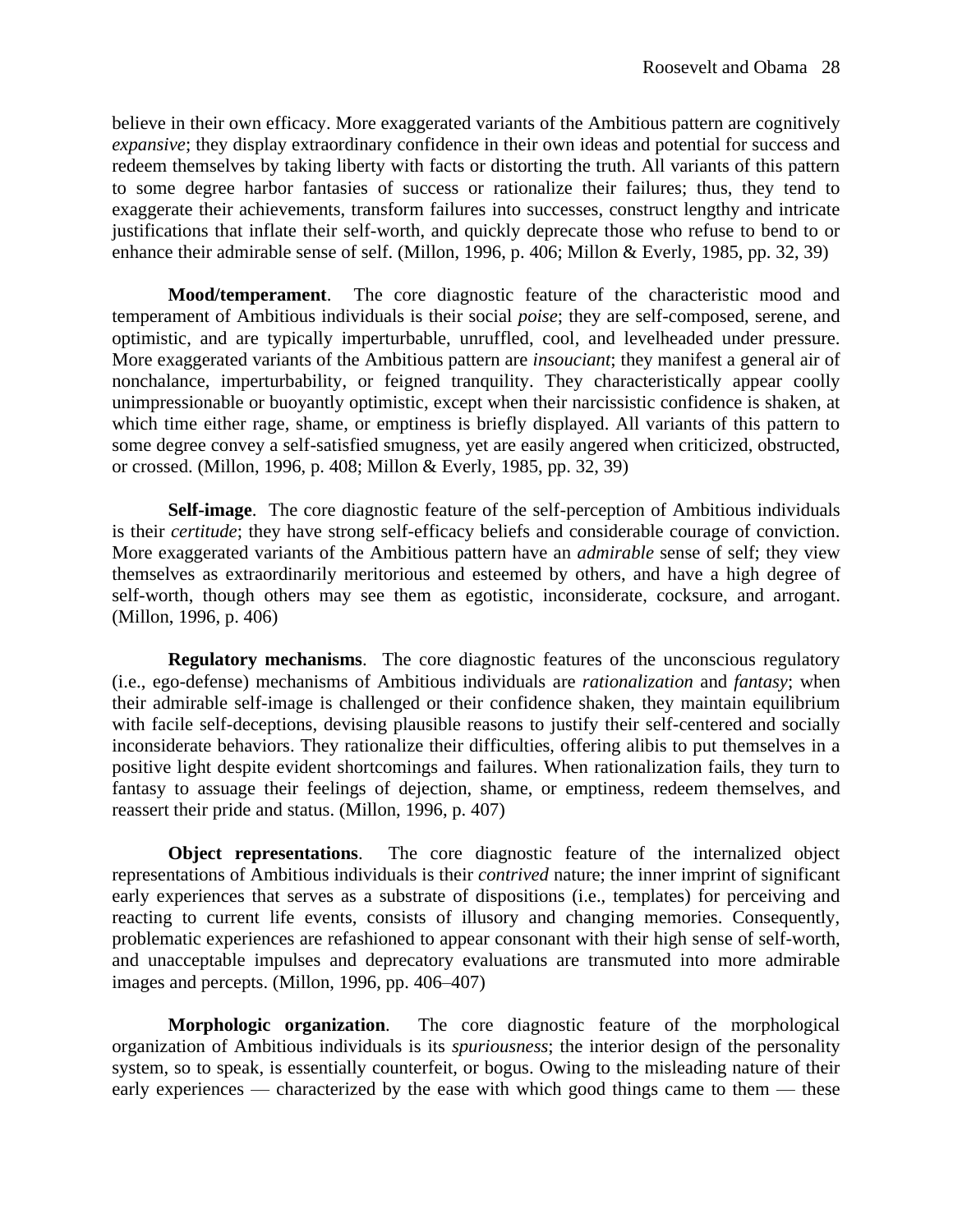individuals may lack the inner skills necessary for regulating their impulses, channeling their needs, and resolving conflicts. Accordingly, commonplace demands may be viewed as annoying incursions and routine responsibilities as pedestrian or demeaning. (Millon, 1996, pp. 407–408)

## **Obama's Conscientious Pattern**

Obama's profile showed a secondary elevation on Scale 2 (Ambitious). His score of 11 places him in the *respectful* range of the Conscientious pattern. In all domains, the most extreme variant of the Conscientious pattern is *not* relevant with respect to Obama.

An overview of the Conscientious pattern and its three gradations has already been provided, in the section dealing with "Roosevelt's Conscientious Pattern," above.

## **Obama's Retiring Pattern**

Obama's profile also showed a secondary elevation on Scale 8 (Retiring). His score of 7 places him in the *reserved* range of the Retiring pattern (i.e., introversion).

The Retiring pattern, as do all personality patterns, occurs on a continuum ranging from normal to maladaptive. At the well-adjusted pole (as in the case of Barack Obama) are selfcontained, unsociable, reserved personalities. Exaggerated Retiring features occur in stolid, unobtrusive, aloof personalities. In its most deeply ingrained, inflexible form, the Retiring pattern displays itself in unanimated, asocial, solitary behavior patterns that may be consistent with a clinical diagnosis of schizoid personality disorder. In all domains, the most extreme variant of the Retiring pattern is *not* relevant with respect to Obama.

Normal, adaptive variants of the Retiring pattern (i.e., reserved and aloof types), characterized by low levels of sociability and companionability (Millon, 1994, p. 31), correspond to Oldham and Morris's (1995) *Solitary* style, Strack's (1997) *introversive* style, and Millon's (1994) *Retiring* pattern. Millon's Retiring pattern is negatively correlated with the five-factor model's *Extraversion* factor, positively correlated with its *Neuroticism* factor, has modest negative correlations with its *Openness to Experience* and *Agreeableness* factors, and is uncorrelated with its *Conscientiousness* factor (see Millon, 1994, p. 82).

According to Oldham and Morris (1995), these "solitary-style" individuals are selfcontained people without a need for external guidance, admiration, or emotional sustenance. They feel no need to share their experiences and draw their greatest strength and comfort from within. According to Oldham and Morris (1995),

Solitary men and women need no one but themselves. They are unmoved by the madding crowd, liberated from the drive to impress and to please. Solitary people are remarkably free of the emotions and involvements that distract so many others. What they may give up in terms of sentiment and intimacy, however, they may gain in clarity of vision. (p. 275)

Millon (1994) summarizes the Retiring pattern as follows: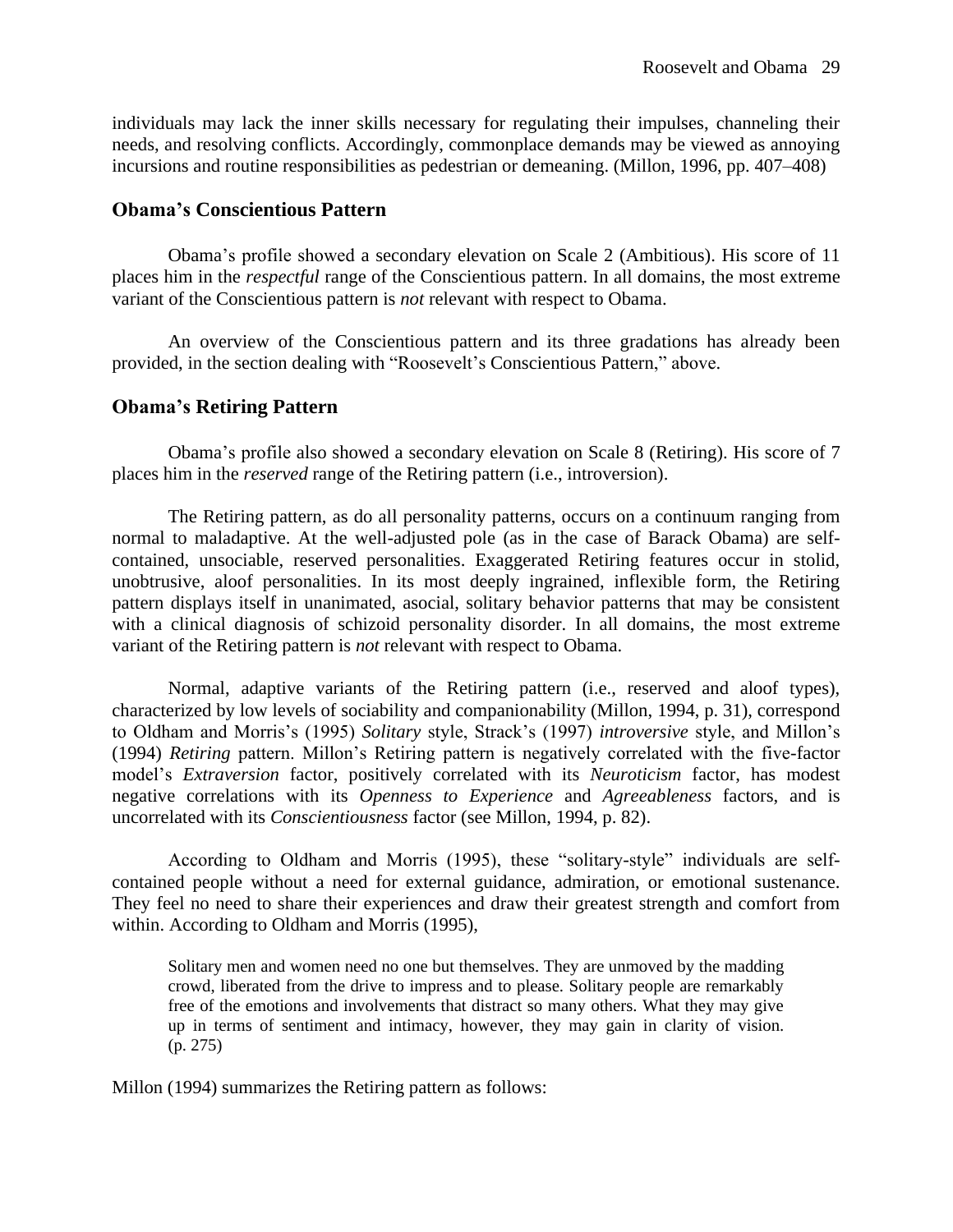[Retiring individuals] evince few social or group interests. . . . Their needs to give and receive affection and to show feelings tend to be minimal. They are inclined to have few relationships and interpersonal involvements, and do not develop strong ties to other people. They may be seen by others as calm, placid, untroubled, easygoing, and possibly indifferent. Rarely expressing their inner feelings or thoughts to others, they seem most comfortable when left alone. They tend to work in a slow, quiet, and methodical manner, almost always remaining in the background in an undemanding and unobtrusive way. Comfortable working by themselves, they are not easily distracted or bothered by what goes on around them. Being somewhat deficient in the ability to recognize the needs or feelings of others, they may be seen as socially awkward, if not insensitive, as well as lacking in spontaneity and vitality. (p. 31)

Strack (1997) provides the following portrait of the normal (*introversive*) prototype of the Retiring pattern, based on Millon's theory, empirical findings from studies correlating his Personality Adjective Check List (PACL; 1991) scales with other measures, and clinical experience with the instrument:

Aloof, introverted, and solitary, these persons usually prefer distant or limited involvement with others and have little interest in social activities, which they find unrewarding. Appearing to others as complacent and untroubled, they are often judged to be easy-going, mild-mannered, quiet, and retiring. They frequently remain in the background of social life and work quietly and unobtrusively at a job. At school or in the workplace these people do well on their own, are typically dependable and reliable, are undemanding, and are seldom bothered by noise or commotion around them. They are often viewed as levelheaded and calm. However, these individuals may appear unaware of, or insensitive to, the feelings and thoughts of others. These characteristics are sometimes interpreted by others as signs of indifference or rejection, but reveal a sincere difficulty in being able to sense others' moods and needs. Introversive [Retiring] persons can be slow and methodical in demeanor, lack spontaneity and resonance, and be awkward or timid in social or group situations. They frequently view themselves as being simple and unsophisticated, and are usually modest in appraising their own skills and abilities. At the same time, their placid demeanor and ability to weather ups and downs without being ruffled are traits frequently prized by friends, family members, and coworkers. (From Strack, 1997, p. 488, with minor modifications)

#### **Summary and Formulation: Obama**

As previously stated, this study found that Barack Obama exhibits a combination of Ambitious (Scale 2) and Conscientious (Scale 6) tendencies. Because Millon does not provide a description of a personality subtype that pertains to Obama's combination of Ambitious (Scale 2) and Conscientious (Scale 6) tendencies, we compared Obama's Ambitious and Conscientious tendencies across the five domains of the MIDC.

**Expressive behavior**. On this domain of the MIDC, Obama scored 3 out of a possible 6 points on both the Ambitious and Conscientious scales. One example that illustrates Obama's Ambitious tendencies within the domain of expressive behavior comes from Thomas's book, where he writes, "Obama had a way of transcending ambition, though he himself was ambitions as hell" (Thomas, 2009, p. 2).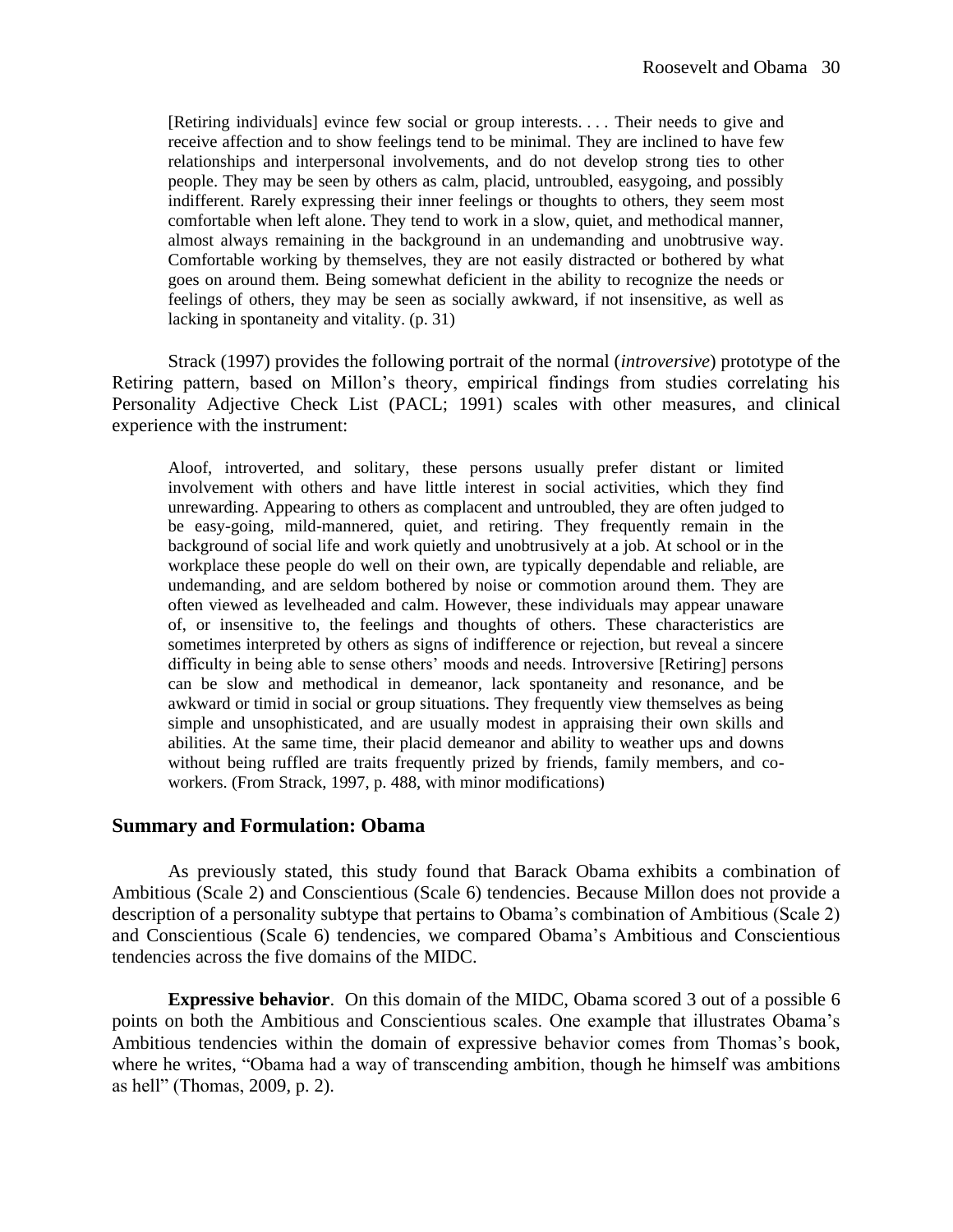**Interpersonal conduct**. On both the Ambitious and Conscientious scales, Obama scored 1 out of 6 possible points in the interpersonal conduct domain. Obama epitomizes the Ambitious scale trait of competitiveness in the interpersonal conduct domain. Price (2008) writes that "one of his [Obama's] colleagues, State Senator Larry Walsh, described him as competitive yet careful, and always hard to read" (p. 55). One of the subscale descriptors of Conscientiousness on this domain is being respectful. Obama exemplifies this in the following quotation from Price's book:

In an article entitled "Great Expectations" that appeared in the *American Prospect* in February 2006, author Jodi Enda notes that in Barack there is a sense of destiny, and his background and charm, his intellect and his way with words, all mark him as someone special. She adds that he is ever mindful to show respect for his colleagues, some of which had been in the Senate for most of Barack's life. (Price, 2008, p. 70)

**Cognitive style**. While Obama scored 1 out of a possible 6 points within this domain on both the Ambitious and Conscientious scales, he did receive "Equivocal/Affirmative" scores on both remaining subscales of the Conscientious pattern. Cautiousness is one of the subscale descriptors of Conscientiousness on this domain, and Thomas (2009) provides a case of this when he writes, "As a senator, Obama showed a notable unwillingness to take political risks by reaching across the aisle on controversial matters" (p. 188).

**Mood/temperament**. In this domain, Obama received a higher score on Scale 6 (3 points; two endorsements) than he did on Scale 2 (1 point; one endorsement). Thomas illustrates how Obama manifests the subscale of restraint when he points out that,

Unlike presidents Reagan, Clinton and both Bushes — who all readily chocked up or shed tears — Obama rarely showed any emotion. But now [when his grandmother died] he reached into a pocket, pulled out a handkerchief and dabbed his face, wet with tears. (Thomas, 2009, p. 177)

**Self-image**. Obama received one endorsement on both the Conscientious and Ambitious scales in this domain. Key descriptors from this subscale that describe Obama are "disciplined, responsible, industrious, and efficient." Obama himself is quoted in Price's book reminiscing about his college years, calling them "an intense period of study," recalling, "I spent a lot of time in the library. I didn't socialize that much. I was like a monk" (Price, 2008, p. 33).

#### **Profile Comparison**

**Personality similarities**. Roosevelt and Obama share two of their three most prominent personality patterns — Conscientiousness (Scale 6) and Ambitiousness (Scale 2). For Roosevelt, Conscientiousness was his third most prominent pattern (he received a score of 11) and for Obama it was his second most prominent pattern (with a score of 9). Ambitiousness was the second most prominent trait for both presidents (Roosevelt, 12; Obama, 10).

Both Roosevelt and Obama were found to share the Conscientious trait of extraordinary attention to detail. Throughout Roosevelt's 13 years as president, attention to detail is a common theme, and perhaps one of his best traits. John Gunther, one of Washington's most astute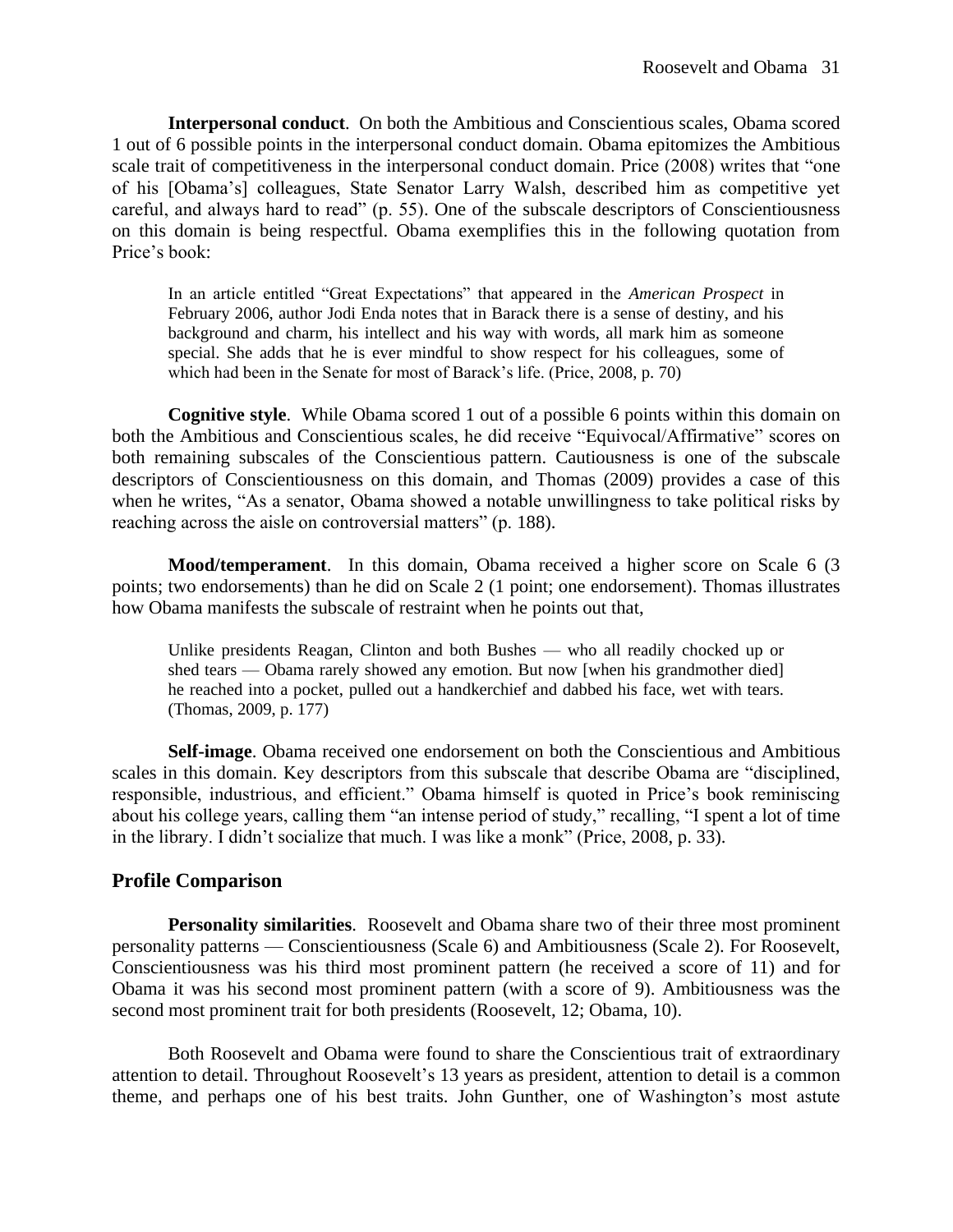observers, said the following about Roosevelt's understanding in how to deal with Congress: "No president ever approached the prerogatives of the legislative body with more scrupulous attention to detail" (Smith, 2007, p. 306). An example of Obama's attention to detail is cited in Thomas's book where he describes Obama's attention to detail in preparation for the presidential debates: "No detail was overlooked. The podiums were set at the precise angles. Obama rehearsed in the evenings, to match his natural circadian rhythms" (Thomas, 2009, p. 142).

The second scale on which Roosevelt and Obama received similar scores on was Scale 2 (Ambitious). As stated above, Roosevelt received a score of 12 and Obama a score of 10. One descriptor that exemplifies both presidents on the Ambitious pattern is a self-confident, sometimes cocky attitude. Burns writes that even late in Roosevelt's presidency his fireside chats were "as warm and stirring as ever; he was perhaps even more charming and persuasive with visitors; he appeared to have lost none of his cocky self-assurance" (Burns, 1956, p. 346). This tendency is also evident in Obama, as a long-serving liberal senator was heard trashing Obama at a Washington party soon after Obama was elected to the Senate. He was heard saying, "This guy is too big for his britches, he needs to be taken down a notch" (Wolffe, 2009, p. 40).

**Personality contrasts**. When analyzing the profiles of Roosevelt and Obama, there are two scales where the presidents' scores differ sharply: Scale 1A (Dominant) and Scale 8 (Retiring). Roosevelt's highest score was on the Dominant scale, where he received 19 points. In contrast, Obama received only 1 point on the Dominant scale. The significant difference in Dominant tendencies between Roosevelt and Obama is evident in the following quote from a letter written by Roosevelt in September 1938:

"I have had a pretty strenuous two weeks," Roosevelt wrote a friend, but a cruise taken in midsummer "made it possible for me to come through except for a stupid and continuing runny nose. A few days ago I wanted to kill Hitler and amputate the nose**.** Today, I have really friendly feelings for the latter and no longer wish to assassinate the Fuehrer." (Burns, 1956, p. 387)

Such a statement would be characterized as extremely atypical coming from Obama. It is far more likely that Obama would withdraw from the situation, which leads to the second significant difference between the profiles of Roosevelt and Obama.

The second scale in which the profiles of Roosevelt and Obama sharply differ is on Scale 8 (Retiring). On this scale Obama garnered a score of 7 and Roosevelt received a score of zero. This personality difference is made evident in Wolffe's book, where he writes about an interview with Obama in which he describes his collegiate lifestyle:

"This was my ascetic phase. Everything was stripped down." He lived like a recluse, talking to nobody but himself. "I literally went to class, came home, read books, and took long walks, wrote." He explained. "I really think that during those two years I had to look inward and gather myself." (Wolffe, 2009, p. 31)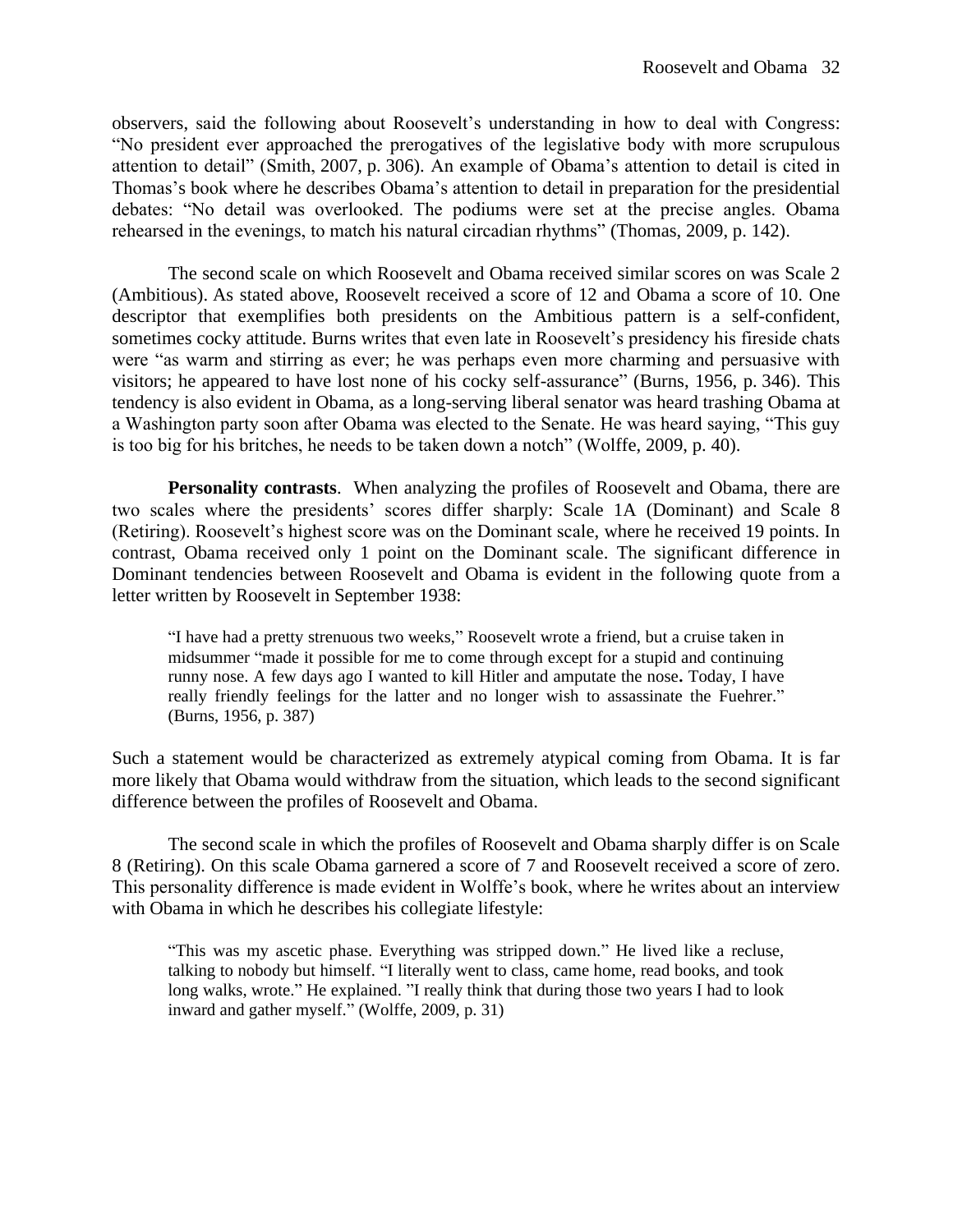The more solitary and ascetic approach that Obama took while in college can be contrasted to Roosevelt's bustling social life. Roosevelt's lively social life is part of the reason he was absent from class seventy-three times his first year at Columbia Law School (Smith, 2007, p. 51). Missing such a number of classes would have been unthinkable for Obama at that point in his life.

## **Conclusion**

The presidencies Franklin D. Roosevelt and Barack Obama naturally draw comparisons in multiple disciplines. From a historical standpoint, the tumultuous economic times and political climate in which both were elected naturally draw comparison. This study of the personality profiles of Roosevelt and Obama has added another dimension to that comparison — one of their personalities. In psychology, both Roosevelt and Obama have in common traits of ambitiousness and conscientiousness. However, they differ in the personality characteristics of dominance with Roosevelt being the more dominant president — and emotional detachment — with Obama being the more retiring, less extraverted leader. Despite the 75 years that separate their inaugurations, both historical and personality parallels can be drawn between Roosevelt and Obama.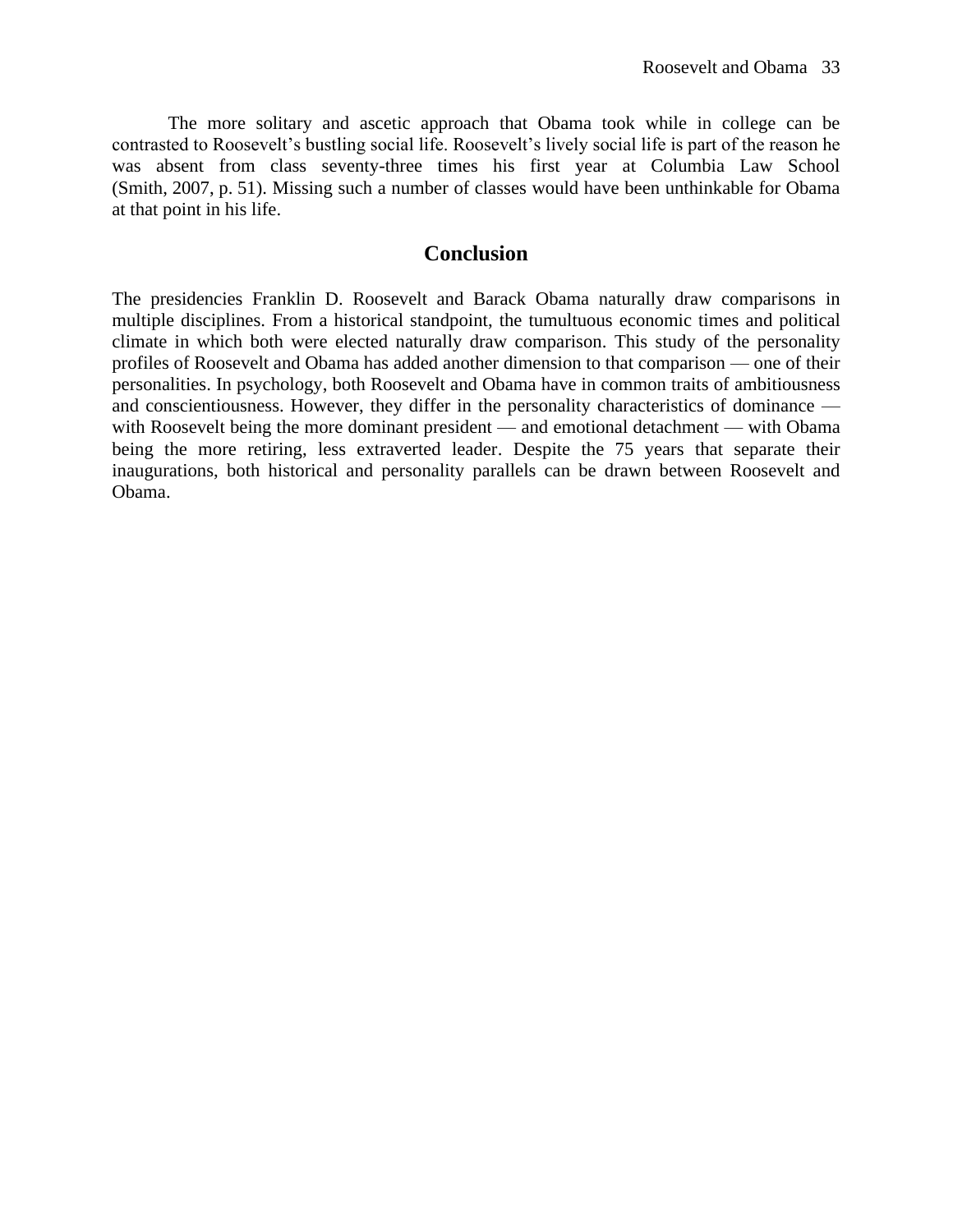## **References**

- American Psychiatric Association. (1994). *Diagnostic and statistical manual of mental disorders*  $(4<sup>th</sup>$  ed.). Washington, DC: Author.
- Burns, J. M. (1956). *Roosevelt: The lion and the fox*. New York: Harcourt, Brace.
- Greenberg, E. S. (2010). Government and the economy. In T. R. Dye, G. C. Edwards III, M. P. Fiorina, E. S. Greenberg, P. C. Light, D. B. Magleby, & M. P. Wattenberg (Eds.), *Obama: Year One* (pp. 85–90). New York: Pearson.
- Greenstein, F. I. (1992). Can personality and politics be studied systematically? *Political Psychology*, *13*, 105–128.
- Heilemann, J., & Halperin, M. (2010). *Game change: Obama and the Clintons, McCain and Palin, and the race of a lifetime*. New York: HarperCollins.
- Immelman, A. (1993). The assessment of political personality: A psychodiagnostically relevant conceptualization and methodology. *Political Psychology*, *14*, 725–741.
- Immelman, A. (1998). The political personalities of 1996 U.S. presidential candidates Bill Clinton and Bob Dole. *Leadership Quarterly*, *9*, 335–366.
- Immelman, A. (2002). The political personality of U.S. president George W. Bush. In L. O. Valenty & O. Feldman (Eds.), *Political leadership for the new century: Personality and behavior among American leaders* (pp. 81–103). Westport, CT: Praeger.
- Immelman, A. (2003). Personality in political psychology. In I. B. Weiner (Series Ed.), T. Millon & M. J. Lerner (Vol. Eds.), *Handbook of psychology: Vol. 5. Personality and social psychology* (pp. 599–625). Hoboken, NJ: Wiley.
- Immelman, A. (2004). *Millon inventory of diagnostic criteria manual* (3rd ed., rev). Unpublished manuscript, St. John's University, Collegeville, MN.
- Immelman, A. (2005). Political psychology and personality. In S. Strack (Ed.), *Handbook of personology and psychopathology* (pp. 198–225). Hoboken, NJ: Wiley.
- Immelman, A., & Steinberg, B. S. (Compilers) (1999). *Millon inventory of diagnostic criteria*  ( $2<sup>nd</sup>$  ed.). Unpublished research scale, St. John's University, Collegeville, MN.
- Kristof, N. D. (2007, March 6). Obama: Man of the world. *The New York Times*. Retrieved from http://search.proquest.com/
- Leary, T. (1957). *Interpersonal diagnosis of personality: A functional theory and methodology for personality evaluation*. New York: Ronald Press.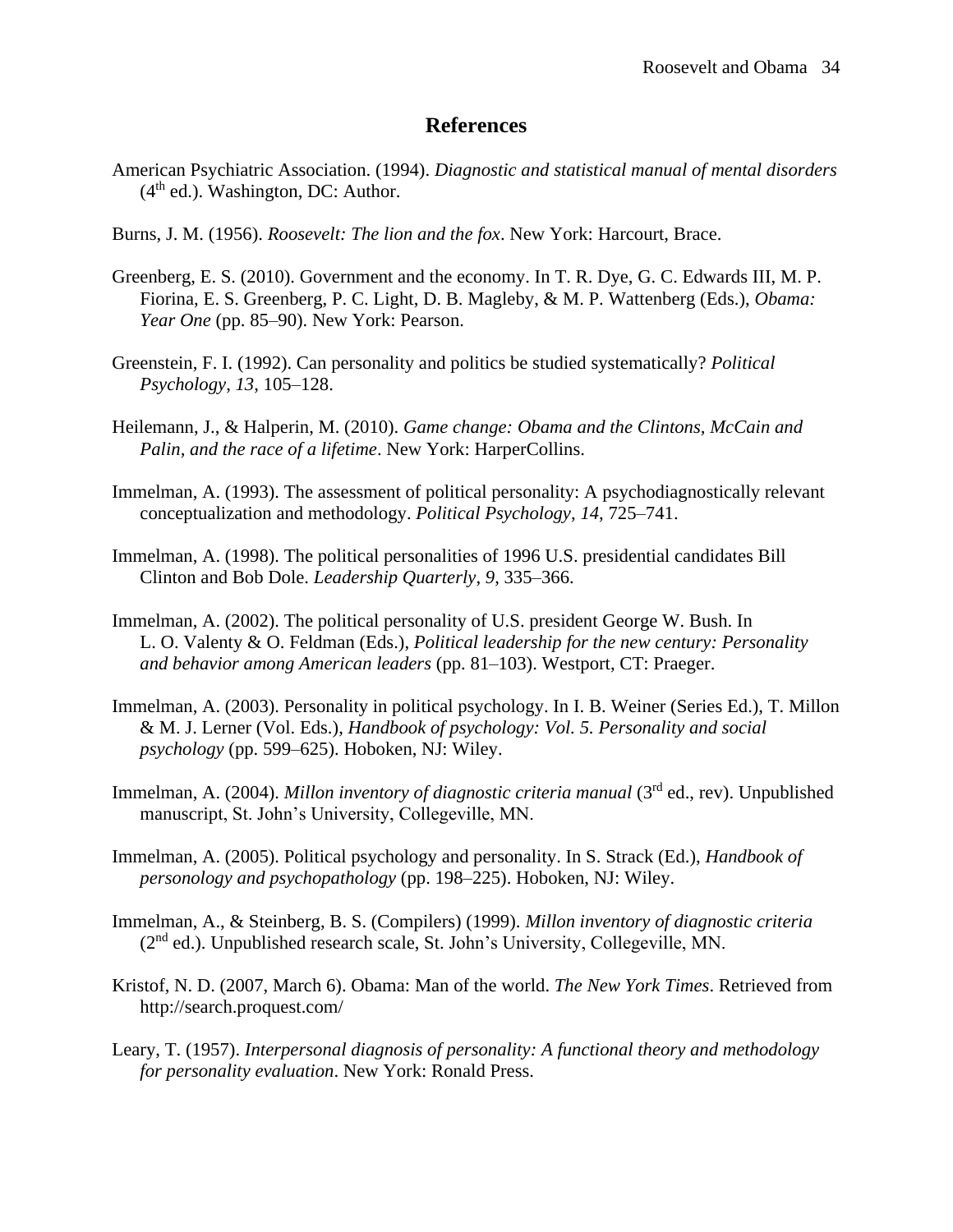- Leuchtenburg, W. E. (1963). *Franklin D. Roosevelt and the New Deal, 1932–1940*. New York: Harper and Row.
- Leuchtenburg, W. E. (2008). George, you were no Herbert Hoover. *CBS News*. Retrieved from www.cbsnews.com
- Millon, T. (1969). *Modern psychopathology: A biosocial approach to maladaptive learning and functioning*. Philadelphia: W. B. Saunders. (Reprinted 1985 by Waveland Press, Prospect Heights, IL)
- Millon, T. (1986a). A theoretical derivation of pathological personalities. In T. Millon & G. L. Klerman (Eds.), *Contemporary directions in psychopathology: Toward the DSM–IV* (pp. 639–669). New York: Guilford.
- Millon, T. (1986b). Personality prototypes and their diagnostic criteria. In T. Millon  $\&$ G. L. Klerman (Eds.), *Contemporary directions in psychopathology: Toward the DSM–IV* (pp. 671–712). New York: Guilford.
- Millon, T. (1990). *Toward a new personology: An evolutionary model*. New York: Wiley.
- Millon, T. (1991). Normality: What may we learn from evolutionary theory? In D. Offer & M. Sabshin (Eds.), *The diversity of normal behavior: Further contributions to normatology* (pp. 356–404). New York: Basic Books.
- Millon, T. (with Weiss, L. G., Millon, C. M., & Davis, R. D.). (1994). *Millon Index of Personality Styles manual*. San Antonio, TX: Psychological Corporation.
- Millon, T. (with Davis, R. D.). (1996). *Disorders of personality: DSM-IV and beyond* (2<sup>nd</sup> ed.). New York: Wiley.
- Millon, T. (2003). Evolution: A generative source for conceptualizing the attributes of personality. In I. B. Weiner (Series Ed.), T. Millon & M. J. Lerner (Vol. Eds.), *Handbook of psychology: Vol. 5. Personality and social psychology* (pp. 3–30). Hoboken, NJ: Wiley.
- Millon, T., & Davis, R. D. (2000). *Personality disorders in modern life*. New York: Wiley.
- Millon, T., & Everly, G. S., Jr. (1985). *Personality and its disorders: A biosocial learning approach*. New York: Wiley.
- Oldham, J. M., & Morris, L. B. (1995). *The new personality self-portrait* (Rev. ed.). New York: Bantam Books.
- Price, J. F. (2008). *Barack Obama: A biography*. Westport, CT: Greenwood Press.
- Rich, F. (2006, October 22). Obama is not a miracle elixir. *The New York Times*. Retrieved from http://search.proquest.com/